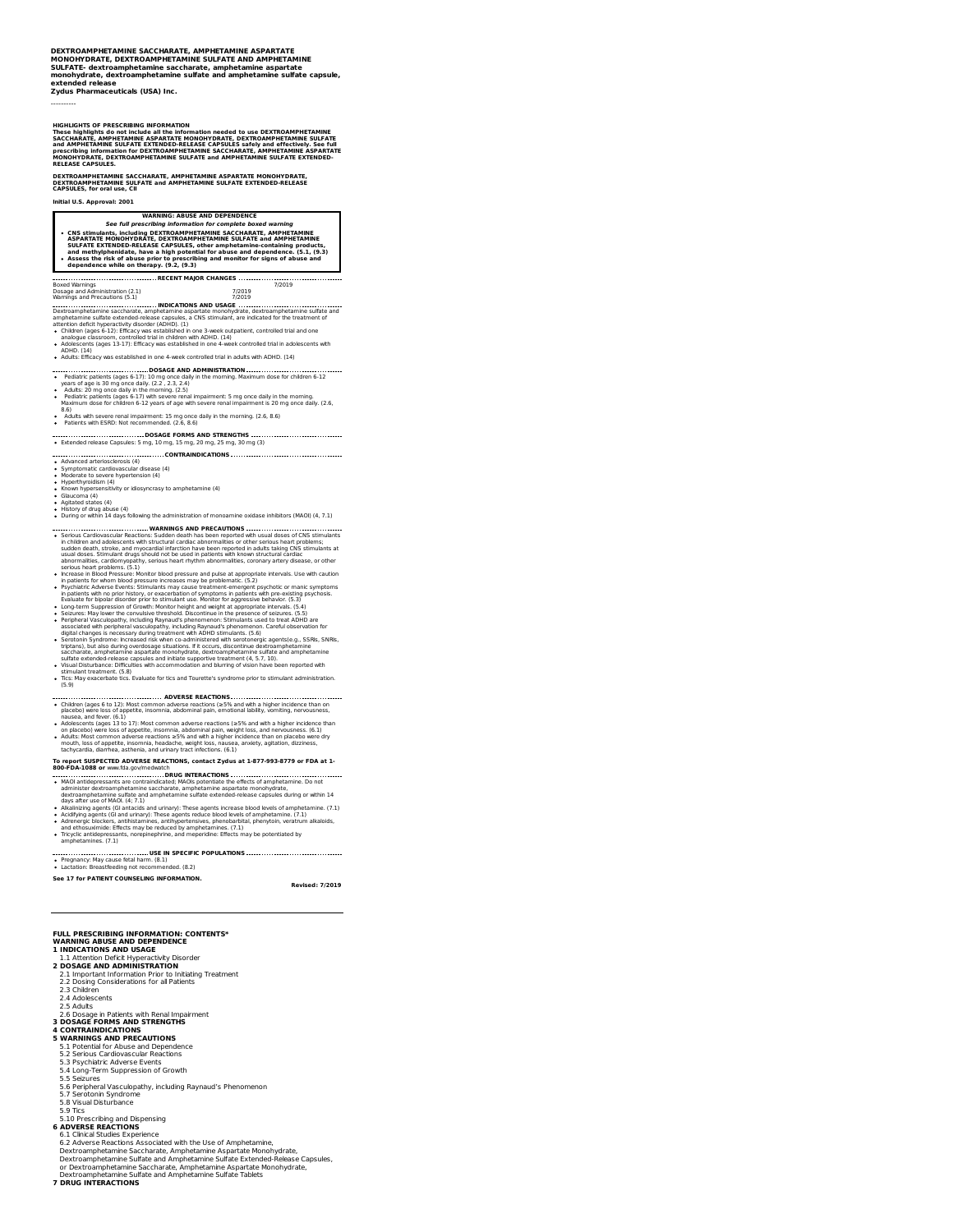7.1 Clinically Important Interactions with Amphetamines **8 USE IN SPECIFIC POPULATIONS** 8.1 Pregnancy 8.2 Lactation 8.4 Pediatric Use 8.5 Geriatric Use 8.6 Renal Impairment **9 DRUG ABUSE AND DEPENDENCE** Controlled Substa 9.2 Abuse 9.3 Dependence **10 OVERDOSAGE 11 DESCRIPTION 12 CLINICAL PHARMACOLOGY** 12.1 Mechanism of Action<br>12.2 Pharmacodynamics 12.3 Pharmacokinetics **13 NONCLINICAL TOXICOLOGY** 13.1 Carcinogenesis, Mutagenesis, Impairment of Fertility 13.2 Animal Toxicology and/or Pharmacology **14 CLINICAL STUDIES 16 HOW SUPPLIED/STORAGE AND HANDLING 17 PATIENT COUNSELING INFORMATION** \* Sections or subsections omitted from the full prescribing information are not listed.

#### **FULL PRESCRIBING INFORMATION**

**WARNING ABUSE AND DEPENDENCE CNS stimulants, including DEXTROAMPHETAMINE SACCHARATE,** AMPHETAMINE ASPARTATE MONOHYDRATE, DEXTROAMPHETAMINE<br>SULFATE and AMPHETAMINE SULFATE EXTENDED-RELEASE CAPSULES,<br>other amphetamine-containing products, and methylphenidate, have a<br>high potential for abuse and dependence. As

#### **1 INDICATIONS AND USAGE**

#### **1.1 Attention Deficit Hyperactivity Disorder**

Dextroamphetamine saccharate, amphetamine aspartate monohydrate,<br>dextroamphetamine sulfate and amphetamine sulfate extended-release capsules are<br>indicated for the treatment of attention deficit hyperactivity disorder (ADHD

The efficacy of dextroamphetamine saccharate, amphetamine aspartate monohydrate,<br>dextroamphetamine sulfate and amphetamine sulfate extended-release capsules in the<br>treatment of ADHD was established on the basis of two cont

A diagnosis of ADHD (DSM-1/V®) implies the presence of hyperactive-impulsive or<br>Andaphosis of ADHD (DSM-1/V®) implies the presence of hyperactive-impulsive or<br>protons must cause clinically significant impairment and were p

#### Special Diagnostic Considerations

Specific etiology of this syndrome is unknown, and there is no single diagnostic test.<br>Adequate diagnosis requires the use not only of medical but of special psychological,<br>educational, and social resources. Learning may o

### Need for Comprehensive Treatment Program

Dextroamphetamine saccharate, amphetamine aspartate monohydrate, destroamphetamine suffate and amphetamine suffate extended-release capsules are detected as an integral part of a total treatment program for ADHD that may i

#### Long-Term Use

The effectiveness of dextroamphetamine saccharate, amphetamine aspartate<br>monohydrate, dextroamphetamine suifate and amphetamine suifate extended-release<br>capsules for long-term use, i.e., for more than 3 weeks in children a Therefore, the physician who elects to use dextroamphetamine saccharate,<br>amphetamine aspartate monohydrate, dextroamphetamine sulfate and amphetamine<br>sulfate extended-release capsules for extended periods should periodical

#### **2 DOSAGE AND ADMINISTRATION**

#### **2.1 Important Information Prior to Initiating Treatment**

Prior to initiating treatment with dextroamphetamine saccharate, amphetamine<br>aspartate monohydrate, dextroamphetamine sulfate and amphetamine sulfate<br>extended-release capsules, assess for the presence of cardiac disease (e

Assess the risk of abuse prior to prescribing and monitor for signs of abuse and<br>dependence while on therapy. Maintain careful prescription records, educate patients<br>about abuse, monitor for signs for abuse and overdose, a [see Warning and Precautions (5.1), Drug Abuse and Dependence (9)].

#### **2.2 Dosing Considerations for all Patients**

Individualize the dosage according to the therapeutic needs and response of the patient. Administer dextroamphetamine saccharate, amphetamine aspartate monohydrate,<br>dextroamphetamine sulfate and amphetamine sulfate extended-release capsules at the lowest effective dosage.

Based on bioequivalence data, patients taking divided doses of immediate-release dextroamphetamine saccharate, amphetamine aspartate monohydrate,<br>dextroamphetamine suffate and amphetamine suffate tablets (for example, twice daily),<br>may be switched to dextroamphetamine saccharate, amphetamine aspartate<br>

Dextroamphetamine saccharate, amphetamine aspartate monohydrate,<br>dextroamphetamine suffate and amphetamine suffate extended-release capsules may be taken whole, or the capsule may be opened and the entire contents sprinkle

Dextroamphetamine saccharate, amphetamine aspartate monohydrate,<br>dextroamphetamine sulfate and amphetamine sulfate extended-release capsules may be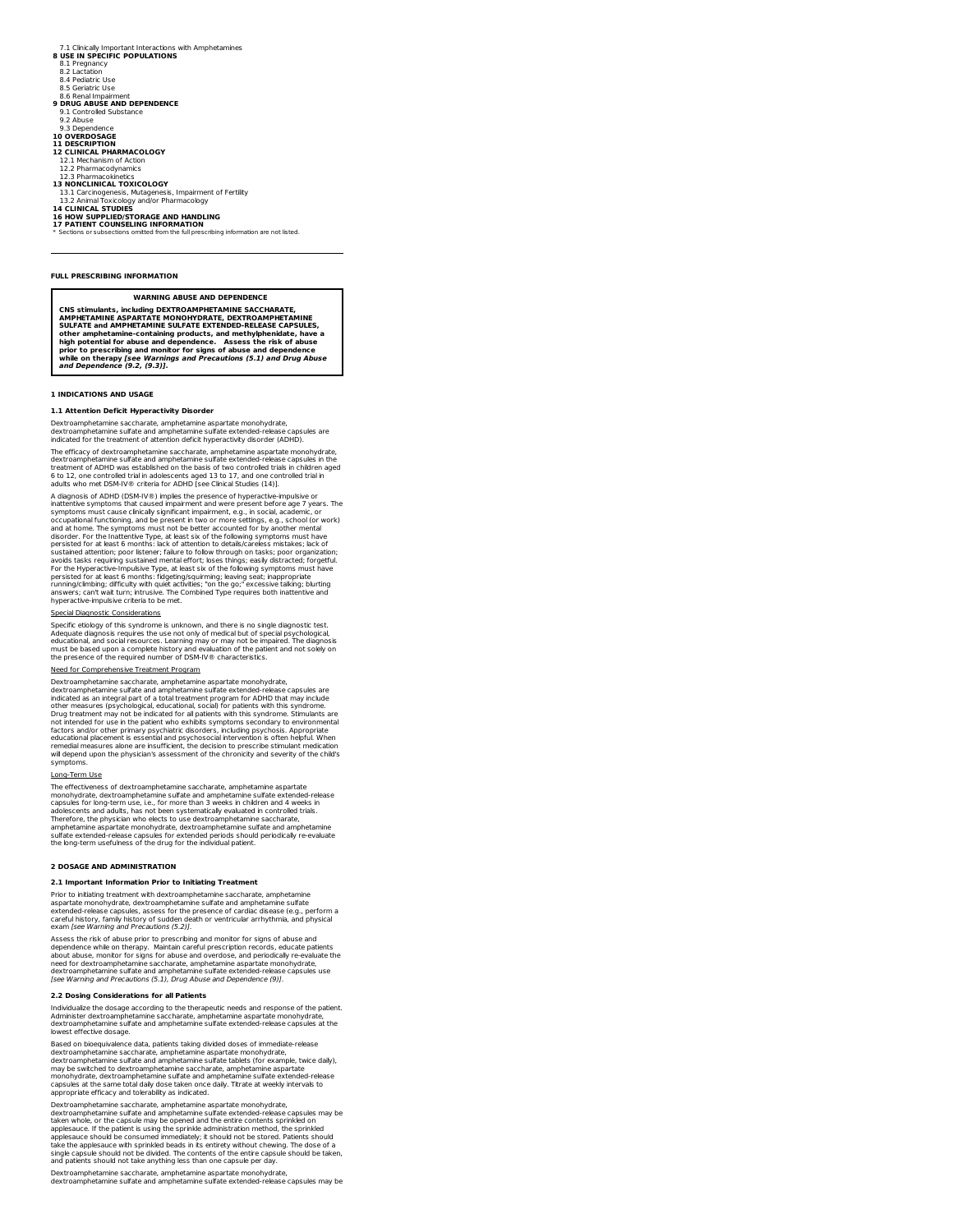#### taken with or without food.

Dextroamphetamine saccharate, amphetamine aspartate monohydrate,<br>dextroamphetamine sulfate and amphetamine sulfate extended-release capsules should<br>be piven upon awakening. Afternoon doses should be avoided because of the

Where possible, dextroamphetamine saccharate, amphetamine aspartate monohydrate, dextroamphetamine sulfate and amphetamine sulfate extended-release capsules<br>therapy should be interrupted occasionally to determine if there is a recurrence of<br>behavioral symptoms sufficient to require continued therapy.

#### **2.3 Children**

In children with ADHD who are 6-12 years of age and are either starting treatment for the first time or switching from another medication, start with 10 mg once daily in the mord informing; daily dosage may be adjusted in increments of 5 mg or 10 mg at weekly<br>intervals. When in the judgment of the clinician

#### **2.4 Adolescents**

The recommended starting dose for adolescents with ADHD who are 13-17 years of age<br>and are either starting treatment for the first time or switching from another medication<br>is 10 mg/day. The dose may be increased to 20 mg/

#### **2.5 Adults**

In adults with ADHD who are either starting treatment for the first time or switching from another medication, the recommended dose is 20 mg/day.

#### **2.6 Dosage in Patients with Renal Impairment**

In adult patients with severe renal impairment (GFR 15 to < 30 mL/min/1.73m<sup>2</sup>), the commended dose is 15 mg once daily in the morning. In polatic patients (6 to 17 mg once daily.<br>The morning of the severe renal impairmen 2) t 2

**3 DOSAGE FORMS AND STRENGTHS<br>Dextroamphetamine saccharate, amphetamine aspartate monohydrate,<br>dextroamphetamine sulfate and amphetamine sulfate extended-release capsules are<br>available as:** 

5 mg: Hard gelatin capsules with light blue opaque cap, imprinted '1184' in black ink and light orange opaque body imprinted 'N' in black ink.

10 mg: Hard gelatin capsules with light blue opaque cap, imprinted '1185' in black ink and light blue opaque body imprinted 'N' in black ink.

15 mg: Hard gelatin capsules with light blue opaque cap, imprinted '1186' in black ink and white opaque body imprinted 'N' in black ink.

20 mg: Hard gelatin capsules with light orange opaque cap, imprinted '1187' in black ink<br>and light orange opaque body imprinted 'N' in black ink.

25 mg: Hard gelatin capsules with light orange opaque cap, imprinted '1188' in black ink<br>and white opaque body imprinted 'N' in black ink.

30 mg: Hard gelatin capsules with white opaque cap, imprinted '1189' in black ink and<br>white opaque body imprinted 'N' in black ink.

#### **4 CONTRAINDICATIONS**

Dextroamphetamine saccharate, amphetamine aspartate monohydrate,<br>dextroamphetamine sulfate and amphetamine sulfate extended-release capsules<br>administration is contraindicated in patients with the following conditions:<br>• Sy

- 
- 
- Moderate to severe hypertension Hyperthyroidism
- Inpatients known to be hypersensitive to amphetamine, or other components of dextroamphetamine saccharate, amphetamine aspartate monohydrate,<br>dextroamphetamine sulfate and amphetamine sulfate extended-release capsules.<br>Hypersensitivity reactions such as angioedema and anaphylactic reactions have be reported in patie<br>Reactions (6.2)]
- Glaucoma Agitated states
- History of drug abuse

Patients taking monoamine oxidase inhibitors (MAOIs) or within 14 days of stopping<br>MAOIs (including MAOIs such as linezolid or intravenous methylene blue), because of<br>an increased risk of hypertensive crisis [see Warnings

#### **5 WARNINGS AND PRECAUTIONS**

#### **5.1 Potential for Abuse and Dependence**

CNS stimulans, including DEXTROAMPHETAMINE SACCHARATE, AMPHETAMINE<br>ASPARTATE MONOHYDRATE, DEXTROAMPHETAMINE SULFATE AND AMPHETAMINE<br>SULFATE EXTENDED-RELEASE CAPSULES, other amphetamine-containing products, and<br>methylphenid

#### **5.2 Serious Cardiovascular Reactions**

Sudden Death and Pre-existing Structural Cardiac Abnormalities or Other Serious Heart<br>Problems

#### Children and Adolescents

Sudden death has been reported in association with CNS stimulant treatment at usual doses in children and adolescents with structural cardiac abnormalities or other serious<br>heart problems. Although some serious heart problems alone carry an increased risk of sudden death, stimulant products generally should not be used in children or<br>adolescents with known serious structural cardiac abnormalities, cardiomyopathy, serious heart rhythm abnormalities, or other serious cardiac problems that may place<br>them at increased vulnerability to the sympathomimetic effects of a stimulant drug [see<br>Contraindications (4)].

#### Adults

Sudden deaths, stroke, and myocardial infarction have been reported in adults taking stimulant drugs at usual doses for ADHD. Although the role of stimulants in these adult<br>cases is also unknown, adults have a greater likelihood than children of having serious<br>structural cardiac aboromalities, cardiomyopat

#### Hypertension and Other Cardiovascular Conditions

Stimulant medications cause a modest increase in average blood pressure (about 2-4<br>smmHg) and average heart rate (about 3-6 bpm), and individuals may have larger<br>increases. While the mean changes alone would not be expecte

Assessing Cardiovascular Status in Patients being Treated with Stimulant Medications Children, adolescents, or adults who are being considered for treatment with stimulant medications should have a careful history (including assessment for a family history of<br>sudden death or ventricular arrhythmia) and physical exam to assess for the presence of cardiac disease, and should receive further cardiac evaluation if findings suggest such<br>disease (e.g., electrocardiogram and echocardiogram). Patients who develop symptoms such as exertional chest pain, unexplained syncope, or other symptoms suggestive of<br>cardiac disease during stimulant treatment should undergo a prompt cardiac evaluation.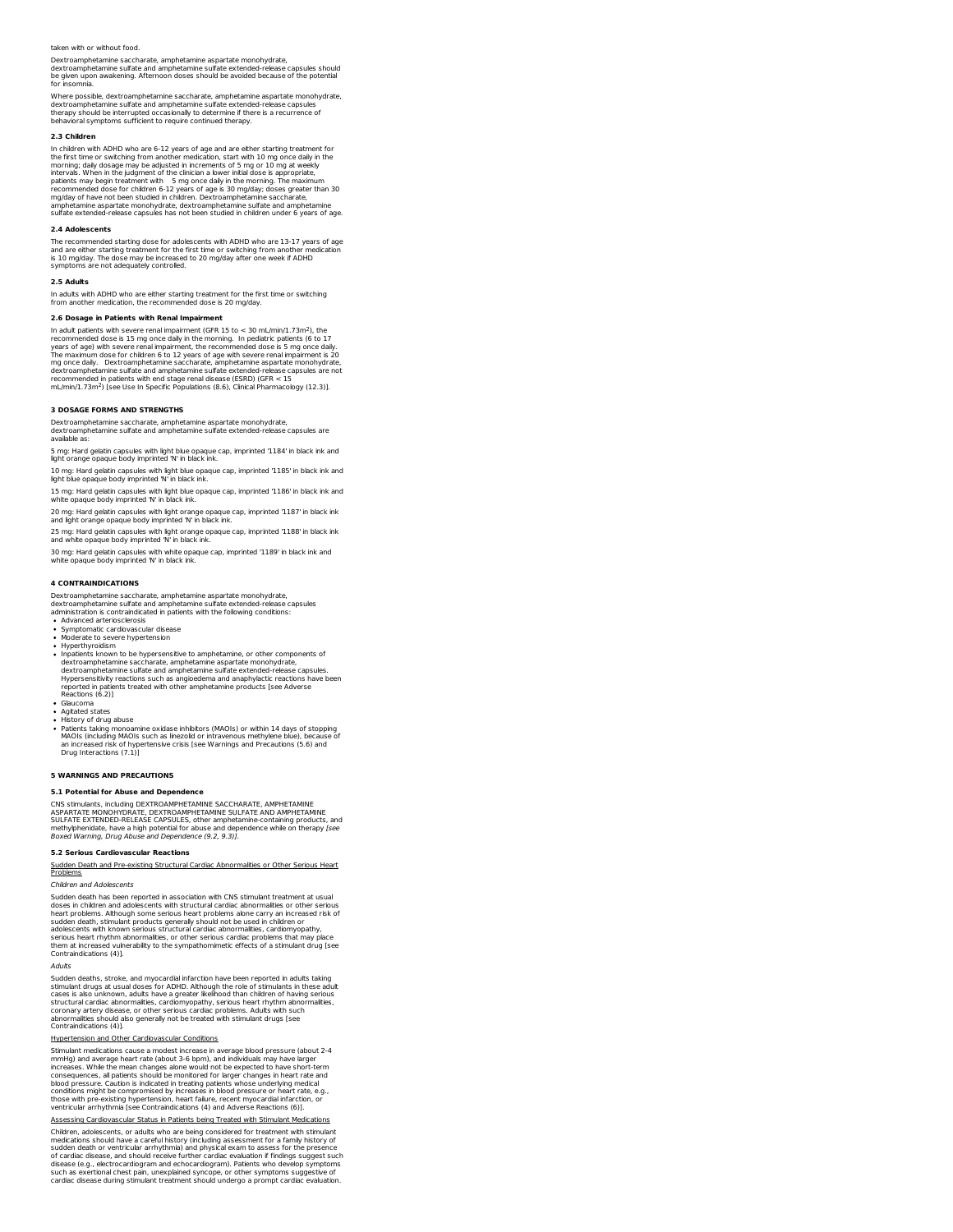#### **5.3 Psychiatric Adverse Events**

#### Pre-Existing Psychosis

Administration of stimulants may exacerbate symptoms of behavior disturbance and thought disorder in patients with pre-existing psychotic disorder.

#### Bipolar Illness

Particular care should be taken in using stimulants to treat ADHD patients with comorbid<br>bipolar disorder because of concern for possible induction of mixed/manic episode in<br>such patients. Prior to initialing treatment wit

#### Emergence of New Psychotic or Manic Symptoms

Treatment-emergent psychotic or manic symptoms, e.g., hallucinations, delusional<br>thinking, or mania in children and adolescents without prior history of psychotic illness<br>consideration should be given to a possible causal

#### Aggression

Aggressive behavior or hostliky is often observed in children and adolescents with<br>ADHD, and has been reported in clinical trials and the postmarketing experience of some<br>medications indicated for the treatment of ADHD. Al

#### **5.4 Long-Term Suppression of Growth**

Monitor growth in children during treatment with stimulants. Patients who are not<br>growing or gaining weight as expected may need to have their treatment interrupted.

Careful follow-up of weight and height in children ages 7 to 10 years who were<br>radiomized to either methylphenidate or non-medication treatment groups over 14<br>months, as well as in naturalistic subgroups of newly methylphe

In a controlled trial of destroamphetamine sacharate, amphetamine asynatte<br>monohydrate, dextroamphetamine suifate and amphetamine suifate extended-release<br>capsules in adolescents, mean weight change from baseline within t

5.5 Seizures<br>There is some clinical evidence that stimulants may lower the convulsive threshold in<br>There is some clinical evidence that stimulates with prior EEG abnormalities in the<br>absence of seizures, and very rarely, i

5.6 Peripheral Vasculopathy, including Raynaud's Phenomenon<br>Stimuants, including dextroamphetamine saccharate, amphetamine aspartate<br>emonohydrate, dextroamphetamine suifate and amphetamine suifate extended-release<br>capsules

**5.7 Serotonin Syndrome**<br>
Serotonin Syndrome<br>
Serotonin syndrome, a potentially life-threatening reaction, may occur when<br>
emphetamines are used in combination with other drugs that affect the serotonergic<br>
emphetamines a

Concomitant use of dextroamphetamine saccharate, amphetamine aspartate monohydrate, dextroamphetamine sulfate and amphetamine sulfate extended-release capsules with MAOI drugs is contraindicated [see Contraindications (4)].

Discontinue treatment with dextroamphetamine saccharate, amphetamine aspartate<br>monohydrate, dextroamphetamine sulfate and amphetamine sulfate extended-release<br>capsules and any concomitant serotonergic agents immediately if use of dextroamphetamine saccharate, amphetamine aspartate monohydrate,<br>dextroamphetamine sulfate and amphetamine sulfate extended-release capsules with<br>other serotonergic drugs or CYP2D6 inhibitors should be used only if dextroamphetamine saccharate, amphetamine aspartate monohydrate,<br>dextroamphetamine suffate and amphetamine sufate extended-release capsules with<br>lower doses, monitoring patients for the emergence of serotonin syndrome duri

#### **5.8 Visual Disturbance**

Difficulties with accommodation and blurring of vision have been reported with stimulant treatment.

#### **5.9 Tics**

Amphetamines have been reported to exacerbate motor and phonic tics and Tourette's<br>syndrome. Therefore, clinical evaluation for tics and Tourette's syndrome in patients and<br>their families should precede use of stimulant me

#### **5.10 Prescribing and Dispensing**

The least amount of amphetamine feasible should be prescribed or dispensed at one<br>time in order to minimize the possibility of overdosage. Dextroamphetamine saccharate,<br>amphetamine aspartate monohydrate, dextroamphetamine sympathomimetic drugs.

#### **6 ADVERSE REACTIONS**

Because clinical trials are conducted under widely varying conditions, adverse reaction<br>rates observed in the clinical trials of a drug cannot be directly compared to rates in the<br>clinical trials of another drug and may no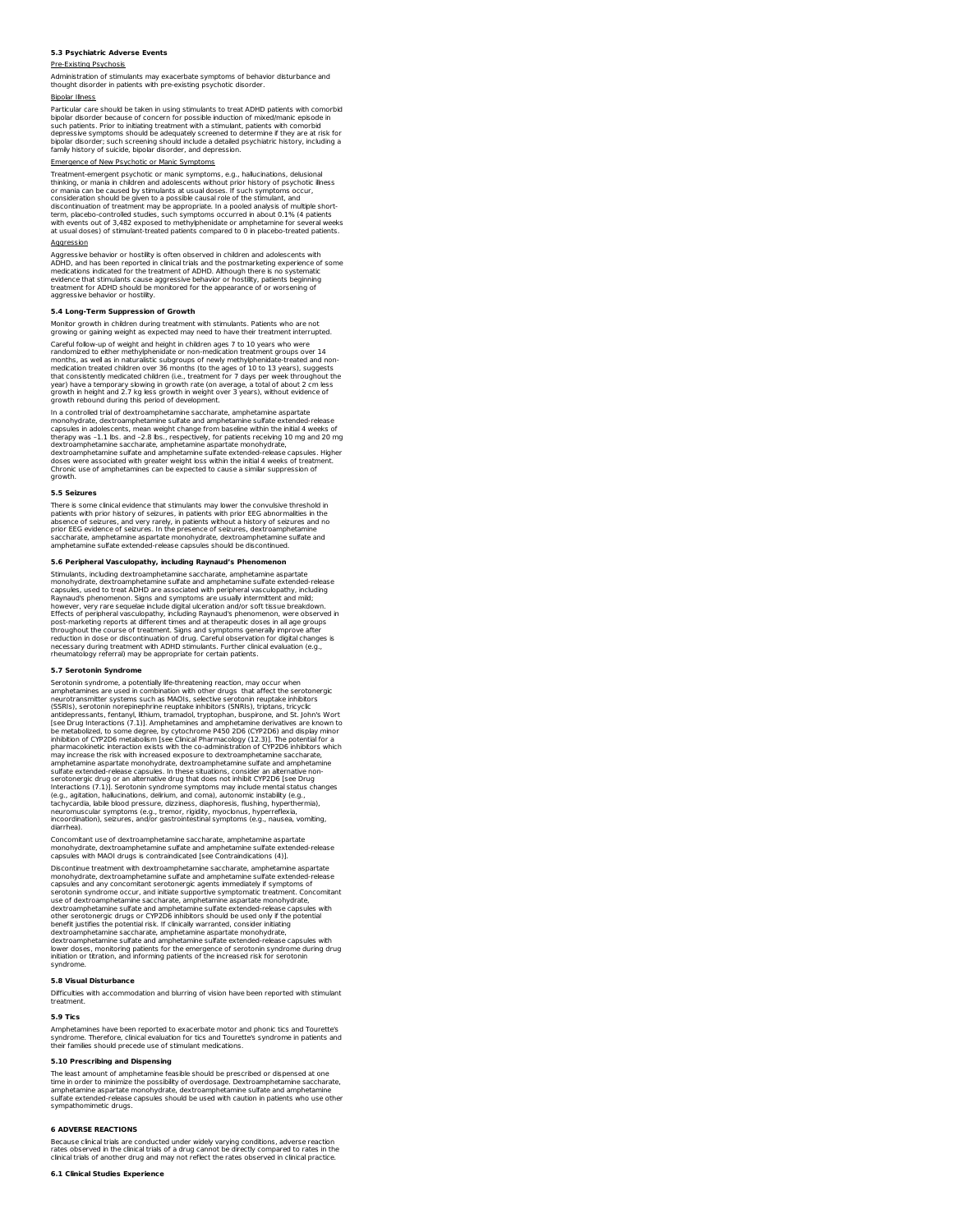The premarketing development program for dextroamphetamine saccharate,<br>amphetamine aspartate monohydrate, dextroamphetamine sulfate and amphetamine<br>sulfate extended-release capsules included exposures in a total of 1,315 p clinical trials (635 pediatric patients, 350 adolescent patients, 248 adult patients, and 82 healthy adult subjects). Of these, 635 patients (ages 6 to 12) were evaluated in two<br>controlled clinical studies, one open-label clinical study, and two single-dose clinical<br>pharmacology studies (N= 40). Safety data on all

Adverse reactions during exposure were obtained primarily by general inquiry and recorded by clinical investigators using terminology of their own choosing<br>Consequently, it is not possible to provide a meaningful estimate of the proportion of<br>individuals experiencing adverse reactions without first gro reactions.

The stated frequencies of adverse reactions represent the proportion of individuals who<br>experienced, at least once, a treatment-emergent adverse event of the type listed.

Adverse Reactions Leading to Discontinuation of Treatment<br>In two placebo-controlled studies of up to 5 weeks duration among children with ADHD,<br>2.4% (10/425) of dextroamphetamine saccharate, amphetamine aspartate<br>monohydra

The most frequent adverse reactions leading to discontinuation of dextroamphetamine saccharate, amphetamine aspartate monohydrate, dextroamphetamine sulfate and amphetamine sulfate extended-release capsules in controlled and uncontrolled, multiple dose clinical trials of children (N=595) were anorexia (loss of appetite) (2.9%), inso (1.5%), weight loss (1.2%), emotional lability (1%), and depression (0.7%). Over half of<br>these patients were exposed to dextroamphetamine saccharate, amphetamine<br>aspartate monohydrate, dextroamphetamine sulfate and ampheta extended-release capsules for 12 months or more.

In a separate placebo-controlled 4-week study in adolescents with ADHD, five patients (2.1%) discontinued treatment due to adverse events among dextroamphetamine sulfate and<br>saccharate, amphetamine aspartate monohydrate, dextroamphetamine sulfate and<br>amphetamine sulfate extended-release capsules treated pat

In one placebo-controlled 4-week study among adults with ADHD with doses 20 mg to 60 mg, 23 patients (12.0%) discontinued treatment due to adverse events among different and excharate, amphetamine exparatate monohydrate,

#### Adverse Reactions Occurring in Controlled Trials

Adverse reactions reported in a 3-week clinical trial of children and a 4-week clinical trial in adolescents and adults, respectively, treated with dextroamphetamine saccharate,<br>amphetamine aspartate monohydrate, dextroamphetamine sulfate and amphetamine<br>sulfate extended-release capsules or placebo are presented in

### Table 1: Adverse Reactions Reported by 2% or More of Children (6-12 Years Old) Receiving Dextroamphetamine Saccharate, Amphetamine Aspartate Monohydrate, Dextroamphetamine Sulfate and Amphetamine Sulfate<br>Extended: Extended

| <b>Body System</b>               | <b>Preferred Term</b>                                                                             | Dextroamphetamine saccharate, amphetamine aspartate monohydrate, dextroamphetamine sulfate and amphetamine sulfate extended-release capsules (n=374) Placebo (n=210) |                       |
|----------------------------------|---------------------------------------------------------------------------------------------------|----------------------------------------------------------------------------------------------------------------------------------------------------------------------|-----------------------|
| General                          | Abdominal Pain (stomachache) 14%<br>Fever<br>Infection<br>Accidental Injury<br>Asthenia (fatique) | 3%<br>2%                                                                                                                                                             | 10%<br>2%<br>2%<br>2% |
| <b>Digestive System</b>          | Loss of Appetite<br>Vomiting<br>Nausea<br>Dyspepsia                                               | 22%                                                                                                                                                                  | 2%<br>4%<br>3%<br>1%  |
| <b>Nervous System</b>            | Insomnia<br><b>Emotional Lability Nervousness</b><br><b>Dizziness</b>                             | 17%                                                                                                                                                                  | 2%<br>2%<br>2%        |
| Metabolic/NutritionalWeight Loss |                                                                                                   | 4%                                                                                                                                                                   | 0%                    |

### Table 2: Adverse Reactions Reported by 5% or More of Adolescents (13-17 Years Old) Weighing ≤ 75 kg/165 Ibs Receiving Dextroamphetamine Sulfate Extended-Release Capsules with Higher Incidence Than Placebo in a 287 Patient

| <b>Body System</b><br><b>Preferred Term</b>  |     | Dextroamphetamine saccharate, amphetamine aspartate monohydrate, dextroamphetamine sulfate and amphetamine sulfate extended-release capsules (n=233) Placebo (n=54) |
|----------------------------------------------|-----|---------------------------------------------------------------------------------------------------------------------------------------------------------------------|
| General<br>Abdominal Pain (stomachache) 11%  |     |                                                                                                                                                                     |
| <b>Digestive System</b><br>Loss of Appetiteb | 36% |                                                                                                                                                                     |
| Insomnial<br>Nervous Svstem                  | 12% |                                                                                                                                                                     |
| Nervousness                                  |     | 6%                                                                                                                                                                  |
| Metabolic/NutritionalWeight Lossb            |     |                                                                                                                                                                     |
| *Included doses up to 40 mg                  |     |                                                                                                                                                                     |

<sup>a</sup>Appears the same due to rounding<br><sup>b</sup>Dose-related adverse reactions

Note: The following reactions did not meet the criterion for his instanded release e poted by 2% to 4% of adolescent patents receiving dextroamplear men be and and ampletamine sulfate addentional sulfate extended-release c

### Table 3: Adverse Reactions Reported by 5% or More of Adults Receiving Dextroamphetamine Sumphetamine Adverse, Dextroamphetamine Sulfate and Amphetamine Sulfate Extended Release<br>Capsules Through The Capsules with Higher Inc

pdy System Preferred Term Dextroamphetamine saccharate, amphetamine aspartate monohydrate, dextroamphetamine sulfate and amphetamine sulfate extended-release capsules (n=191)|Placebo (n=64) **eneral** Headach<br>Asthenia 26% 6% 13% 5% **Digestive System** Dry Mouth Loss of Appetite Nausea<br>Diarrhea 35% 33% 8% 6% 5% 3% 3% 0% **Nervous System** somnia Agitation Anxiety<br>Dizziness Nervousness 27% 8% 8% 7% 13% 13% 5% 5% 0% 13% **Cardiovascular System**Tachycardia 6% 3% **Metabolic/Nutritional** Weight Loss 10% 0% **Urogenital System** Urinary Tract Infection5% 0% a

\*Included doses up to 60 mg.<br><sup>a</sup>Appears the same due to rounding

Note: The following reactions did not meet the criterion for inclusion in Table 3 but were reported by 2% to 4% of adult patients receiving dextroamphetamine saccharate, amphetamine saparate monohydrate, dextroamphetamine

Hypertension [see Warnings and Precautions (5.3)]<br>In a controlled 4-week outpatient clinical study of adolescents with ADHD, isolated<br>aystolic blood pressure devations ≥ 15 mmHg were observed in 7/64 (11%) placebo-<br>treated

In a single-dose pharmacokinetic study in 23 adolescents with ADHD, isolated increases<br>in systolic blood pressure (above the upper 95% CI for age, gender, and stature) were<br>observed in 2/17 (12%) and 8/23 (35%), subjects a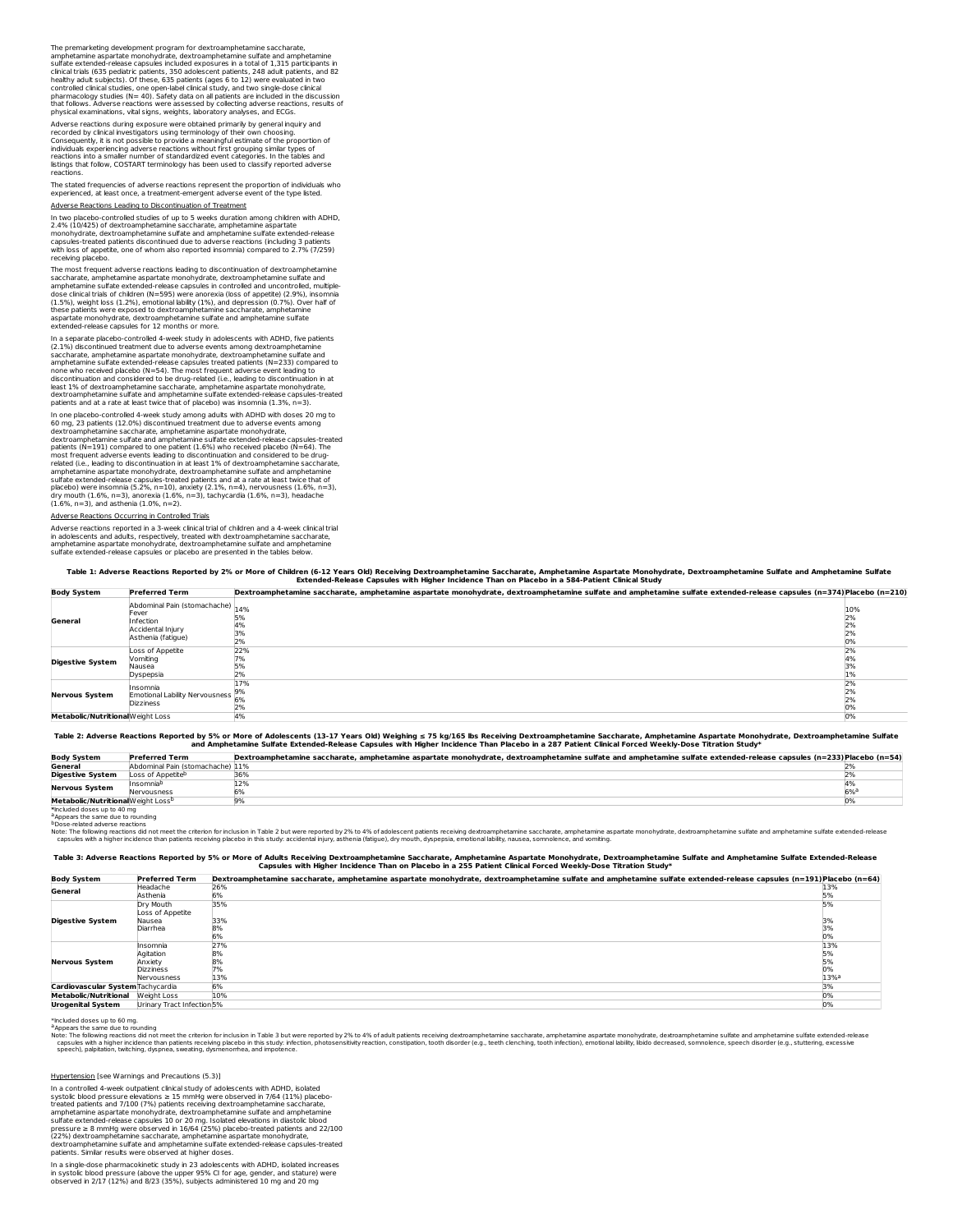dextroamphetamine saccharate, amphetamine aspartate monohydrate,<br>dextroamphetamine sulfate and amphetamine sulfate extended-release capsules,<br>respectively. Higher single doses were associated with a greater increase in sys

6.2 Adverse Reactions Associated with the Use of Amphetamine,<br>Dextroamphetamine Saccharate, Amphetamine Aspartate Monohydrate,<br>Dextroamphetamine Sulfate and Amphetamine Sulfate Extended-Release<br>Capsules, or Dextroamphetami

The following adverse reactions have been identified during post-approval use of<br>amphetamine, dextroamphetamine saccharate, amphetamine aspartate monohydrate,<br>dextroamphetamine suffate and amphetamine suffate extended-rele

#### Cardiovascular

Palpitations. There have been isolated reports of cardiomyopathy associated with chronic amphetamine use.

### Central Nervous System

Psychotic episodes at recommended doses, overstimulation, restlessness, irritability,<br>euphoria, dyskinesia, dysphoria, depression, tremor, tics, aggression, anger, logorrhea,<br>dermatillomania, paresthesia (including formica

#### Eye Disorders

Vision blurred, mydriasis. Gastrointestinal

Unpleasant taste, constipation, other gastrointestinal disturbances. Allergic

Urticaria, rash, hypersensitivity reactions including angioedema and anaphylaxis. Serious<br>skin rashes, including Stevens-Johnson Syndrome and toxic epidermal necrolysis have<br>been reported.

#### Endocrine

Impotence, changes in libido, frequent or prolonged erections.

Skin Alopecia.

### Vascular Disorders

Raynaud's phenomenon.

Musculoskeletal and Connective Tissue Disorders

### Rhabdomyolysis

#### **7 DRUG INTERACTIONS**

### **7.1 Clinically Important Interactions with Amphetamines**

| Clinical Impact                                                                                                                               |                                                                                                                                                                                                               |
|-----------------------------------------------------------------------------------------------------------------------------------------------|---------------------------------------------------------------------------------------------------------------------------------------------------------------------------------------------------------------|
|                                                                                                                                               | Concomitant use of MAOIs and CNS stimulants can                                                                                                                                                               |
|                                                                                                                                               | sause hypertensive crisis. Potential outcomes include                                                                                                                                                         |
|                                                                                                                                               | death, stroke, myocardial infarction, aortic dissection,                                                                                                                                                      |
|                                                                                                                                               | ophthalmological complications, eclampsia, pulmonary                                                                                                                                                          |
|                                                                                                                                               | edema, and renal failure                                                                                                                                                                                      |
| Intervention                                                                                                                                  | Do not administer dextroamphetamine saccharate,                                                                                                                                                               |
|                                                                                                                                               | amphetamine aspartate monohydrate,                                                                                                                                                                            |
|                                                                                                                                               | dextroamphetamine sulfate and amphetamine sulfate                                                                                                                                                             |
|                                                                                                                                               | extended-release capsules concomitantly or within 14                                                                                                                                                          |
|                                                                                                                                               |                                                                                                                                                                                                               |
|                                                                                                                                               | days after discontinuing MAOI [see Contraindications                                                                                                                                                          |
|                                                                                                                                               | (4)                                                                                                                                                                                                           |
| Examples                                                                                                                                      | selegiline, tranylcypromine, isocarboxazid, phenelzine,                                                                                                                                                       |
|                                                                                                                                               | linezolid, methylene blue                                                                                                                                                                                     |
| <u>Serotonergic Drugs</u>                                                                                                                     |                                                                                                                                                                                                               |
| Clinical Impact                                                                                                                               | The concomitant use of dextroamphetamine saccharate,                                                                                                                                                          |
|                                                                                                                                               | amphetamine aspartate monohydrate,                                                                                                                                                                            |
|                                                                                                                                               | dextroamphetamine sulfate and amphetamine sulfate                                                                                                                                                             |
|                                                                                                                                               | extended-release capsules and serotonergic drugs                                                                                                                                                              |
|                                                                                                                                               |                                                                                                                                                                                                               |
|                                                                                                                                               | increases the risk of serotonin syndrome                                                                                                                                                                      |
| Intervention                                                                                                                                  | Initiate with lower doses and monitor patients for signs                                                                                                                                                      |
|                                                                                                                                               | and symptoms of serotonin syndrome, particularly                                                                                                                                                              |
|                                                                                                                                               | during dextroamphetamine saccharate, amphetamine                                                                                                                                                              |
|                                                                                                                                               | aspartate monohydrate, dextroamphetamine sulfate and                                                                                                                                                          |
|                                                                                                                                               | amphetamine sulfate extended-release capsules initiation                                                                                                                                                      |
|                                                                                                                                               | or dosage increases. If serotonin syndrome occurs,                                                                                                                                                            |
|                                                                                                                                               | discontinue dextroamphetamine saccharate,                                                                                                                                                                     |
|                                                                                                                                               | amphetamine aspartate monohydrate,                                                                                                                                                                            |
|                                                                                                                                               | dextroamphetamine sulfate and amphetamine sulfate                                                                                                                                                             |
|                                                                                                                                               |                                                                                                                                                                                                               |
|                                                                                                                                               | extended-release capsules and the concomitant                                                                                                                                                                 |
|                                                                                                                                               | serotonergic drug(s) [see Warnings and Precautions                                                                                                                                                            |
|                                                                                                                                               | $(5.6)$ ].                                                                                                                                                                                                    |
| Examples                                                                                                                                      | selective serotonin reuptake inhibitors (SSRI), serotonin                                                                                                                                                     |
|                                                                                                                                               | norepinephrine reuptake inhibitors (SNRI), triptans,                                                                                                                                                          |
|                                                                                                                                               | tricyclic antidepressants, fentanyl, lithium, tramadol,                                                                                                                                                       |
|                                                                                                                                               | tryptophan, buspirone, St. John's Wort                                                                                                                                                                        |
| CYP2D6 Inhibitors                                                                                                                             |                                                                                                                                                                                                               |
|                                                                                                                                               |                                                                                                                                                                                                               |
| Clinical Impact                                                                                                                               | The concomitant use of dextroamphetamine saccharate,                                                                                                                                                          |
|                                                                                                                                               | amphetamine aspartate monohydrate,                                                                                                                                                                            |
|                                                                                                                                               | dextroamphetamine sulfate and amphetamine sulfate                                                                                                                                                             |
|                                                                                                                                               | extended-release capsules and CYP2D6 inhibitors may                                                                                                                                                           |
|                                                                                                                                               | increase the exposure of dextroamphetamine                                                                                                                                                                    |
|                                                                                                                                               | saccharate, amphetamine aspartate monohydrate,                                                                                                                                                                |
|                                                                                                                                               | dextroamphetamine sulfate and amphetamine sulfate                                                                                                                                                             |
|                                                                                                                                               | extended-release capsules compared to the use of the                                                                                                                                                          |
|                                                                                                                                               | drug alone and increase the risk of serotonin syndrome.                                                                                                                                                       |
| Intervention                                                                                                                                  | Initiate with lower doses and monitor patients for signs                                                                                                                                                      |
|                                                                                                                                               | and symptoms of serotonin syndrome particularly                                                                                                                                                               |
|                                                                                                                                               |                                                                                                                                                                                                               |
|                                                                                                                                               | during dextroamphetamine saccharate, amphetamine                                                                                                                                                              |
|                                                                                                                                               |                                                                                                                                                                                                               |
|                                                                                                                                               |                                                                                                                                                                                                               |
|                                                                                                                                               |                                                                                                                                                                                                               |
|                                                                                                                                               | and after a dosage increase. If serotonin syndrome                                                                                                                                                            |
|                                                                                                                                               | occurs, discontinue dextroamphetamine saccharate,                                                                                                                                                             |
|                                                                                                                                               | amphetamine aspartate monohydrate,                                                                                                                                                                            |
|                                                                                                                                               | dextroamphetamine sulfate and amphetamine sulfate                                                                                                                                                             |
|                                                                                                                                               |                                                                                                                                                                                                               |
|                                                                                                                                               |                                                                                                                                                                                                               |
|                                                                                                                                               | Warnings and Precautions (5.6) and Overdosage (10)].                                                                                                                                                          |
|                                                                                                                                               | paroxetine and fluoxetine (also serotonergic drugs),                                                                                                                                                          |
|                                                                                                                                               | quinidine, ritonavir                                                                                                                                                                                          |
|                                                                                                                                               |                                                                                                                                                                                                               |
|                                                                                                                                               | Increase blood levels and potentiate the action of                                                                                                                                                            |
|                                                                                                                                               | amphetamine.                                                                                                                                                                                                  |
|                                                                                                                                               |                                                                                                                                                                                                               |
|                                                                                                                                               | Co-administration of dextroamphetamine saccharate,                                                                                                                                                            |
|                                                                                                                                               | amphetamine aspartate monohydrate,                                                                                                                                                                            |
|                                                                                                                                               | dextroamphetamine sulfate and amphetamine sulfate                                                                                                                                                             |
|                                                                                                                                               | extended-release capsules and gastrointestinal or                                                                                                                                                             |
|                                                                                                                                               | urinary alkalinizing agents should be avoided.                                                                                                                                                                |
|                                                                                                                                               | Gastrointestinal alkalinizing agents (e.g., sodium                                                                                                                                                            |
|                                                                                                                                               | bicarbonate), Urinary alkalinizing agents (e.g.,                                                                                                                                                              |
|                                                                                                                                               |                                                                                                                                                                                                               |
|                                                                                                                                               | acetazolamide, some thiazides).                                                                                                                                                                               |
|                                                                                                                                               |                                                                                                                                                                                                               |
|                                                                                                                                               | Lower blood levels and efficacy of amphetamines.                                                                                                                                                              |
| Examples<br><b>Alkalinizing Agents</b><br>Clinical Impact<br>Intervention<br>Examples<br>Acidifying Agents<br>Clinical Impact<br>Intervention | Increase dose based on clinical response                                                                                                                                                                      |
| Examples                                                                                                                                      | Gastrointestinal acidifying agents (e.g., guanethidine,                                                                                                                                                       |
|                                                                                                                                               | reserpine, glutamic acid HCI, ascorbic acid). Urinary                                                                                                                                                         |
|                                                                                                                                               | acidifying agents (e.g., ammonium chloride, sodium acid                                                                                                                                                       |
|                                                                                                                                               |                                                                                                                                                                                                               |
|                                                                                                                                               | aspartate monohydrate, dextroamphetamine sulfate and<br>amphetamine sulfate extended-release capsules initiation<br>extended-release capsules and the CYP2D6 inhibitor [see<br>phosphate, methenamine salts). |
| <u> Tricyclic Antidepressants</u>                                                                                                             |                                                                                                                                                                                                               |
|                                                                                                                                               |                                                                                                                                                                                                               |
| Clinical Impact                                                                                                                               | May enhance the activity of tricyclic or sympathomimetic<br>agents causing striking and sustained increases in the<br>concentration of d-amphetamine in the brain;                                            |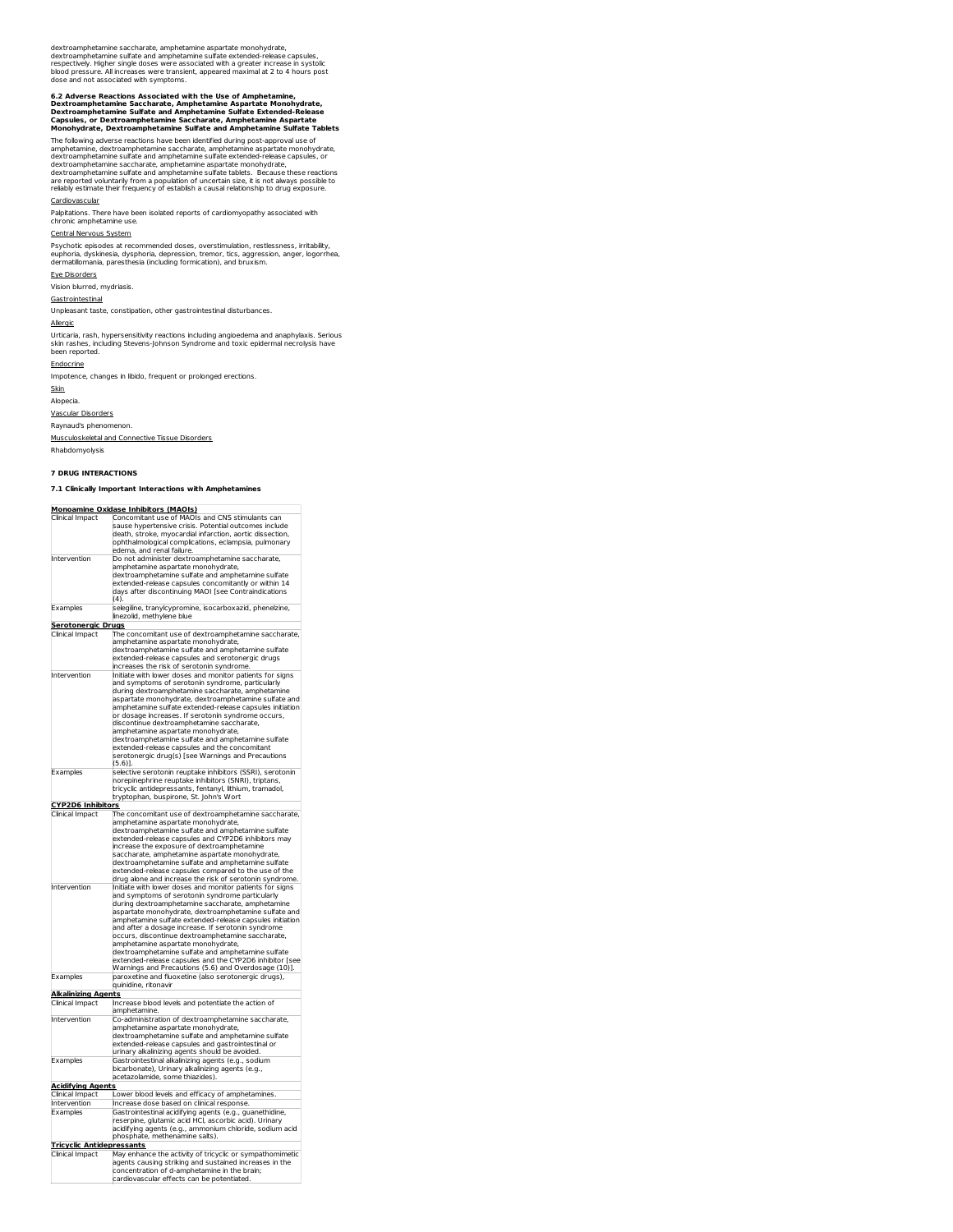| Intervention                  | Monitor frequently and adjust or use alternative therapy<br>based on clinical response.                       |
|-------------------------------|---------------------------------------------------------------------------------------------------------------|
| Examples                      | desipramine, protriptyline                                                                                    |
| <b>Proton Pump Inhibitors</b> |                                                                                                               |
| Clinical Impact               | Time to maximum concentration $(T_{max})$ of amphetamine<br>is decreased compared to when administered alone. |
| Intervention                  | Monitor patients for changes in clinical effect and adjust<br>therapy based on clinical response.             |
| Examples                      | omepraxole                                                                                                    |

#### **8 USE IN SPECIFIC POPULATIONS**

#### **8.1 Pregnancy**

Pregnancy Exposure Registry<br>
There is a pregnancy exposure registry that monitors pregnancy outcomes in women<br>
There is a pregnancy exposure registry that monitors pregnancy outcomes in women<br>
exprosed to dextroamphetamine

Risk Summary<br>Available data from published epidemiologic studies and postmarketing reports on use of<br>Prescription amphetamine in pregnant women have not identified a drug-associated risk<br>of major birth defects and miscarri

No apparent effects on morphological development were observed in embryo-fetal<br>development studies, with oral administration of amphetamine to rats and rabbits during<br>organogenesis at doses 2 and 12 times, respectively, th reproductive performance were observed in pups whose mothers were treated with<br>amphetamine. Long-term neurochemical and behavioral effects have also been reported<br>in animal developmental studies using clinically relevant d  $2<sub>ha</sub>$ 

The estimated background risk of major birth defects and miscarriage for the indicated<br>population is unknown. All pregnancies have a background risk of birth defect, bos.<br>other adverse outcomes. In the U.S. general populat

#### Clinical Considerations

Fetal/Neonatal Adverse Reactions

Amphetamines, such as dextroamphetamine saccharate, amphetamine aspartate<br>monohydrate, dextroamphetamine sulfate and amphetamine sulfate extended-release<br>capsules, cause vasoconstriction and thereby may decrease placental

Monitor infants born to mothers taking amphetamines for symptoms of withdrawal such as feeding difficulties, irritability, agitation, and excessive drowsiness.

### Data

Animal Data<br>Amphetamine (d- to  $F$  ratio of 3:1) had no apparent effects on embryofetal<br>Amphetamine (d- to  $F$  ratio of 3:1) had no apparent effects on embryofetal<br>ratblist hroughout the period of organogenesis at doses of 2  $2<sub>ha</sub>$ 

A study was conducted in which pregnant rats received daily oral dotes of amphetamine<br>A study was conducted in which pregnant rats received daily oral dots of the latation<br>day 20. These doses are approximately 0.8, 2, and  $2<sub>ha</sub>$ 

A number of studies from the literature in rodents indicate that prenatal or early<br>postnatal exposure to amphetamine (d- or d, l-), at doses similar to those used clinically,<br>can result in long-term neurochemical and behav sexual function.

#### **8.2 Lactation**

Risk Summary<br>Based on limited case reports in published fiterature, amphetamine ( $d$ - or  $d$ ,  $k$ ) is present<br>In human milk, at relative infant doses of 2% to 13.8% of the maternal weight-adjusted<br>dosage and a milk/plasma

#### **8.4 Pediatric Use**

Dextroamphetamine saccharate, amphetamine aspartate monohydrate,<br>dextroamphetamine sulfate and amphetamine sulfate extended-release capsules are<br>indicated for use in children 6 years of age and older.

The safety and efficacy of dextroamphetamine saccharate, amphetamine aspartate<br>monohydrate, dextroamphetamine sulfate and amphetamine sulfate extended-release<br>capsules in children under 6 years of age have not been studied

### Long-Term Growth Suppression

Growth should be monitored during treatment with stimulants, including<br>dextroamphetamine saccharate, amphetamine aspartate monohydrate,<br>dextroamphetamine sulfate and amphetamine sulfate extended-release capsules, and<br>pedia

#### Juvenile Animal Toxicity Data

juvenile rats treated with mixed amphetamine salts early in the postnatal period through<br>sexual maturation demonstrated transient changes in motor activity. Learning and<br>memory was impaired at approximately 6 times the max  $2<sub>ha</sub>$  $2<sub>ha</sub>$ 

In a juvenile developmental study, rats received daily oral doses of amphetamine (d to / enantiomer ratio of 3:1, of 2, 6, or 20 mg/kg on days 7-13 of age; from day 14 to<br>approximately day 60 of age these doses were given b.i.d. for total daily doses of 4, 12,<br>or 40 mg/kg. The latter doses are approximately 0. period but the decreased motor activity was largely absent after an 18 day drug-free<br>recovery period. Performance in the Morris water maze test for learning and memory<br>was impaired at the 40 mg/kg dose, and sporadically at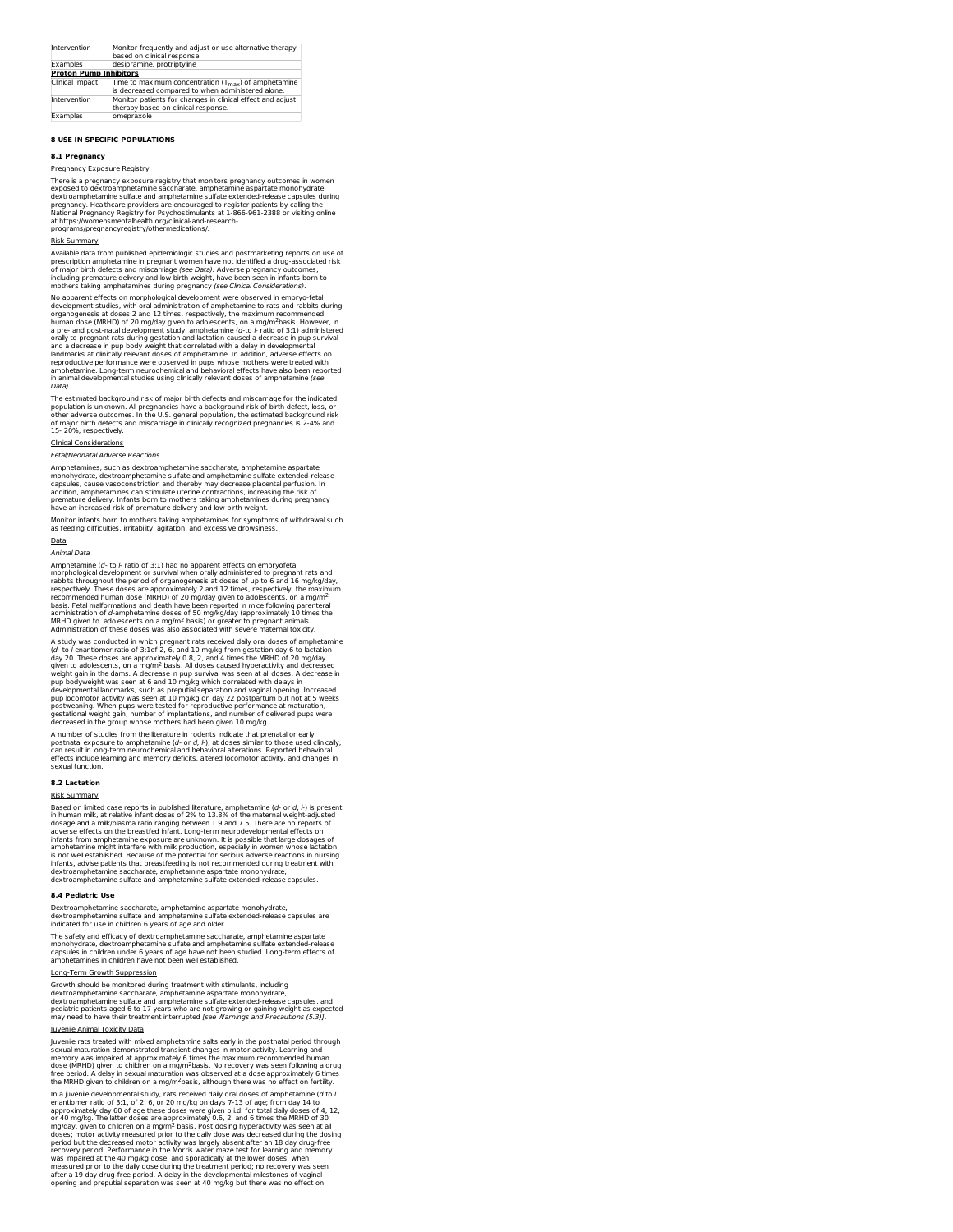#### fertility.

#### **8.5 Geriatric Use**

Dextroamphetamine saccharate, amphetamine aspartate monohydrate,<br>dextroamphetamine sulfate and amphetamine sulfate extended-release capsules have not been studied in the geriatric population.

#### **8.6 Renal Impairment**

Due to reduced clearance of amphetamines in patients with severe renal impairment<br>(GFR 15 to < 30 mL/min/1.73m<sup>2</sup>), the recommended dose should be reduced.<br>Dextroamphetamine saccharate, amphetamine aspartate monohydrate,<br>d d-Amphetamine is not dialyzable. 2) + 2

#### **9 DRUG ABUSE AND DEPENDENCE**

**9.1 Controlled Substance**

Dextroamphetamine saccharate, amphetamine aspartate monohydrate,<br>dextroamphetamine sulfate and amphetamine sulfate extended-release capsules<br>contains amphetamine, a Schedule II controlled substance.

#### **9.2 Abuse**

Dextroamphetamine saccharate, amphetamine aspartate monohydrate,<br>dextroamphetamine sulfate and amphetamine sulfate extended-release capsules are a<br>CNS stimulant that contains amphetamine, which has a high potential for abu craving.

Signs and symptoms of amphetamine abuse may include increased heart rate, respiratory rate, blood pressure, and/or sweating, diated pupls, hyperactivity, sepectivity resests from the s<br>restlessness, insomnia, decreased appetite, loss of coordination, tremors, flushed skin,<br>vomiting, and/or abdom

To reduce the abuse of CNS stimulants, including dextroamphetamine saccharate,<br>amphetamine asparatate monohydrate, dextroamphetamine sulfate and amphetamine<br>sulfate extended-release capsules, assess the risk of abuse prior

#### **9.3 Dependence**

Tolerance (a state of adaptation in which exposure to a specific dose of a drug results in<br>a reduction of the drug's desired and/or undesired effects over time, in such a way that<br>a higher dose of the drug is required to p

Physical Dependence (which is manifested by a withdrawal syndrome produced by<br>abrupt cessation, rapid dose reduction, or administration of an antagonist) may occur in<br>patients treated with CNS stimulants including dextroam amphetamine aspartate monohydrate, dextroamphetamine sulfate and amphetamine<br>sulfate extended-release capsules, Withdrawal symptoms after abrupt cessation of CNS<br>stimulants include dysphoric mood; fatigue; wivd, unpleasant

10 OVERDOSAGE<br>Manifestations of amphetamine overdose include restlessness, tremor, hyperreflexia,<br>Manifestations of amphetamine overdose include restlessness, have takes, hyperpyrexia<br>and rhabdomyolysis. Fatigue and depres

#### Treatment

Consult with a Certified Poison Control Center for up to date guidance and advice. The prolonged release of mixed amphetamine salts from dextroamphetamine saccharate, amphetamine aspartate monohydrate, dextroamphetamine sulfate and amphetamine sulfate extended-release capsules should be considered when treating patients with overdose. d-Amphetamine is not dialyzable.

11 DESCRIPTION<br>Dextroamphetamine saccharate, amphetamine aspartate monohydrate,<br>dextroamphetamine suifate and amphetamine suifate extended-release capsules contain<br>mixed salts of a single-entity amphetamine, a CNS stimular

The 5 mg, 10 mg, 15 mg, 20 mg, 25 mg and 30 mg strength extended release capsules are for oral administration. Dextroamphetamine saccharate, amphetamine aspartate<br>emonohydrate, dextroamphetamine sulfate and amphetamine sulfate extended-release<br>capsules contains two types of drug-containing beads (immedi tablet formulation.

Each capsule contains:

| <b>Capsule Strength:</b>      | 5 ma                     | 10 ma             | 15 ma             | 20 ma             | 25 ma                         | 30 ma  |
|-------------------------------|--------------------------|-------------------|-------------------|-------------------|-------------------------------|--------|
| Dextroamphetamine             | 1.25 mg 2.5 mg           |                   |                   | 3.75 ma 5.0 ma    | 6.25 mg 7.5 mg                |        |
| Saccharate                    |                          |                   |                   |                   |                               |        |
| Amphetamine (D.L)             | 1.25 ma 2.5 ma           |                   |                   | 3.75 mg 5.0 mg    | 6.25 mg 7.5 mg                |        |
| Aspartate Monohydrate         |                          |                   |                   |                   |                               |        |
| Dextroamphetamine             | 1.25 ma 2.5 ma           |                   | 3.75 mg 5.0 mg    |                   | 6.25 mg 7.5 mg                |        |
| Sulfate                       |                          |                   |                   |                   |                               |        |
| Amphetamine Sulfate           | $1.25 \text{ ma}$        | 2.5 <sub>ma</sub> |                   |                   | 3.75 mg 5.0 mg 6.25 mg 7.5 mg |        |
| Total amphetamine base 3.1 mg |                          | 6.3 <sub>ma</sub> | 9.4 <sub>mg</sub> |                   | 12.5 mg 15.6 mg 18.8 mg       |        |
| equivalence                   |                          |                   |                   |                   |                               |        |
| d -amphetamine base           | $2.4 \text{ ma}$         | 4.7 mg            | 7.1 <sub>ma</sub> | 9.5 ma            | 11.9 mg 14.2 mg               |        |
| equivalence                   |                          |                   |                   |                   |                               |        |
| /-amphetamine base            | $0.75 \text{ ma}$ 1.5 ma |                   | 2.3 <sub>ma</sub> | 3.0 <sub>ma</sub> | 3.8 <sub>ma</sub>             | 4.5 mg |
| equivalence                   |                          |                   |                   |                   |                               |        |

### Inactive Ingredients and Colors

The inactive ingredients in dextroamphetamine saccharate, amphetamine aspartate<br>monohydrate, dextroamphetamine sulfate and amphetamine sulfate extended-release<br>capsules include sucrose, corn starch, hydroxypropyl cellulose

The 5 mg capsule additionally includes: yellow iron oxide, red iron oxide, FD&C Blue No. 1, capsaic adair.<br>1&C Red No. 3.

The 10 mg capsule additionally includes: FD&C Blue No. 1 and FD&C Red No. 3.

The 15 mg capsule additionally includes: FD&C Blue No. 1 and FD&C Red No. 3.

The 20 mg capsule additionally includes: yellow iron oxide and red iron oxide. The 25 mg capsule additionally includes: yellow iron oxide and red iron oxide.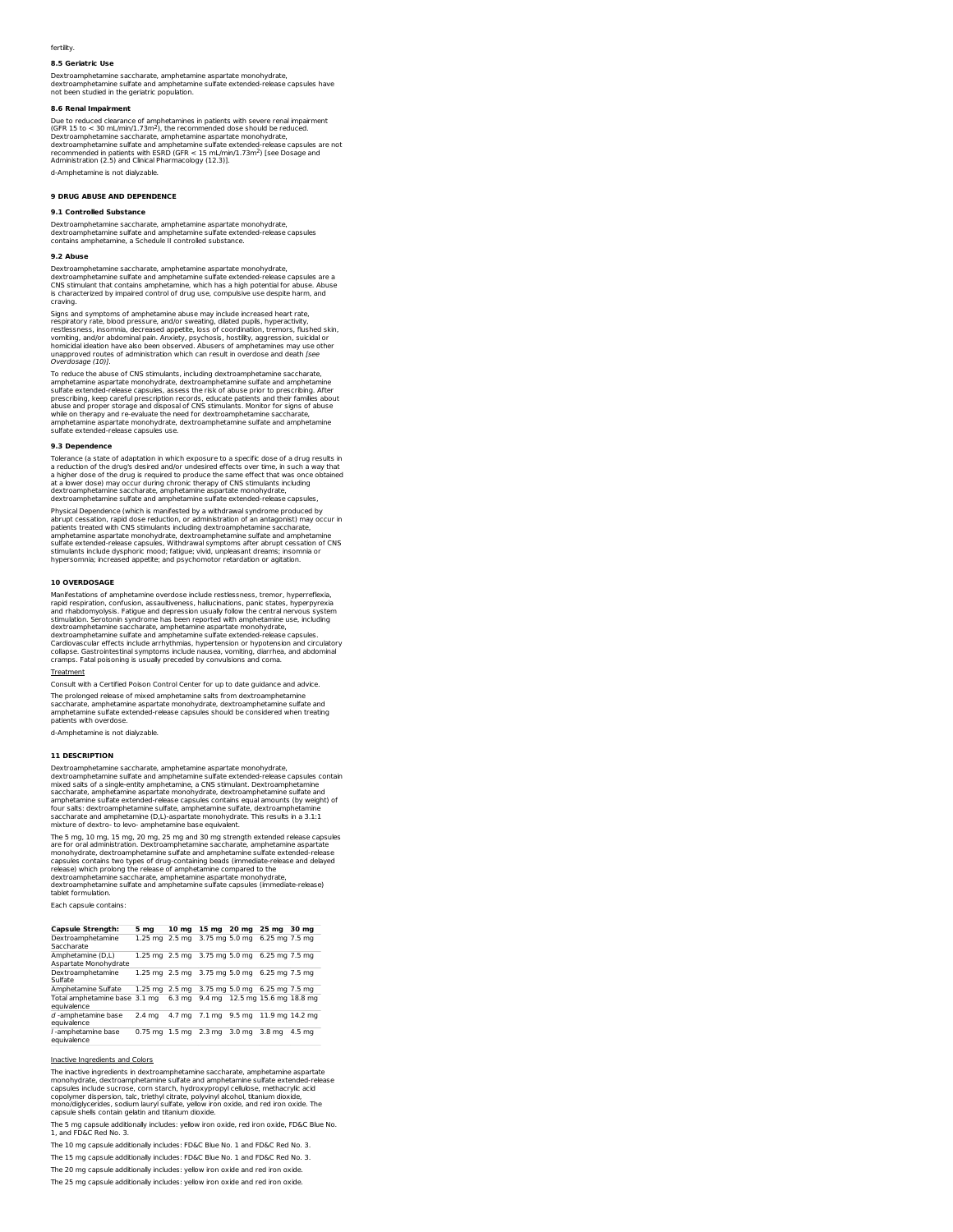Additionally, the capsule imprint ink may include: shellac, propylene glycol, black iron<br>oxide, potassium hydroxide, FD&C Blue No. 2, FD&C Red No. 40, D&C Yellow No. 10,<br>and FD&C Blue No. 1.

#### **12 CLINICAL PHARMACOLOGY**

#### **12.1 Mechanism of Action**

Amphetamines are non-catecholamine sympathomimetic amines with CNS stimulant<br>activity. The mode of therapeutic action in ADHD is not known.

#### **12.2 Pharmacodynamics**

Amphetamines block the reuptake of norepinephrine and dopamine into the presynaptic<br>neuron and increase the release of these monoamines into the extraneuronal space.

#### **12.3 Pharmacokinetics**

Pharmacokinetic studies of dextroamphetamine saccharate, amphetamine aspartate<br>monohydrate, dextroamphetamine sulfate and amphetamine sulfate extended-release<br>subjects, and adolescent (13-17 yrs) and children with ADHD. Bo

The time to reach maximum plasma concentration (T<sub>max</sub>) for dextroamphetamine suffate and<br>saccharate, amphetamine aspartate monohydrate, dextroamphetamine suffate and<br>amphetamine suffate extended release capsules is about max<sup>)</sup> "



Figure 1 Mean d-amphetamine and l-amphetamine Pasma Concentrations<br>Following Administration of Dextroamphetamine Saccharate, Amphetamine<br>Aspartate Monohydrate, Dextroamphetamine Sulfate and Amphetamine<br>Suiches Extended-Rel

A single dose of dextroamphetamine saccharate, amphetamine aspartate monohydrate,<br>dextroamphetamine sulfate and amphetamine sulfate extended-release 20 mg capsules<br>provided comparable plasma concentration profiles of both

The mean elimination half-life for d-amphetamine is 10 hours in adults; 11 hours in<br>daolescents aged 13-17 years and weighing less than or equal to 75 kg/165 lbs; and 9<br>hours in children aged 6 to 12 years. For the l-amphe

## Dextroamphetamine saccharate, amphetamine aspartate monohydrate,<br>dextroamphetamine sulfate and amphetamine sulfate extended-release capsules demonstrate linear pharmacokinetics over the dose range of 20 to 60 mg in adults and<br>adolescents weighing greater than 75 kg/165 lbs, over the dose range of 10 to 40 mg in<br>adolescents weighing less than or equal to 75 kg/1

Food does not affect the extent of absorption of d-amphetamine and l-amphetamine, but prolongs T<sub>max</sub> by 2.5 hours (from 5.2 hrs at fasted state to 7.7 hrs after a high-fat<br>meal) for d-amphetamine and 2.7 hours (from 5.6 hrs at fasted state to 8.3 hrs after a high fat meal) for l-amphetamine after administration of dextroamphetamine saccharate,<br>amphetamine aspartate monohydrate, dextroamphetamine sulfate and amphetamine sulfate extended-release capsules 30 mg. Opening the capsule and sprinkling the<br>contents on applesauce results in comparable absorption to the intact capsule taken in<br>the fasted state. Equal doses of dextroamphetamine sacc

#### Metabolism and Excretion

Amphetamine is reported to be oxidized at the 4 position of the benzene ring to form applicanine, or on the side chain  $\alpha$  or  $\beta$  carbons to form alpha-hydroxy-<br>amphetamine or norephedrine, respectively. Norephedrine and Since CYP2D6 is genetically polymorphic, population variations in amphetamine metabolism are a possibility.

Amphetamine is known to inhibit monoamine oxidase, whereas the ability of<br>amphetamine and its metabolites to inhibit various P450 isozymes and other enzymes<br>has not been adequately elucidated. In wiro experiments with huma

made.<br>
made. Then the pHs, approximately half of an administered dose of amphetamine is<br>
Wth normal urine as derivatives of alpha-hydroxy-amphetamine and approximately<br>
another 30 to 40% of the dose is recoverable in urine

#### Special Populations

Comparison of the pharmacokinetics of d- and l-amphetamine after oral administration<br>of dextroamphetamine saccharate, amphetamine aspartate monohydrate,<br>dextroamphetamine suffate and amphetamine suffate extended-release ca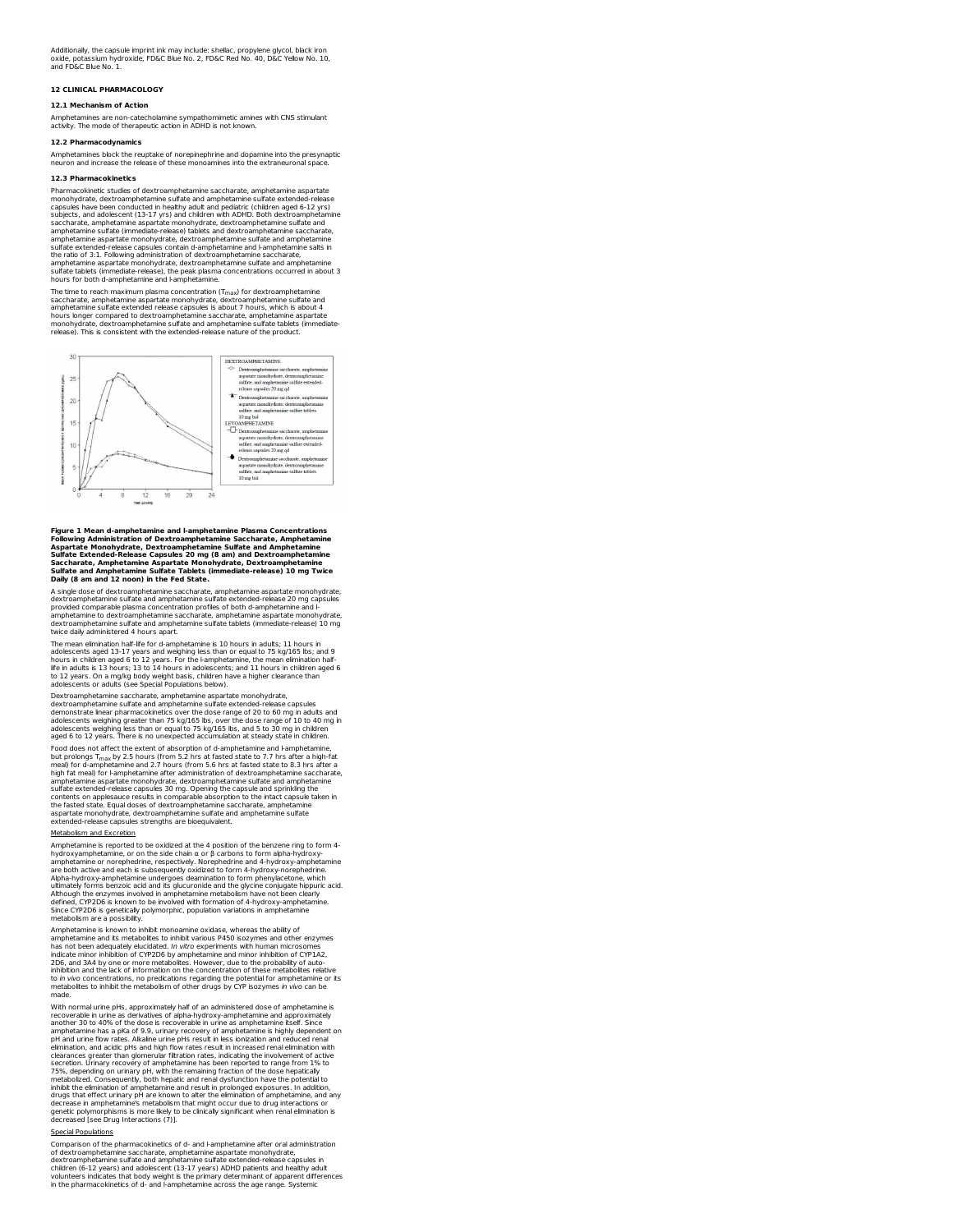exposure measured by area under the curve to infinity (AUC<sub>e.)</sub> and maximum plasma<br>concentration (C<sub>max</sub>) decreased with increases in body weight, while oral volume of<br>distribution (V<sub>x</sub>F), oral clearance (CL/F), and elimi isured by area under the curve to infinity (AUC<sub>∞</sub>) and ma<br>(C<sub>max</sub>) decreased with increases in body weight, while o<br><sub>z</sub>/F), oral clearance (CL/F), and elimination half-life (t<sub>1/2</sub>) in

Pediatric Patients

On a mg/kg weight basis, children eliminated amphetamine faster than adults. The elimination half-life (t10) is approximately 1 hour shorter for d-amphetamine and 2 hours elimination half-life (t<sub>1zp</sub>) is approximately 1 hour shorter for d-amphetamine and 2 hours<br>shorter for l-amphetamine in children than in adults. However, children had higher<br>systemic exposure to amphetamine (C<sub>max</sub> and A was attributed to the higher dose administered to children on a mg/kg body weight basis compared to adults. Upon dose normalization on a mg/kg basis, children showed 30% less systemic exposure compared to adults. 1/2) IS <sub>max</sub> ar

#### Gender

Systemic exposure to amphetamine was 20 to 30% higher in women (N=20) than in<br>men (N=20) due to the higher dose administered to women on a mg/kg body weight<br>basis. When the exposure parameters (C<sub>max</sub> and AUC) were normali <sub>max</sub> ar

#### Race

Formal pharmacokinetic studies for race have not been conducted. However,<br>amphetamine pharmacokinetics appeared to be comparable among Caucasians (N=33),<br>Blacks (N=8) and Hispanics (N=10).

#### Patients with Renal Impairment

The effect of renal impairment on d- and l-amphetamine after administration of<br>dextroamphetamine saccharate, amphetamine aspartate monohydrate,<br>dextroamphetamine suffate and amphetamine suffate extended-release capsules ha

In a pharmacokinetic study of lisdexamphetamine in adult subjects with normal and<br>impaired renal function, mean d-amphetamine clearance was reduced from 0.7 L/hr/kg<br>in normal subjects to 0.4 L/hr/kg in subjects with severe

#### **13 NONCLINICAL TOXICOLOGY**

**13.1 Carcinogenesis, Mutagenesis, Impairment of Fertility**

Carcinogenesis<br>No evidence of carcinogenicity was found in studies in which *d*, lamphetamine<br>(enantiomer ratio of 1:1) was administered to mice and rats in the diet for 2 years at<br>doses of up to 30 mg/kg/day in male mice,

Mutagenesis<br>Amphetamine, in the enantiomer ratio d- to I-ratio of 3:1, was not clastogenic in the<br>Amphetamine, in the enancious test *in vivo* and was negative when tested in the *E*.<br>Col<sup>f</sup> component of the Ames test *in* 

#### Impairment of Fertility

Amphetamine, in the enantiomer d- to I-ratio of 3:1, did not adversely affect fertility or<br>early embryonic development in the rat at doses of up to 20 mg/kg/day (approximately 8<br>times the maximum recommended human dose for

#### **13.2 Animal Toxicology and/or Pharmacology**

Acute administration of high doses of amphetamine (d- or d,l-) has been shown to<br>produce long-lasting neurotoxic effects, including irreversible nerve fiber damage, in<br>rodents. The significance of these findings to humans

#### **14 CLINICAL STUDIES**

Pediatric Patients<br>
Rediatric Patients<br>
A double-bilind, randomized, placebo-controlled, parallel-group study was conducted in<br>
A chuble-bilind, randomized, placebo-controlled, parallel-group study was conducted in<br>
childr

In a classroom analogue study, patients (N=51) receiving fixed doses of 10 mg, 20 mg or 30 mg dextroamphetamine saccharate, amphetamine aspartate monohydrate,<br>dextroamphetamine sulfate and amphetamine sulfate extended-release capsules demonstrated statistically significant improvements in teacher-rated behavior and performance measures, compared to patients treated with placebo.

<sup>®</sup> crite

A double-blind, randomized, multi-center, parallel-group, placebo-controled study was<br>Conducted in adolescents aged 13 to 17 (N=327) who met DSM-IV® criteria for ADHD.<br>The primary conbot of paiteits (n=287, weighing ≤ 75 k 20 mg, 30 mg, and 40 mg) compared with the placebo group. There was not adequate evidence that doses greater than 20 mg/day conferred additional benefit.

#### Adult Patients

A double-blind, randomized, placebo-controlled, parallel-group study was conducted in<br>adults (N=255) who met DSM-IV® criteria for ADHD. Patients were randomized to fixeddose treatment groups receiving final doses of 20, 40, or 60 mg of dextroamphetamine<br>saccharate, amphetamine aspartate monohydrate, dextroamphetamine sulfate and<br>amphetamine sulfate extended-release capsules or placebo onc

#### **16 HOW SUPPLIED/STORAGE AND HANDLING**

Dextroamphetamine saccharate, amphetamine aspartate monohydrate,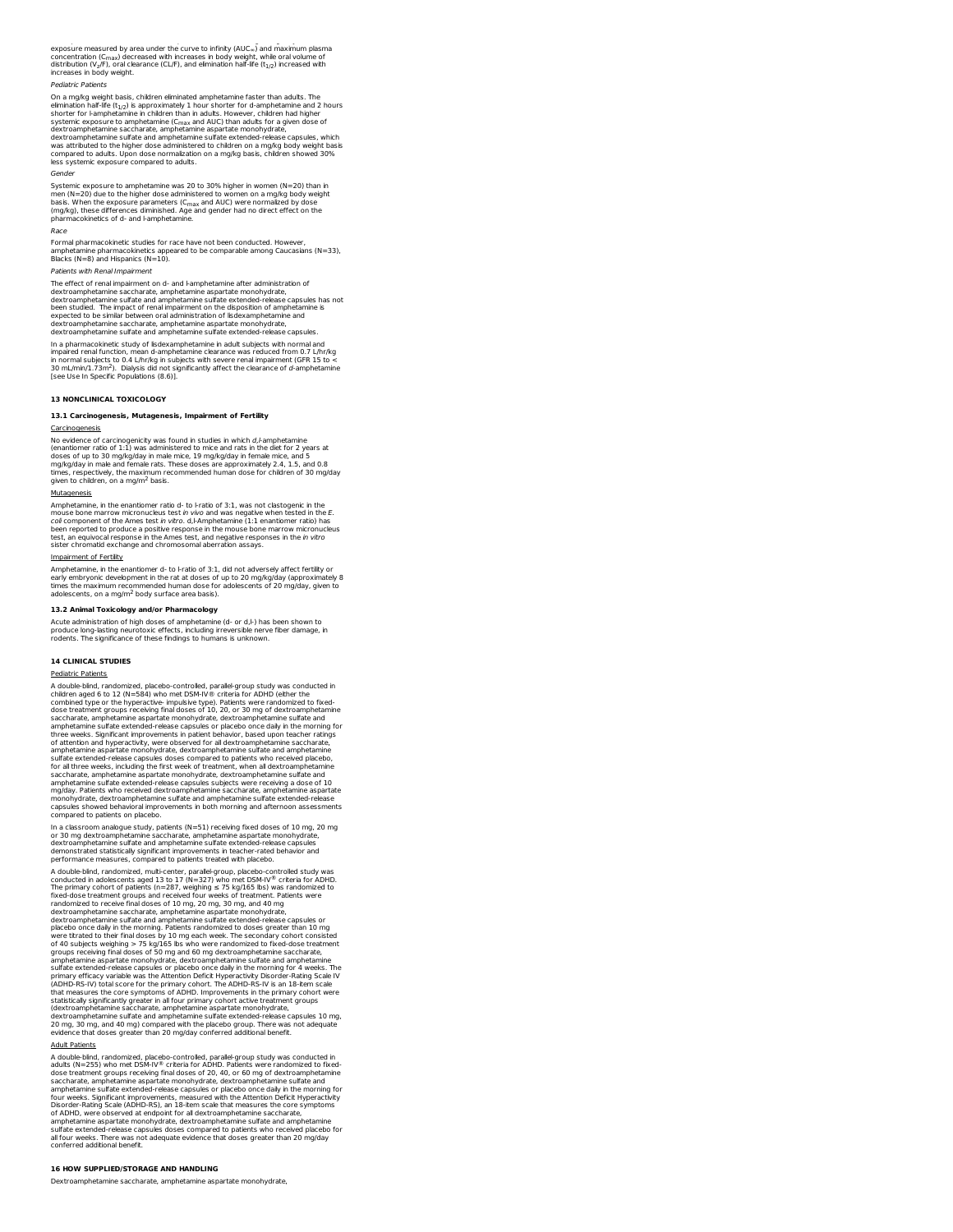dextroamphetamine sulfate and amphetamine sulfate extended-release capsules are available as

5 mg: Hard gelatin capsules with light blue opaque cap, imprinted '1184' in black ink and light orange opaque body imprinted 'N' in black ink.

NDC 70710-1184-1……………………………………………….Bottles of 100 10 mg: Hard gelatin capsules with light blue opaque cap, imprinted '1185' in black ink and light blue opaque body imprinted 'N' in black ink.

NDC 70710-1185-1……………………………………………….Bottles of 100

15 mg: Hard gelatin capsules with light blue opaque cap, imprinted '1186' in black ink and white opaque body imprinted 'N' in black ink.

NDC 70710-1186-1……………………………………………….Bottles of 100 20 mg: Hard gelatin capsules with light orange opaque cap, imprinted '1187' in black ink<br>and light orange opaque body imprinted 'N' in black ink.

NDC 70710-1187-1……………………………………………….Bottles of 100 25 mg: Hard gelatin capsules with light orange opaque cap, imprinted '1188' in black ink<br>and white opaque body imprinted 'N' in black ink.

NDC 70710-1188-1……………………………………………….Bottles of 100

30 mg: Hard gelatin capsules with white opaque cap, imprinted '1189' in black ink and<br>white opaque body imprinted 'N' in black ink. NDC 70710-1189-1……………………………………………….Bottles of 100

Dispense in a tight, light-resistant container as defined in the USP.

Store at 20ºC to 25ºC (68ºF to 77º F). Excursions permitted to 15ºC - 30ºC (59 -86º F) [see USP CONTROLLED ROOM TEMPERATURE].

Disposal<br>
Oisposal<br>
Comply with local laws and regulations on drug disposal of CNS stimulants. Dispose of<br>
Comply with local laws and regulations on drug disposal of CNS stimulants aspartate<br>
monohydrate, detxtroamphetamin

#### **17 PATIENT COUNSELING INFORMATION**

Advise the patient to read the FDA-approved patient labeling (Medication Guide).

**Controlled Substance Status/Potential for Abuse, Misuse, and Dependence**

Advise patients that dextroamphetamine saccharate, amphetamine aspartate<br>monohydrate, dextroamphetamine sulfate and amphetamine sulfate extended-release<br>capsules are a federally controlled substance because it can be abuse dependence. Additionally, emphasize that dextroamphetamine saccharate, amphetamine<br>aspartate monohydrate, dextroamphetamine sulfate and amphetamine sulfate<br>extended-release capsules should be stored in a safe place to prev

#### **Serious Cardiovascular Risks**

Advise patients of serious cardiovascular risk (including sudden death, myocardial<br>infarction, stroke, and hypertension) with dextroamphetamine sacharate, amphetamine<br>aspartate monohydrate, dextroamphetamine suffate and am

#### **Psychiatric Risks**

Prior to initiating treatment with dextroamphetamine saccharate, amphetamine<br>aspartate monohydrate, dextroamphetamine sulfate and amphetamine sulfate<br>extended-release capsules, adequately screen patients with comorbid depr include a detailed psychiatric history, including a family history of suicide, bipolar<br>disorder, and/or depression. Additionally, dextroamphetamine saccharate, amphetamine<br>aspartate monohydrate, dextroamphetamine suifate a

### **Circulation problems in fingers and toes [Peripheral vasculopathy, including Raynaud's phenomenon]**

Instruct patients beginning treatment with dextroamphetamine saccharate,<br>instruct patients beginning treatment with dextroamphetamine sulfate and amphetamine<br>sulfate extended-release capsules about the risk of peripheral v

#### **Serotonin Syndrome**

Caution patients about the risk of serotonin syndrome with concomitant use of<br>dextroamphetamine saccharate, amphetamine aspartate monohydrate,<br>dextroamphetamine sulfate and amphetamine sulfate extended-release capsules and other serotonergic drugs including SSRIs, SNRIs, triptans, tricyclic antidepressants,<br>fentanyl, lithium, tramadol, tryptophan, buspirone, St. John's Wort, and with drugs that<br>impair metabolism of serotonin (in particular M psychiatric disorders and also others such as linezolid [see Contraindications (4),<br>Warnings and Precautions (5.6) and Drug Interactions (7.1)]. Advise patients to contact<br>their healthcare provider or report to the emergen symptoms of serotonin syndrome.

#### **Concomitant Medications**

Advise patients to notify their physicians if they are taking, or plan to take, any<br>prescription or over-the-counter drugs because there is a potential for interactions [see<br>Drug Interactions (7.1)].

#### **Growth**

Monitor growth in children during treatment with dextroamphetamine saccharate,<br>amphetamine aspartate monohydrate, dextroamphetamine suifate and amphetamine<br>suifate extended-release capsules, and patients who are not growin

#### **Pregnancy Registry**

Advise patients that there is a pregnancy exposure registry that monitors pregnancy<br>outcomes in women exposed to dextroamphetamine saccharate, amphetamine<br>aspartate monohydrate, dextroamphetamine sulfate and amphetamine su

### **Pregnancy**

Advise patients to motify their healthcare provider if they become pregnant or intend to<br>become pregnant during treatment with dextroamphetamine sacharate, amphetamine<br>aspartate monohydrate, dextroamphetamine sulfate and a

#### **Lactation**

Advise women not to breastfeed if they are taking dextroamphetamine saccharate,<br>amphetamine aspartate monohydrate, dextroamphetamine sulfate and amphetamine<br>sulfate extended-release capsules [see Use In Specific Population

**Impairment in Ability to Operate Machinery or Vehicles**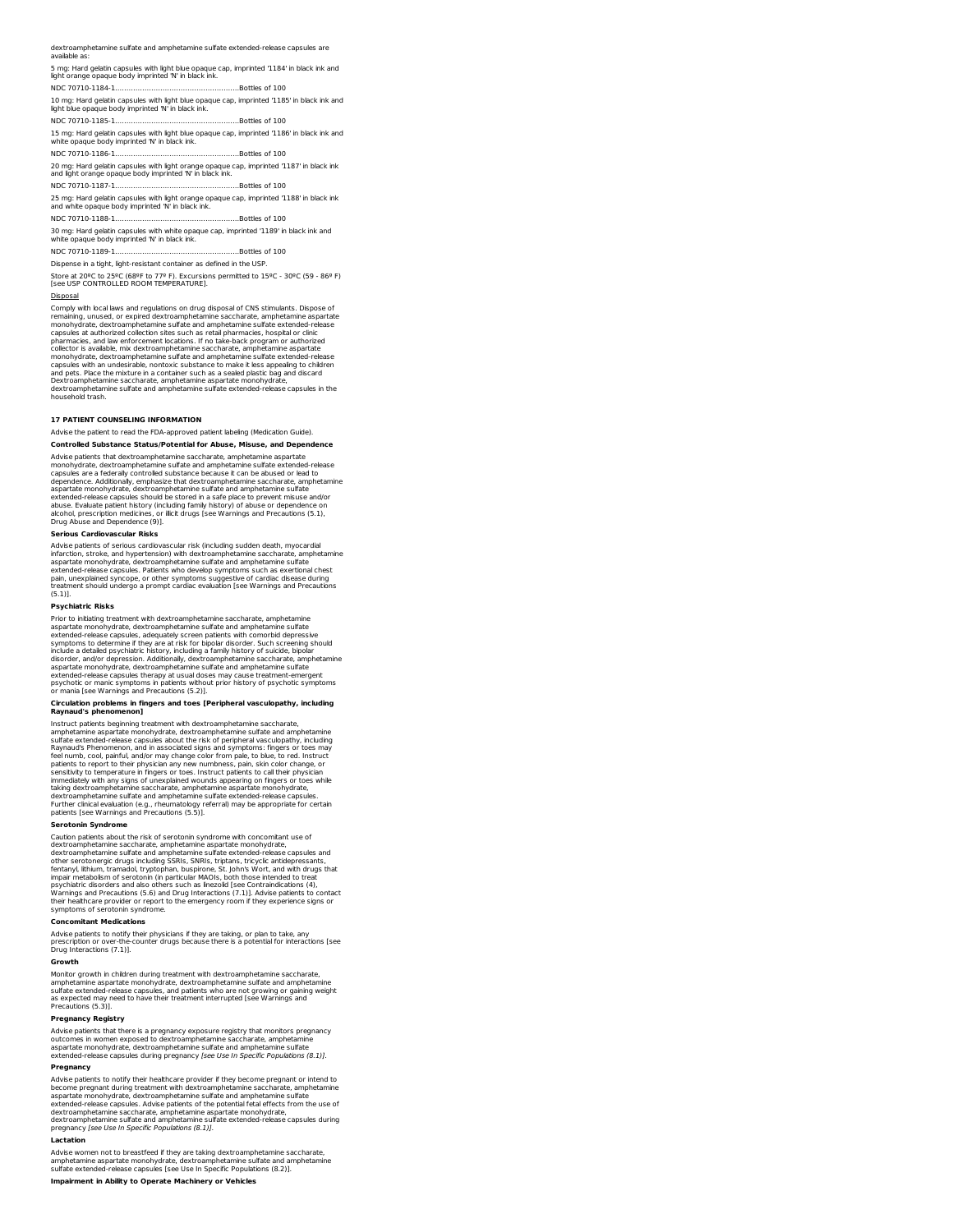## Dextroamphetamine saccharate, amphetamine aspartate monohydrate,<br>dextroamphetamine suffate and amphetamine suffate extended-release capsules may<br>impair the ability of the patient to engage in potentially hazardous activiti

**Manufactured By: Nesher Pharmaceuticals USA LLC** St. Louis, MO 63044

**Distributed by:**

**Zydus Pharmaceuticals USA Inc.** Pennington, NJ 08534

P10343-3rasub 7/2019

### For additional copies of the printed patient information/medication guide, please visit wwww.zydus.com or call 1-877-993-8779.

DSM-IV® is a registered trademark of the American Psychiatric Association. Pharmacist: Dispense the accompanying Medication Guide to each patient.

#### **MEDICATION GUIDE**

DEXTROAMPHETAMINE SACCHARATE, AMPHETAMINE ASPARTATE<br>MONOHYDRATE, DEXTROAMPHETAMINE SULFATE and AMPHETAMINE SULFATE<br>EXTENDED-RELEASE CAPSULES, CII

## **(DEX-troe-am-FET-a-meen sak-uh-reyt, am-FET-a-meen uh-spahr-teyt mon- uh-hayhy-dreyt, DEX-troe-am-FET-a-meen suhl-feyt, am-FET-a-meen suhl- feyt)**

Read the Medication Guide that comes with dextroamphetamine saccharate,<br>amphetamine aspartate monohydrate, dextroamphetamine suffate and amphetamine<br>suffate extended-release capsules before you or your child starts taking

What is the most important information I should know about<br>dextroamphetamine saccharate, amphetamine aspartate monohydrate,<br>dextroamphetamine sulfate and amphetamine sulfate extended-release **capsules?**

## Dextroamphetamine saccharate, amphetamine aspartate monohydrate,<br>dextroamphetamine sulfate and amphetamine sulfate extended-release<br>capsules are a stimulant medicine. The following have been reported with<br>use of stimulant

### **1. Heart-related problems:**

sudden death in patients who have heart problems or heart defects<br>stroke and heart attack in adults<br>increased blood pressure and heart rate

Tell your doctor if you or your child has any heart problems, heart defects, high blood pressure, or a family history of these problems. Your doctor should check you or your child carefully for heart problems before starting

dextroamphetamine saccharate, amphetamine aspartate monohydrate,<br>dextroamphetamine sulfate and amphetamine sulfate extended-release capsules.

Your doctor should check your or your child's blood pressure and heart rate regularly<br>during treatment with dextroamphetamine saccharate, amphetamine aspartate<br>monohydrate, dextroamphetamine sulfate and amphetamine sulfate capsules.

Call your doctor right away if you or your child has any signs of heart<br>problems such as chest pain, shortness of breath, or fainting while taking<br>dextroamphetamine saccharate, amphetamine suffate extended-release<br>dextroam **capsules.**

#### **2. Mental (Psychiatric) problems:**

## **All Patients new or worse behavior and thought problems new or worse bipolar illness**

**new or worse aggressive behavior or hostility**

Children and Teenagers<br>• new psychotic symptoms (such as hearing voices, believing things that<br>• are not true, are suspicious) or new manic symptoms

Tell your doctor about any mental problems you or your child has, or about a family<br>history of suicide, bipolar illness, or depression.

# Call your doctor right away if you or your child has any new or worsening<br>mental symptoms or problems while taking dextroamphetamine saccharate,<br>amphetamine aspartate monohydrate, dextroamphetamine sulfate and<br>amphetamine

**3. Circulation problems in fingers and toes [Peripheral vasculopathy, including**

Raynaud's phenomenon]:<br>• Fingers or toes may feel numb, cool, painful<br>• Fingers or toes may change from pale, to blue, to red

Tell your doctor if you have or your child has numbness, pain, skin color change, or<br>sensitivity to temperature in fingers or toes.

Call your doctor right away if you have or your child has any unexplained<br>wounds appearing on fingers or toes while taking dextroamphetamine<br>saccharate, amphetamine suffate extended-release capsules.<br>sulfate and amphetamin

What are dextroamphetamine saccharate, amphetamine aspartate<br>monohydrate, dextroamphetamine sulfate and amphetamine sulfate<br>extended-release capsules?

## Dextroamphetamine saccharate, amphetamine aspartate monohydrate,<br>dextroamphetamine sulfate and amphetamine sulfate extended-release capsules are a<br>once daily central nervous system stimulant prescription medicine. It **is u** Dextroamphetamine saccharate, amphetamine aspartate monohydrate,<br>dextroamphetamine sulfate and amphetamine sulfate extended-release capsules may<br>help increase attention and decrease impulsiveness and hyperactivity in patie

ADHD. Dextroamphetamine saccharate, amphetamine aspartate monohydrate,<br>dextroamphetamine sulfate and amphetamine sulfate extended-release capsules should<br>be used as a part of a total treatment program for ADHD that may include c

other therapies.

**Dextroamphetamine saccharate, amphetamine aspartate monohydrate,** dextroamphetamine sulfate and amphetamine sulfate extended-release<br>capsules are a federally controlled substance (CII) because it can be abused<br>or lead to dependence. Keep dextroamphetamine saccharate, amphetamine<br>aspartat

Tell your doctor if you or your child has (or has a family history of) ever abused or been<br>dependent on alcohol, prescription medicines or street drugs.

## Who should not take dextroamphetamine saccharate, amphetamine<br>aspartate monohydrate, dextroamphetamine sulfate and amphetamine<br>sulfate extended-release capsules?

**Dextroamphetamine saccharate, amphetamine aspartate monohydrate,<br>dextroamphetamine sulfate and amphetamine sulfate extended-release<br>capsules should not be taken if you or your child:<br>• have moderate to severe high blood p** 

- 
- 
- 
- have hyperthyroidism have an eye problem called glaucoma are very anxious, tense, or agitated have a history of drug abuse
-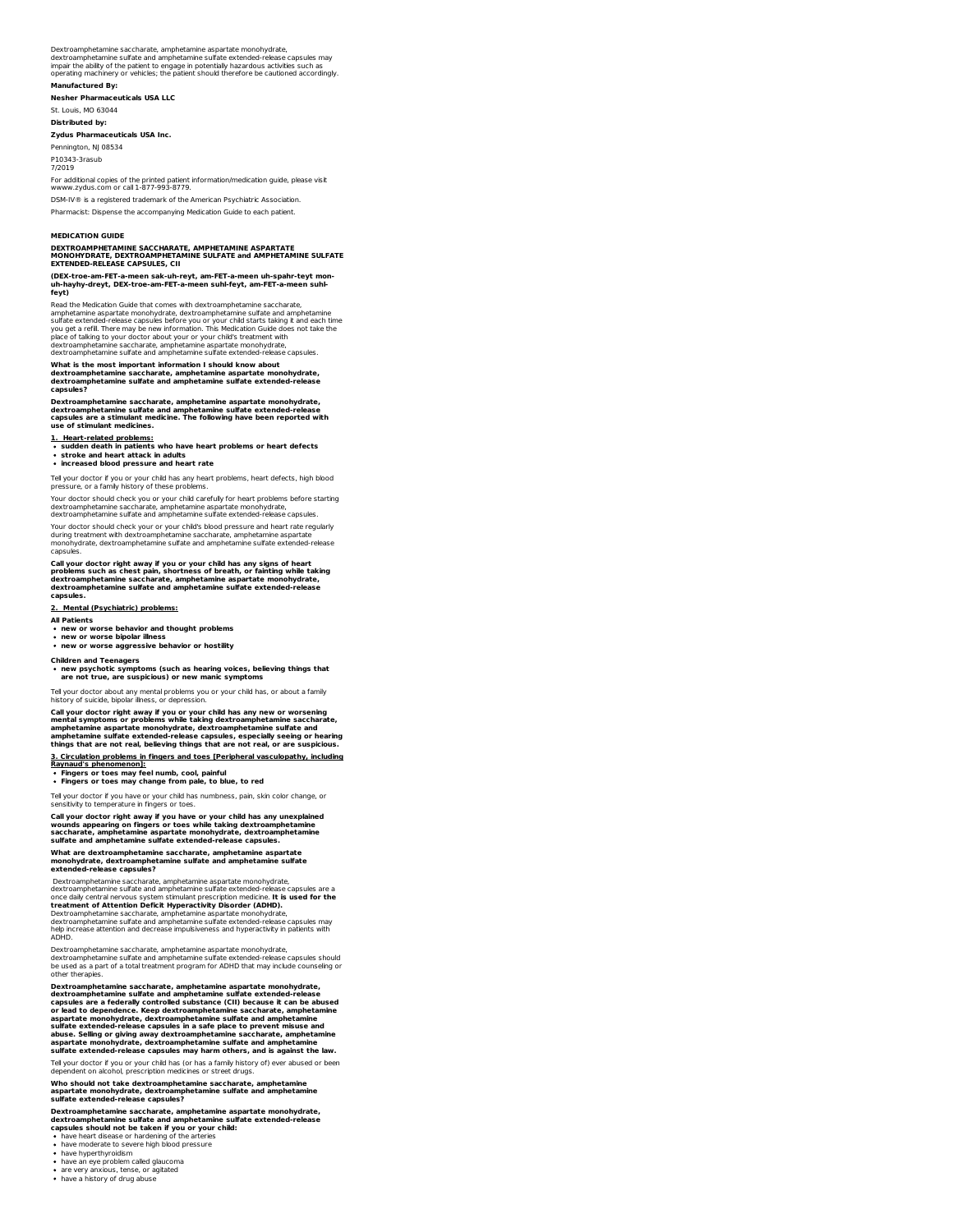- are taking or have taken within the past 14 days an anti-depression medicine called a<br>monoamine oxidase inhibitor or MAOI e oxidase inhibitor or MAOI
- are sensitive to, allergic to, or had a reaction to other stimulant medicines

Dextroamphetamine saccharate, amphetamine aspartate monohydrate,<br>dextroamphetamine sulfate and amphetamine sulfate extended-release capsules have<br>not been studied in children less than 6 years old.

Dextroamphetamine sacharate, amphetamine aspartate monohydrate,<br>dextroamphetamine suffate and amphetamine suffate extended-release<br>capsules may not be right for you or your child. Before starting<br>dextroamphetamine sacharat

- 
- have tics or Tourette's syndrome
- 
- have liver problems<br>have kidney problems<br>have end stage renal disease (ESRD)
- 

### have thyroid problems<br>have seizures or have had an abnormal brain wave test (EEG)

- 
- 
- have seizures or have had an abnormal brain wave test (EEG)<br>have circulation problems in fingers and toes<br>are pregnant or plan to become pregnant. It is not known if dextroamphetamine<br>sacharate, amphetamine aspartate monoh dextroamphetamine saccharate, amphetamine aspartate monohydrate,<br>dextroamphetamine sulfate and amphetamine sulfate extended-release capsules and
- 
- their baby. If you or your child becomes pregnant during treatment with<br>Dextroamphetamine saccharate, amphetamine aspartate monohydrate,<br>Dextroamphetamine surfate and amphetamine surfate extended-release capsules, talk<br>to

## Can dextroamphetamine saccharate, amphetamine aspartate monohydrate,<br>dextroamphetamine sulfate and amphetamine sulfate extended-release<br>capsules be taken with other medicines?

Tell your doctor about all of the medicines that you or your child takes<br>including prescription and non-prescription medicines, vitamins, and herbal<br>supplements. Dextroampletamine such are detailed to the distinguished exp

Your doctor will decide whether dextroamphetamine saccharate, amphetamine aspartate<br>monohydrate, dextroamphetamine sulfate and amphetamine sulfate extended-release<br>capsules can be taken with other medicines.

## **Especially tell your doctor if you or your child takes:**<br>• anti-depression medicines including MAOIs<br>• anti-psychotic medicines

- 
- 
- lithium narcotic pain medicines
- 
- seizure medicines<br>blood thinner medicines
- blood pressure medicines<br>stomach acid medicines
- 

### stomach acid medicines<br>cold or allergy medicines that contain decongestants

Know the medicines that you or your child takes. Keep a list of your medicines with you to show your doctor and pharmacist.

## Do not start any new medicine while taking dextroamphetamine saccharate,<br>amphetamine aspartate monohydrate, dextroamphetamine sulfate and<br>amphetamine sulfate extended-release capsules without talking to your<br>doctor first.

#### **How should dextroamphetamine saccharate, amphetamine aspartate monohydrate, dextroamphetamine sulfate and amphetamine sulfate extended-release capsules be taken?**

- 
- 
- Take dextroamphetamine saccharate, amphetamine aspartate<br>
monohydrate, dextroamphetamine sulfate and amphetamine sulfate<br>
extended-release capsules exactly as prescribed. Your doctor may adjust the<br>
extended-release capsul
- Dextroamphetamine saccharate, amphetamine aspartate monohydrate,<br>dextroamphetamine sulfate and amphetamine sulfate extended-release capsules can
- 
- be taken with or without food.<br>From time to time, your doctor may stop dextroamphetamine saccharate,<br>amphetamine aspartate monohydrate, dextroamphetamine sulfate and amphetamine<br>sulfate extended-release capsules treatment dextroamphetamine sulfate and amphetamine sulfate extended-release capsules.<br>Children should have their height and weight checked often while taking
- dextroamphetamine saccharate, amphetamine aspartate monohydrate,<br>dextroamphetamine suifate and amphetamine suifate extended-release capsules.<br>Dextroamphetamine suifate and amphetamine aspartate monohydrate,<br>dextroamphetami

## What are possible side effects of dextroamphetamine saccharate,<br>amphetamine aspartate monohydrate, dextroamphetamine sulfate and<br>amphetamine sulfate extended-release capsules?

See "What is the most important information I should know about<br>dextroamphetamine saccharate, amphetamine aspartate monohydrate,<br>dextroamphetamine sulfate and amphetamine sulfate extended-release **capsules?"** for information on reported heart and mental problems.

#### **Other serious side effects include:**

- 
- slowing of growth (height and weight) in children<br>seizures, mainly in patients with a history of seizures<br>eyesight changes or blurred vision
- 
- **Common side effects include:**
- headache<br>decreased appetite
- stomach ache
- nervousness
- trouble sleeping
- mood swings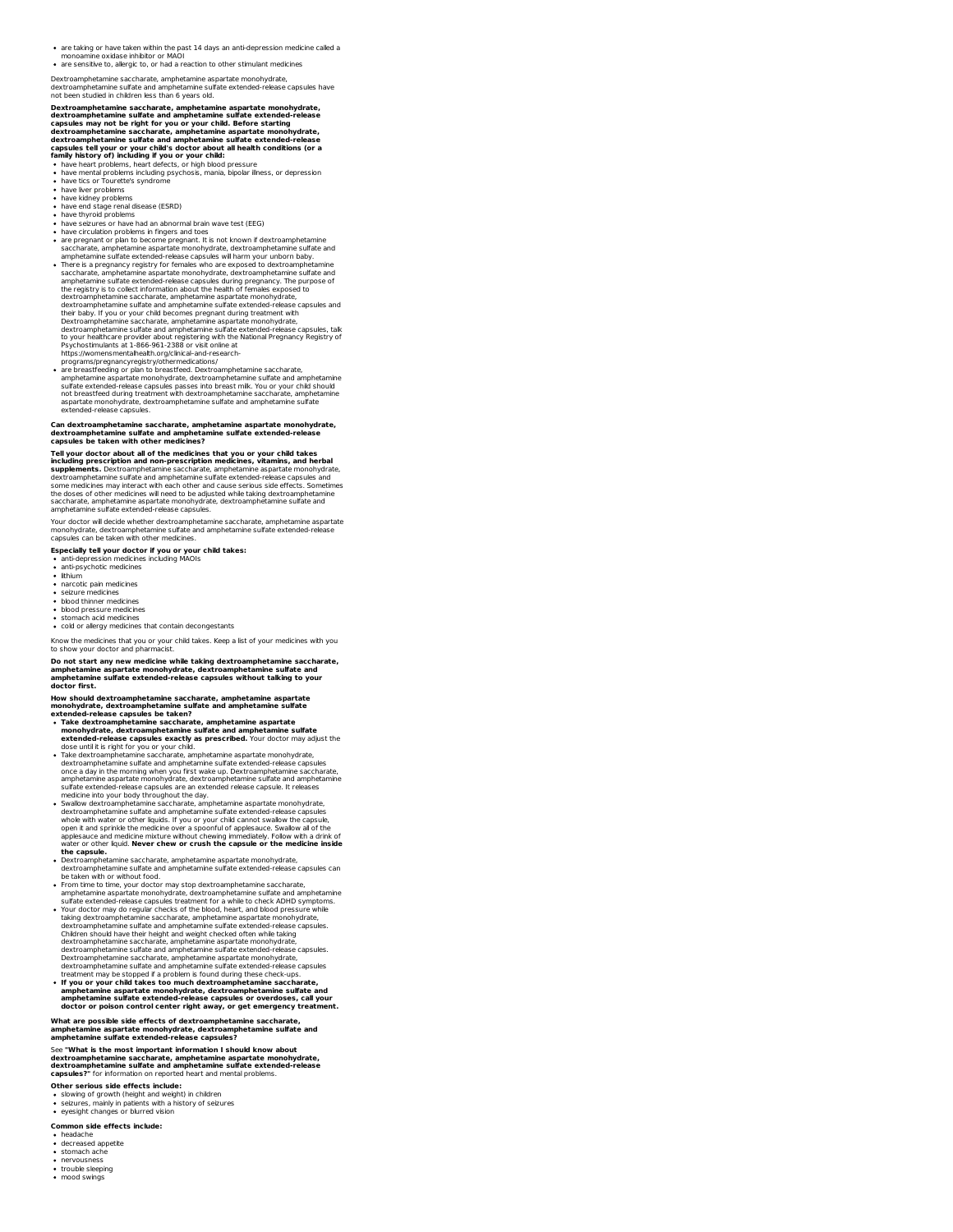- weight loss
- dizziness
- dry mouth fast heart beat

Dextroamphetamine saccharate, amphetamine aspartate monohydrate, dextroamphetamine sulfate and amphetamine sulfate extended-release capsules may<br>affect your or your child's ability to drive or do other dangerous activities.

Talk to your doctor if you or your child has side effects that are bothersome or do not go away.

This is not a complete list of possible side effects. Ask your doctor or pharmacist for more information.

Call your doctor for medical advice about side effects. You may report side effects to FDA at 1-800- FDA-1088.

- 
- How should I store dextroamphetamine sacharate, amphetamine spracha<br>monohydrate, dextroamphetamine suffate and amphetamine suffate<br>extended-release capsules?<br>extended-release capsules?<br>dextroamphetamine sacharate, amphetam

## General information about dextroamphetamine saccharate, amphetamine<br>aspartate monohydrate, dextroamphetamine sulfate and amphetamine<br>sulfate extended-release capsules

Medicines are sometimes prescribed for purposes other than those listed in a Medication<br>Guide, Do not use dextroamphetamine saccharate, amphetamine aspartate mphetamine saccharate, amphetamine aspartate monohydrate, dextroamphetamine sulfate and amphetamine sulfate extended-release capsules for a condition for which it was not prescribed. Do not give dextroamphetamine saccharate, amphetamine aspartate monohydrate,<br>dextroamphetamine sulfate and amphetamine sulfate extended-release capsules to<br>other people, even if they have the same condition. It may harm them and it is the law.

This Medication Guide summarizes the most important information about dextroamphetamine saccharate, amphetamine aspartate monohydrate,<br>dextroamphetamine saccharate, amphetamine sulfate extended-release capsules. If you<br>would like more information, talk with your doctor. You can ask your doct

## What are the ingredients in dextroamphetamine saccharate, amphetamine<br>aspartate monohydrate, dextroamphetamine sulfate and amphetamine<br>sulfate extended-release capsules?

**Active Ingredients**: dextroamphetamine saccharate, amphetamine aspartate<br>monohydrate, dextroamphetamine sulfate, USP, amphetamine sulfate, USP **Inactive Ingredients:** sucrose, corn starch, hydroxypropyl cellulose, methacrylic acid<br>copolymer dispersion, tak, triethyl citrate, polyvinyl akohol, itianium dioxide,<br>mono/diglycerides, sodium lauryl sulfate, yellow iron

The 5 mg capsule additionally includes: yellow iron oxide, red iron oxide, FD&C Blue No.<br>1, and FD&C Red No. 3.

The 10 mg capsule additionally includes: FD&C Blue No. 1 and FD&C Red No. 3. The 15 mg capsule additionally includes: FD&C Blue No. 1 and FD&C Red No. 3.

The 20 mg capsule additionally includes: yellow iron oxide and red iron oxide.

The 25 mg capsule additionally includes: yellow iron oxide and red iron oxide.

Additionally, the capsule imprint ink may include: shellac, propylene glycol, black iron oxide, potassium hydroxide, FD&C Blue No. 2, FD&C Red No. 40, D&C Yellow No. 10, and FD&C Blue No. 1.

#### **Manufactured By:**

**Nesher Pharmaceuticals USA LLC**

St. Louis, MO 63044

**Distributed by:**

**Zydus Pharmaceuticals USA Inc.**

Pennington, NJ 08534 P10343-3rasub

7/2019

**This Medication Guide has been approved by the U.S. Food and Drug Administration.**

### **PACKAGE LABEL.PRINCIPAL DISPLAY PANEL**

NDC 70710-1184-1

Dextroamphetamine Saccharate, Amphetamine Aspartate Monohydrate,<br>Dextroamphetamine Sulfate, Amphetamine Sulfate Extended-Release Capsules (Mixed Salts of a Single Entity Amphetamine Product) CII

5 mg

**Pharmacist:** Dispense the accompanying Medication Guide to each patient. Zydus Pharmaceuticals 100 CAPSULES

Rx Only

#### NDC 70710-1184-1

De 70710-1184-1<br>Dextroamphetamine Saccharate,<br>Amphetamine Aspartate Amphetamine Aspartate Sulfate, Amphetamine Sulfate<br>Extended-Release Capsules (Mixed Salts of a Single Entity Amphetamine Product)



Pharmacist: Dispense the accompanying Medication Guide to each patient **The zydus** 100 CAPSULES Rx Only

**5 mg 100 count Bottle Label**

#### **PACKAGE LABEL.PRINCIPAL DISPLAY PANEL**

NDC 70710-1185-1

Dextroamphetamine Saccharate, Amphetamine Aspartate Monohydrate,<br>Dextroamphetamine Sulfate, Amphetamine Sulfate Extended-Release Capsules (Mixed Salts of a Single Entity Amphetamine Product)

 $\epsilon$ 

### 10 mg

**Pharmacist:** Dispense the accompanying Medication Guide to each patient. Zydus Pharmaceuticals 100 CAPSULES

Rx Only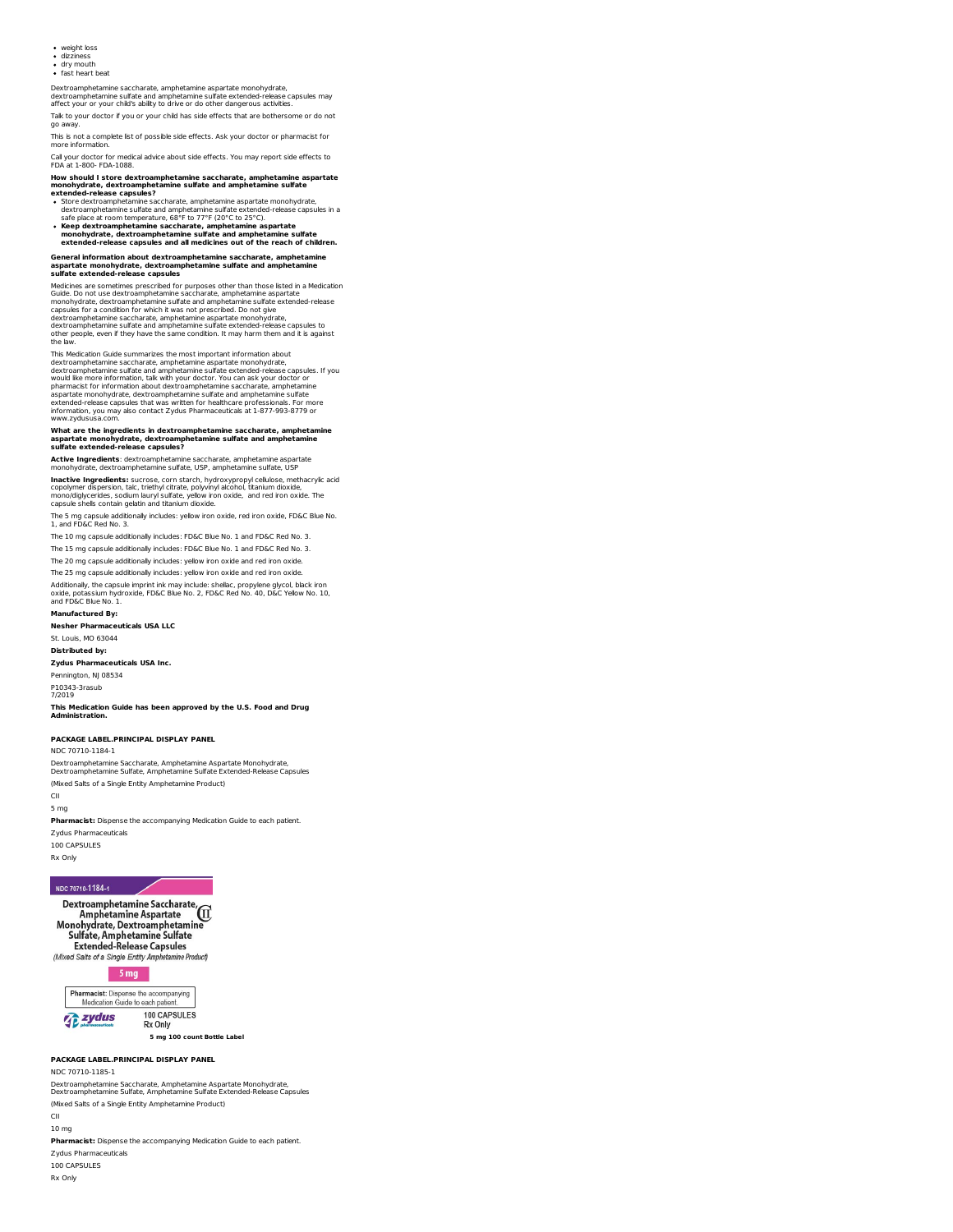

**10 mg 100 count Bottle Label**

### **PACKAGE LABEL.PRINCIPAL DISPLAY PANEL**

NDC 70710-1186-1

Dextroamphetamine Saccharate, Amphetamine Aspartate Monohydrate,<br>Dextroamphetamine Sulfate, Amphetamine Sulfate Extended-Release Capsules (Mixed Salts of a Single Entity Amphetamine Product) CII

15 mg

**Pharmacist:** Dispense the accompanying Medication Guide to each patient. Zydus Pharmaceuticals

100 CAPSULES

Rx Only

### NDC 70710-1186-1

Dextroamphetamine Saccharate, (II)<br>Amphetamine Aspartate Monohydrate, Dextroamphetamine<br>Sulfate, Amphetamine Sulfate Extended-Release Capsules s of a Single Entity Am  $15 \, \text{mg}$ Pharmacist: Dispense the accompanying<br>Medication Guide to each patient. 100 CAPSULES<br>Rx Only **The zydus** 

**15 mg 100 count Bottle Label**

### **PACKAGE LABEL.PRINCIPAL DISPLAY PANEL**

NDC 70710-1187-1

Dextroamphetamine Saccharate, Amphetamine Aspartate Monohydrate,<br>Dextroamphetamine Sulfate, Amphetamine Sulfate Extended-Release Capsules (Mixed Salts of a Single Entity Amphetamine Product) CII

20 mg

**Pharmacist:** Dispense the accompanying Medication Guide to each patient. Zydus Pharmaceuticals 100 CAPSULES

Rx Only

#### NDC 70710-1187-1

Dextroamphetamine Saccharate, Amphetamine Aspartate Monohydrate, Dextroamphetamine Sulfate, Amphetamine Sulfate **Extended-Release Capsules** (Mixed Salts of a Single Entity Ampheta ne Producti  $20<sub>mg</sub>$ 

Pharmacist: Dispense the accompanying<br>Medication Guide to each patient. 100 CAPSULES<br>Rx Only **F** zydus **20 mg 100 count Bottle Label**

#### **PACKAGE LABEL.PRINCIPAL DISPLAY PANEL**

NDC 70710-1188-1

Dextroamphetamine Saccharate, Amphetamine Aspartate Monohydrate,<br>Dextroamphetamine Sulfate, Amphetamine Sulfate Extended-Release Capsules (Mixed Salts of a Single Entity Amphetamine Product)

CII 25 mg

**Pharmacist:** Dispense the accompanying Medication Guide to each patient. Zydus Pharmaceuticals 100 CAPSULES

Rx Only

### NDC 70710-1188-1

VDC 70710-1188-1<br>Dextroamphetamine Saccharate, (T) Amphetamine Aspartate Sulfate, Amphetamine Sulfate<br>Extended-Release Capsules Salts of a S.  $25 \text{ mg}$ **Pharmacist Dispense the accompanying<br>
Medication Guide to each pattent.<br>
<b>25 25 mg** 100 CAPSULES<br>
25 **mg** 100 count Bottle Label **The Eydus** 

#### **PACKAGE LABEL.PRINCIPAL DISPLAY PANEL**

NDC 70710-1189-1

Dextroamphetamine Saccharate, Amphetamine Aspartate Monohydrate,<br>Dextroamphetamine Sulfate, Amphetamine Sulfate Extended-Release Capsules (Mixed Salts of a Single Entity Amphetamine Product)

#### CII 30 mg

**Pharmacist:** Dispense the accompanying Medication Guide to each patient. Zydus Pharmaceuticals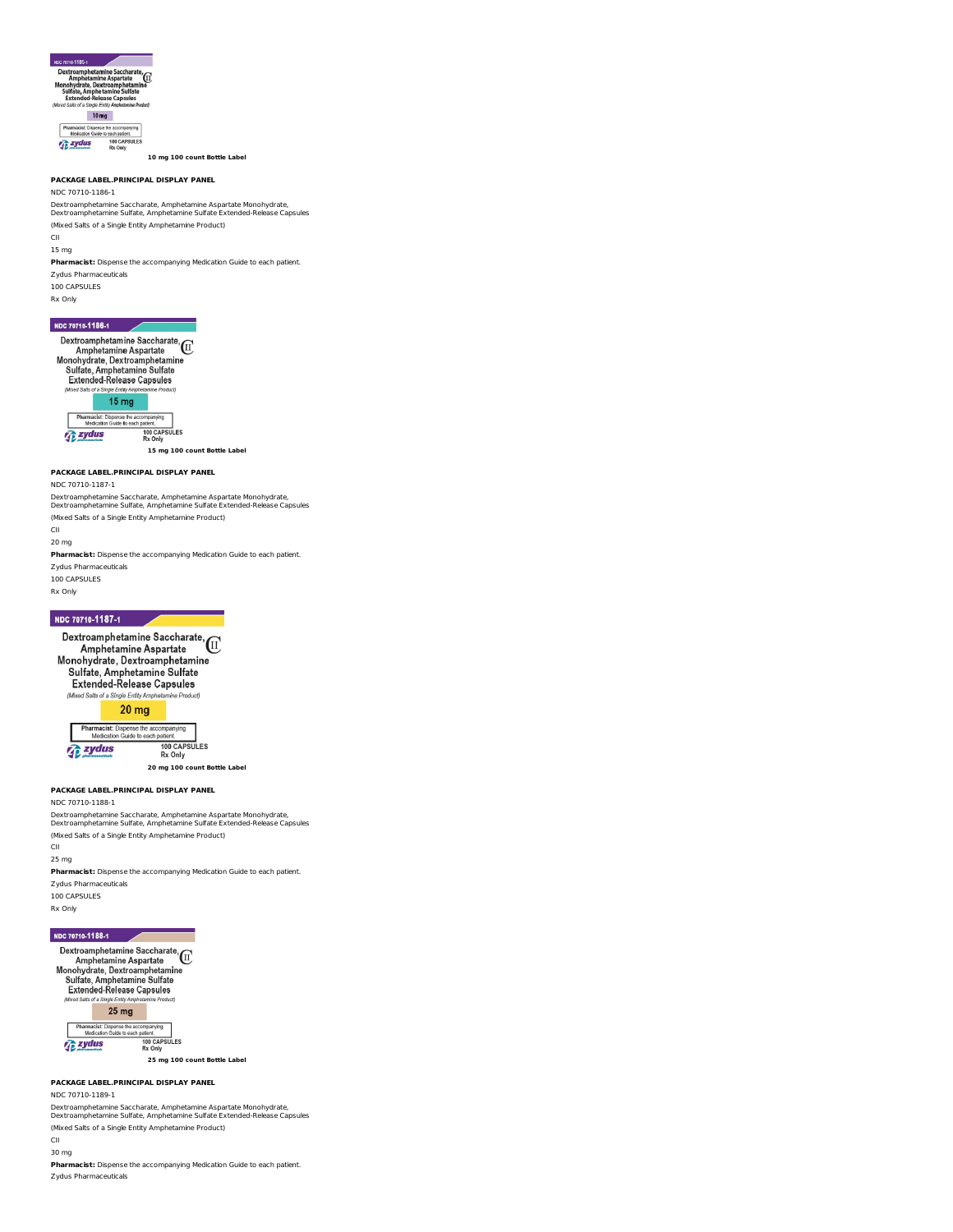100 CAPSULES Rx Only

|                                                                                                                                                                                                                                                                                                                                                                                                                                                                                                                                                                |                                                                                          | Dextroamphetamine Saccharate, II                                                                                                                                                                                                                     |                     |                                                      |             |                                               |
|----------------------------------------------------------------------------------------------------------------------------------------------------------------------------------------------------------------------------------------------------------------------------------------------------------------------------------------------------------------------------------------------------------------------------------------------------------------------------------------------------------------------------------------------------------------|------------------------------------------------------------------------------------------|------------------------------------------------------------------------------------------------------------------------------------------------------------------------------------------------------------------------------------------------------|---------------------|------------------------------------------------------|-------------|-----------------------------------------------|
|                                                                                                                                                                                                                                                                                                                                                                                                                                                                                                                                                                | <b>Amphetamine Aspartate</b>                                                             | Monohydrate, Dextroamphetamine                                                                                                                                                                                                                       |                     |                                                      |             |                                               |
|                                                                                                                                                                                                                                                                                                                                                                                                                                                                                                                                                                | Sulfate, Amphetamine Sulfate                                                             |                                                                                                                                                                                                                                                      |                     |                                                      |             |                                               |
|                                                                                                                                                                                                                                                                                                                                                                                                                                                                                                                                                                | <b>Extended-Release Capsules</b><br>(Mixed Salts of a Single Entity Amphetamine Product) |                                                                                                                                                                                                                                                      |                     |                                                      |             |                                               |
|                                                                                                                                                                                                                                                                                                                                                                                                                                                                                                                                                                | 30 mg                                                                                    |                                                                                                                                                                                                                                                      |                     |                                                      |             |                                               |
|                                                                                                                                                                                                                                                                                                                                                                                                                                                                                                                                                                | Pharmacist: Dispense the accompanying                                                    |                                                                                                                                                                                                                                                      |                     |                                                      |             |                                               |
|                                                                                                                                                                                                                                                                                                                                                                                                                                                                                                                                                                | Medication Guide to each patient                                                         | 100 CAPSULES                                                                                                                                                                                                                                         |                     |                                                      |             |                                               |
| <b>SE zydus</b>                                                                                                                                                                                                                                                                                                                                                                                                                                                                                                                                                |                                                                                          | Rx Only<br>30 mg 100 count Bottle Label                                                                                                                                                                                                              |                     |                                                      |             |                                               |
|                                                                                                                                                                                                                                                                                                                                                                                                                                                                                                                                                                |                                                                                          |                                                                                                                                                                                                                                                      |                     |                                                      |             |                                               |
| <b>AMPHETAMINE SULFATE</b>                                                                                                                                                                                                                                                                                                                                                                                                                                                                                                                                     |                                                                                          | DEXTROAMPHETAMINE SACCHARATE, AMPHETAMINE ASPARTATE<br>MONOHYDRATE, DEXTROAMPHETAMINE SULFATE AND<br>dextroamphetamine saccharate, amphetamine aspartate monohydrate, dextroamphetamine<br>sulfate and amphetamine sulfate capsule, extended release |                     |                                                      |             |                                               |
| <b>Product Information</b>                                                                                                                                                                                                                                                                                                                                                                                                                                                                                                                                     |                                                                                          |                                                                                                                                                                                                                                                      |                     |                                                      |             |                                               |
| <b>Product Type</b>                                                                                                                                                                                                                                                                                                                                                                                                                                                                                                                                            |                                                                                          | HUMAN PRESCRIPTION                                                                                                                                                                                                                                   |                     | Item Code (Source)                                   |             | NDC:70710-1184                                |
| <b>Route of Administration</b>                                                                                                                                                                                                                                                                                                                                                                                                                                                                                                                                 |                                                                                          | <b>DRUG</b><br>ORAL                                                                                                                                                                                                                                  | <b>DEA Schedule</b> |                                                      | CII         |                                               |
|                                                                                                                                                                                                                                                                                                                                                                                                                                                                                                                                                                |                                                                                          |                                                                                                                                                                                                                                                      |                     |                                                      |             |                                               |
| <b>Active Ingredient/Active Moiety</b>                                                                                                                                                                                                                                                                                                                                                                                                                                                                                                                         |                                                                                          |                                                                                                                                                                                                                                                      |                     |                                                      |             |                                               |
|                                                                                                                                                                                                                                                                                                                                                                                                                                                                                                                                                                |                                                                                          | <b>Ingredient Name</b>                                                                                                                                                                                                                               |                     | <b>Basis of Strength</b><br><b>DEXTROAMPHETAMINE</b> |             | <b>Strength</b>                               |
|                                                                                                                                                                                                                                                                                                                                                                                                                                                                                                                                                                |                                                                                          | DEXTROAMPHETAMINE SACCHARATE (UNII: G83415V073)<br>(DEXTROAMPHETAMINE - UNII:TZ 47U051FI)<br>AMPHETAMINE ASPARTATE MONOHYDRATE (UNII: 01ZPV62004)                                                                                                    |                     | SACCHARATE<br>AMPHETAMINE ASPARTATE                  |             | 1.25 <sub>mg</sub>                            |
| (AMPHETAMINE - UNII:CK833KGX7E)                                                                                                                                                                                                                                                                                                                                                                                                                                                                                                                                |                                                                                          | DEXTROAMPHETAMINE SULFATE (UNII: JJ7680327N)<br>(DEXTROAMPHETAMINE - UNII:TZ47U051FI)                                                                                                                                                                |                     | MONOHYDRATE<br><b>DEXTROAMPHETAMINE</b>              |             | 1.25 mg                                       |
|                                                                                                                                                                                                                                                                                                                                                                                                                                                                                                                                                                |                                                                                          | AMPHETAMINE SULFATE (UNII: 6DPV8NK46S) (AMPHETAMINE -                                                                                                                                                                                                |                     | <b>SULFATE</b>                                       |             | 1.25 <sub>ma</sub>                            |
| UNII:CK833KGX7E)                                                                                                                                                                                                                                                                                                                                                                                                                                                                                                                                               |                                                                                          |                                                                                                                                                                                                                                                      |                     | AMPHETAMINE SULFATE                                  |             | 1.25 <sub>mg</sub>                            |
|                                                                                                                                                                                                                                                                                                                                                                                                                                                                                                                                                                |                                                                                          |                                                                                                                                                                                                                                                      |                     |                                                      |             |                                               |
| <b>Inactive Ingredients</b>                                                                                                                                                                                                                                                                                                                                                                                                                                                                                                                                    |                                                                                          | <b>Ingredient Name</b>                                                                                                                                                                                                                               |                     |                                                      |             | Strength                                      |
|                                                                                                                                                                                                                                                                                                                                                                                                                                                                                                                                                                |                                                                                          | CAPRYLIC/CAPRIC MONO/DI-GLYCERIDES (UNII: U72Q2I8C85)                                                                                                                                                                                                |                     |                                                      |             |                                               |
|                                                                                                                                                                                                                                                                                                                                                                                                                                                                                                                                                                |                                                                                          | HYDROXYPROPYL CELLULOSE (1600000 WAMW) (UNII: RFW2ET671P)<br>METHACRYLIC ACID-ETHYL ACRYLATE COPOLYMER (1:1) TYPE A (UNII: NX76LV5T8J)                                                                                                               |                     |                                                      |             |                                               |
| STARCH, CORN (UNII: 08232NY3SJ)<br>SUCROSE (UNII: C151H8M554)                                                                                                                                                                                                                                                                                                                                                                                                                                                                                                  |                                                                                          |                                                                                                                                                                                                                                                      |                     |                                                      |             |                                               |
| TALC (UNII: 7SEV7J4R1U)                                                                                                                                                                                                                                                                                                                                                                                                                                                                                                                                        |                                                                                          |                                                                                                                                                                                                                                                      |                     |                                                      |             |                                               |
| TITANIUM DIOXIDE (UNII: 15FIX9V2JP)<br>TRIETHYL CITRATE (UNII: 8Z96QXD6UM)                                                                                                                                                                                                                                                                                                                                                                                                                                                                                     |                                                                                          |                                                                                                                                                                                                                                                      |                     |                                                      |             |                                               |
|                                                                                                                                                                                                                                                                                                                                                                                                                                                                                                                                                                |                                                                                          |                                                                                                                                                                                                                                                      |                     |                                                      |             |                                               |
| <b>Product Characteristics</b>                                                                                                                                                                                                                                                                                                                                                                                                                                                                                                                                 |                                                                                          |                                                                                                                                                                                                                                                      |                     |                                                      |             |                                               |
| Color<br>Shape                                                                                                                                                                                                                                                                                                                                                                                                                                                                                                                                                 | CAPSULE                                                                                  | ORANGE (light orange) , BLUE (light blue)                                                                                                                                                                                                            |                     | Score<br>Size                                        |             | no score<br>16mm                              |
| Flavor                                                                                                                                                                                                                                                                                                                                                                                                                                                                                                                                                         |                                                                                          |                                                                                                                                                                                                                                                      |                     | <b>Imprint Code</b>                                  |             | 1184:N                                        |
| <b>Contains</b>                                                                                                                                                                                                                                                                                                                                                                                                                                                                                                                                                |                                                                                          |                                                                                                                                                                                                                                                      |                     |                                                      |             |                                               |
|                                                                                                                                                                                                                                                                                                                                                                                                                                                                                                                                                                |                                                                                          |                                                                                                                                                                                                                                                      |                     |                                                      |             |                                               |
|                                                                                                                                                                                                                                                                                                                                                                                                                                                                                                                                                                |                                                                                          |                                                                                                                                                                                                                                                      |                     |                                                      |             |                                               |
|                                                                                                                                                                                                                                                                                                                                                                                                                                                                                                                                                                |                                                                                          |                                                                                                                                                                                                                                                      |                     |                                                      |             |                                               |
| <b>Item Code</b>                                                                                                                                                                                                                                                                                                                                                                                                                                                                                                                                               | Product                                                                                  | <b>Package Description</b><br>100 in 1 BOTTLE; Type 0: Not a Combination                                                                                                                                                                             |                     | <b>Marketing Start</b><br>Date<br>12/31/2016         |             | <b>Marketing End</b><br><b>Date</b>           |
| Packaging<br>#<br>$\begin{array}{c} \textbf{NDC:} \textbf{70710} \textbf{-} \\\textbf{1184-1} \end{array}$<br><b>Marketing Information</b><br><b>Marketing</b><br>Category                                                                                                                                                                                                                                                                                                                                                                                     |                                                                                          | <b>Application Number or Monograph</b><br>Citation                                                                                                                                                                                                   |                     | <b>Marketing Start</b><br>Date                       |             | <b>Marketing End</b><br>Date                  |
| ANDA                                                                                                                                                                                                                                                                                                                                                                                                                                                                                                                                                           | ANDA210080                                                                               |                                                                                                                                                                                                                                                      |                     | 12/30/2016                                           |             |                                               |
|                                                                                                                                                                                                                                                                                                                                                                                                                                                                                                                                                                |                                                                                          |                                                                                                                                                                                                                                                      |                     |                                                      |             |                                               |
|                                                                                                                                                                                                                                                                                                                                                                                                                                                                                                                                                                |                                                                                          | DEXTROAMPHETAMINE SACCHARATE, AMPHETAMINE ASPARTATE<br>MONOHYDRATE, DEXTROAMPHETAMINE SULFATE AND                                                                                                                                                    |                     |                                                      |             |                                               |
|                                                                                                                                                                                                                                                                                                                                                                                                                                                                                                                                                                |                                                                                          |                                                                                                                                                                                                                                                      |                     |                                                      |             |                                               |
|                                                                                                                                                                                                                                                                                                                                                                                                                                                                                                                                                                |                                                                                          | dextroamphetamine saccharate, amphetamine aspartate monohydrate, dextroamphetamine<br>sulfate and amphetamine sulfate capsule, extended release                                                                                                      |                     |                                                      |             |                                               |
|                                                                                                                                                                                                                                                                                                                                                                                                                                                                                                                                                                |                                                                                          |                                                                                                                                                                                                                                                      |                     |                                                      |             |                                               |
|                                                                                                                                                                                                                                                                                                                                                                                                                                                                                                                                                                |                                                                                          |                                                                                                                                                                                                                                                      |                     |                                                      |             |                                               |
|                                                                                                                                                                                                                                                                                                                                                                                                                                                                                                                                                                |                                                                                          | HUMAN PRESCRIPTION<br><b>DRUG</b>                                                                                                                                                                                                                    |                     | <b>Item Code (Source)</b>                            |             |                                               |
|                                                                                                                                                                                                                                                                                                                                                                                                                                                                                                                                                                |                                                                                          | ORAL                                                                                                                                                                                                                                                 | <b>DEA Schedule</b> |                                                      | CII         |                                               |
|                                                                                                                                                                                                                                                                                                                                                                                                                                                                                                                                                                |                                                                                          |                                                                                                                                                                                                                                                      |                     |                                                      |             |                                               |
|                                                                                                                                                                                                                                                                                                                                                                                                                                                                                                                                                                |                                                                                          | <b>Ingredient Name</b>                                                                                                                                                                                                                               |                     | <b>Basis of Strength</b>                             |             |                                               |
|                                                                                                                                                                                                                                                                                                                                                                                                                                                                                                                                                                |                                                                                          |                                                                                                                                                                                                                                                      |                     | DEXTROAMPHETAMINE<br>SACCHARATE                      |             | 2.5 <sub>mg</sub>                             |
|                                                                                                                                                                                                                                                                                                                                                                                                                                                                                                                                                                |                                                                                          | DEXTROAMPHETAMINE SACCHARATE (UNII: G83415V073)<br>(DEXTROAMPHETAMINE - UNII:TZ 47U051FI)<br>AMPHETAMINE ASPARTATE MONOHYDRATE (UNII: 01ZPV62004)                                                                                                    |                     | AMPHETAMINE ASPARTATE<br>MONOHYDRATE                 |             | 2.5 <sub>ma</sub>                             |
|                                                                                                                                                                                                                                                                                                                                                                                                                                                                                                                                                                |                                                                                          | DEXTROAMPHETAMINE SULFATE (UNII: JJ7680327N)                                                                                                                                                                                                         |                     | <b>DEXTROAMPHETAMINE</b>                             |             | 2.5 <sub>mg</sub>                             |
|                                                                                                                                                                                                                                                                                                                                                                                                                                                                                                                                                                |                                                                                          | AMPHETAMINE SULFATE (UNII: 6DPV8NK46S) (AMPHETAMINE -                                                                                                                                                                                                |                     | SULFATE<br>AMPHETAMINE SULFATE                       |             | 2.5 <sub>mg</sub>                             |
|                                                                                                                                                                                                                                                                                                                                                                                                                                                                                                                                                                |                                                                                          |                                                                                                                                                                                                                                                      |                     |                                                      |             |                                               |
|                                                                                                                                                                                                                                                                                                                                                                                                                                                                                                                                                                |                                                                                          |                                                                                                                                                                                                                                                      |                     |                                                      |             |                                               |
|                                                                                                                                                                                                                                                                                                                                                                                                                                                                                                                                                                |                                                                                          | <b>Ingredient Name</b>                                                                                                                                                                                                                               |                     |                                                      |             |                                               |
|                                                                                                                                                                                                                                                                                                                                                                                                                                                                                                                                                                |                                                                                          | HYDROXYPROPYL CELLULOSE (1600000 WAMW) (UNII: RFW2ET671P)<br>METHACRYLIC ACID-ETHYL ACRYLATE COPOLYMER (1:1) TYPE A (UNII: NX76LV5T8J)                                                                                                               |                     |                                                      |             |                                               |
|                                                                                                                                                                                                                                                                                                                                                                                                                                                                                                                                                                |                                                                                          | POLYVINYL ALCOHOL, UNSPECIFIED (UNII: 532B59J990)                                                                                                                                                                                                    |                     |                                                      |             | NDC:70710-1185<br><b>Strength</b><br>Strength |
|                                                                                                                                                                                                                                                                                                                                                                                                                                                                                                                                                                |                                                                                          |                                                                                                                                                                                                                                                      |                     |                                                      |             |                                               |
|                                                                                                                                                                                                                                                                                                                                                                                                                                                                                                                                                                |                                                                                          |                                                                                                                                                                                                                                                      |                     |                                                      |             |                                               |
|                                                                                                                                                                                                                                                                                                                                                                                                                                                                                                                                                                |                                                                                          |                                                                                                                                                                                                                                                      |                     |                                                      |             |                                               |
|                                                                                                                                                                                                                                                                                                                                                                                                                                                                                                                                                                |                                                                                          |                                                                                                                                                                                                                                                      |                     |                                                      |             |                                               |
|                                                                                                                                                                                                                                                                                                                                                                                                                                                                                                                                                                |                                                                                          |                                                                                                                                                                                                                                                      |                     |                                                      |             |                                               |
|                                                                                                                                                                                                                                                                                                                                                                                                                                                                                                                                                                |                                                                                          | BLUE (light blue), BLUE (light blue)                                                                                                                                                                                                                 |                     | Score no score<br>Size                               | <b>16mm</b> |                                               |
|                                                                                                                                                                                                                                                                                                                                                                                                                                                                                                                                                                |                                                                                          |                                                                                                                                                                                                                                                      |                     | Imprint Code 1185;N                                  |             |                                               |
| <b>AMPHETAMINE SULFATE</b><br><b>Product Information</b><br><b>Product Type</b><br><b>Route of Administration</b><br><b>Active Ingredient/Active Moiety</b><br>(AMPHETAMINE - UNII:CKB33KGX7E)<br>(DEXTROAMPHETAMINE - UNII:TZ 47U051FI)<br>UNII:CK833KGX7E)<br><b>Inactive Ingredients</b><br>STARCH, CORN (UNII: 08232NY3SJ)<br>SUCROSE (UNII: C151H8M554)<br>TALC (UNII: 7SEV7J4R1U)<br>TITANIUM DIOXIDE (UNII: 15FIX9V2IP)<br>TRIETHYL CITRATE (UNII: 8Z96QXD6UM)<br><b>Product Characteristics</b><br>Color<br>Shape CAPSULE<br>Flavor<br><b>Contains</b> |                                                                                          |                                                                                                                                                                                                                                                      |                     |                                                      |             |                                               |
|                                                                                                                                                                                                                                                                                                                                                                                                                                                                                                                                                                |                                                                                          |                                                                                                                                                                                                                                                      |                     |                                                      |             |                                               |
| Packaging                                                                                                                                                                                                                                                                                                                                                                                                                                                                                                                                                      |                                                                                          |                                                                                                                                                                                                                                                      |                     | <b>Marketing Start</b>                               |             | <b>Marketing End</b>                          |
| #<br><b>Item Code</b>                                                                                                                                                                                                                                                                                                                                                                                                                                                                                                                                          |                                                                                          | <b>Package Description</b>                                                                                                                                                                                                                           |                     | Date                                                 |             | Date                                          |
|                                                                                                                                                                                                                                                                                                                                                                                                                                                                                                                                                                |                                                                                          | $\begin{tabular}{l l l} NDC:70710- & & 100 in 1 BOTTE; Type 0: Not a Combination \\ 1185-1 & Product \end{tabular}$                                                                                                                                  |                     | 12/31/2016                                           |             |                                               |
|                                                                                                                                                                                                                                                                                                                                                                                                                                                                                                                                                                |                                                                                          |                                                                                                                                                                                                                                                      |                     |                                                      |             |                                               |
| <b>Marketing Information</b><br><b>Marketing</b>                                                                                                                                                                                                                                                                                                                                                                                                                                                                                                               |                                                                                          | <b>Application Number or Monograph</b>                                                                                                                                                                                                               |                     | Marketing Start Marketing End<br>Date Date           |             |                                               |

**DEXTROAMPHETAMINE SACCHARATE, AMPHETAMINE ASPARTATE MONOHYDRATE, DEXTROAMPHETAMINE SULFATE AND AMPHETAMINE SULFATE**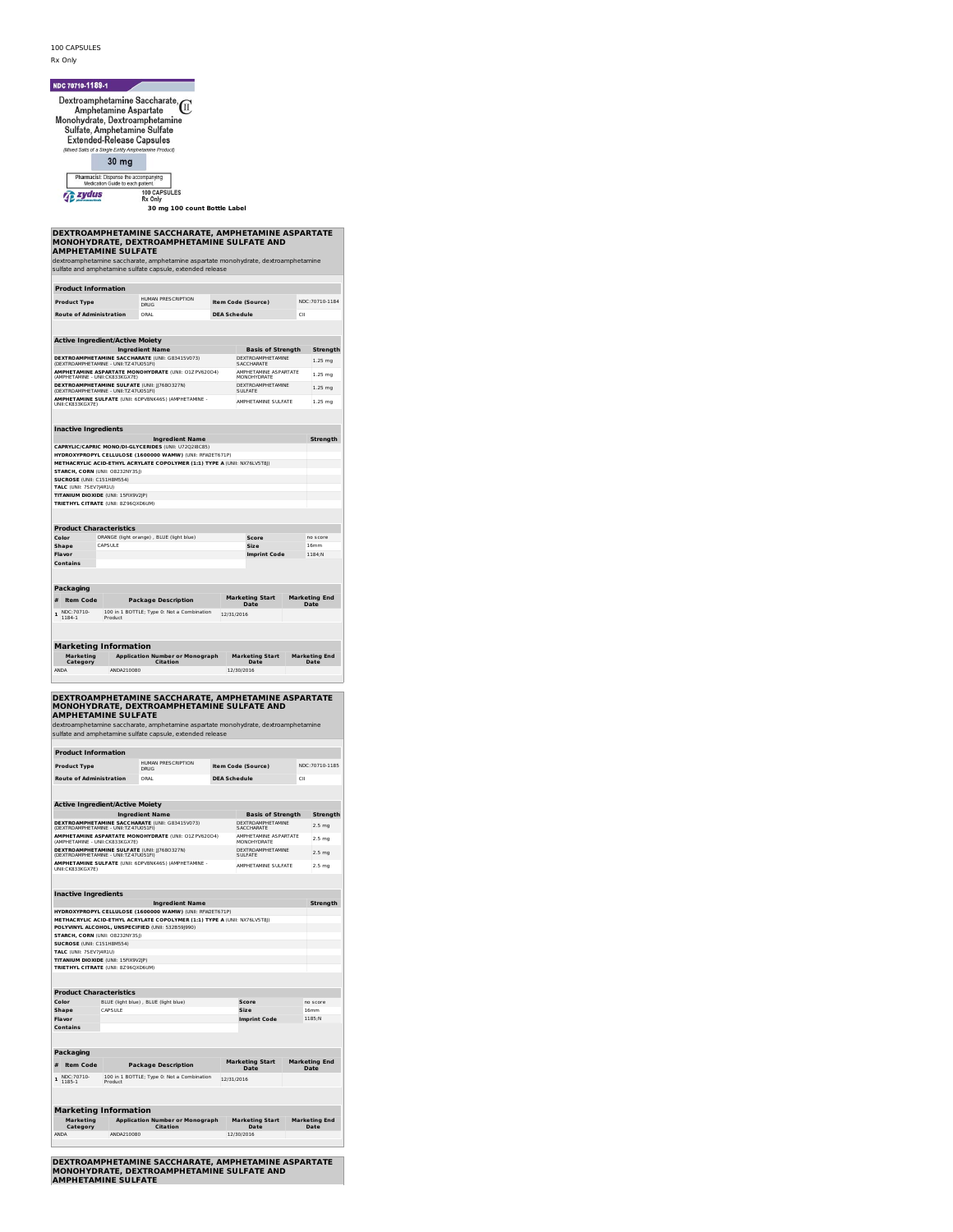| <b>HUMAN PRESCRIPTION</b><br><b>Item Code (Source)</b><br>NDC: 70710-1186<br>DRUG<br><b>Route of Administration</b><br>ORAL<br><b>DEA Schedule</b><br>CII<br><b>Active Ingredient/Active Moiety</b><br><b>Ingredient Name</b><br><b>Basis of Strength</b><br><b>Strength</b><br><b>DEXTROAMPHETAMINE SACCHARATE</b> (UNII: G83415V073)<br>(DEXTROAMPHETAMINE - UNII:TZ 47U051FI)<br>DEXTROAMPHETAMINE<br>3.75 mg<br>SACCHARATE<br>AMPHETAMINE ASPARTATE MONOHYDRATE (UNII: 01ZPV62004)<br>AMPHETAMINE ASPARTATE<br>3.75 mg<br>MPHETAMINE - UNII:CK833KGX7E)<br>MONOHYDRATE<br><b>DEXTROAMPHETAMINE SULFATE (UNII: JJ7680327N)</b><br><b>DEXTROAMPHETAMINE</b><br>3.75 mg<br>(DEXTROAMPHETAMINE - UNII:TZ 47U051FI)<br>SULFATE<br>AMPHETAMINE SULFATE (UNII: 6DPV8NK46S) (AMPHETAMINE -<br>AMPHETAMINE SULFATE<br>3.75 mg<br><b>Inactive Ingredients</b><br><b>Ingredient Name</b><br>HYDROXYPROPYL CELLULOSE (1600000 WAMW) (UNII: RFW2ET671P)<br>METHACRYLIC ACID-ETHYL ACRYLATE COPOLYMER (1:1) TYPE A (UNII: NX76LV5T8I)<br>POLYVINYL ALCOHOL, UNSPECIFIED (UNII: 532B59J990)<br>STARCH, CORN (UNII: 08232NY3SI)<br>SUCROSE (UNII: C151H8M554)<br>TALC (UNII: 7SEV7J4R1U)<br>TITANIUM DIOXIDE (UNII: 15FIX9V2JP)<br>TRIETHYL CITRATE (UNII: 8Z96QXD6UM)<br><b>Product Characteristics</b><br>WHITE (white), BLUE (light blue)<br>Score<br>no score<br>CAPSULE<br>18mm<br>Shane<br>Size<br><b>Imprint Code</b><br>1186;N<br><b>Marketing Start</b><br><b>Marketing End</b><br><b>Package Description</b><br>Date<br>Date<br>100 in 1 BOTTLE; Type 0: Not a Combination<br>12/31/2016<br>Product<br><b>Marketing Information</b><br><b>Application Number or Monograph</b><br>Marketing<br><b>Marketing Start</b><br><b>Marketing End</b><br>Citation<br>Date<br>Category<br>Dat<br><b>ANDA</b><br>ANDA210080<br>12/30/2016<br>DEXTROAMPHETAMINE SACCHARATE, AMPHETAMINE ASPARTATE<br>MONOHYDRATE, DEXTROAMPHETAMINE SULFATE AND<br>AMPHETAMINE SULFATE<br>dextroamphetamine saccharate, amphetamine aspartate monohydrate, dextroamphetamine<br>sulfate and amphetamine sulfate capsule, extended release<br><b>Product Information</b><br>HUMAN PRESCRIPTION<br><b>Item Code (Source)</b><br>NDC:70710-1187<br>DRUG<br><b>Route of Administration</b><br>ORAL<br><b>DEA Schedule</b><br>CII<br><b>Active Ingredient/Active Moiety</b><br><b>Ingredient Name</b><br><b>Basis of Strength</b><br><b>DEXTROAMPHETAMINE</b><br>DEXTROAMPHETAMINE SACCHARATE (UNII: G83415V073)<br>5 mg<br>(DEXTROAMPHETAMINE - UNII:TZ 47U051FI)<br>SACCHARATE<br>AMPHETAMINE ASPARTATE MONOHYDRATE (UNII: 01ZPV62004)<br>AMPHETAMINE ASPARTATE<br>5 mg<br><b>MONOHYDRATE</b><br>(AMPHETAMINE - UNII:CK833KGX7E)<br><b>DEXTROAMPHETAMINE SULFATE (UNII: JJ7680327N)</b><br><b>DEXTROAMPHETAMINE</b><br>5 mg<br>(DEXTROAMPHETAMINE - UNII:TZ 47U051FI)<br><b>SULFATE</b><br>AMPHETAMINE SULFATE (UNII: 6DPV8NK46S) (AMPHETAMINE -<br>AMPHETAMINE SULFATE<br>5 mg<br><b>Inactive Ingredients</b><br><b>Ingredient Name</b><br><b>Strength</b><br>HYDROXYPROPYL CELLULOSE (1600000 WAMW) (UNII: RFW2ET671P)<br>METHACRYLIC ACID-ETHYL ACRYLATE COPOLYMER (1:1) TYPE A (UNII: NX76LV5T8I)<br>POLYVINYL ALCOHOL, UNSPECIFIED (UNII: 532B59J990)<br>STARCH, CORN (UNII: 08232NY3SI)<br>TALC (UNII: 7SEV7J4R1U)<br>TITANIUM DIOXIDE (UNII: 15FIX9V2JP)<br>TRIETHYL CITRATE (UNII: 8Z96QXD6UM)<br><b>Product Characteristics</b><br>Color ORANGE (light orange) , ORANGE (light orange)<br>no score<br>Score<br>CAPSULE<br>18mm<br>Size<br>Imprint Code 1187;N<br><b>Marketing Start</b><br><b>Marketing End</b><br><b>Package Description</b><br><b>Date</b><br><b>Date</b><br>100 in 1 BOTTLE; Type 0: Not a Combination<br>12/31/2016<br>Product<br><b>Marketing Information</b><br>Marketing Start Marketing End<br>Marketing<br><b>Application Number or Monograph</b><br>Citation<br>Category<br>Date<br>Date<br>ANDA210080<br>12/30/2016<br>DEXTROAMPHETAMINE SACCHARATE, AMPHETAMINE ASPARTATE<br>MONOHYDRATE, DEXTROAMPHETAMINE SULFATE AND<br><b>AMPHETAMINE SULFATE</b><br>dextroamphetamine saccharate, amphetamine aspartate monohydrate, dextroamphetamine<br>sulfate and amphetamine sulfate capsule, extended release<br><b>Product Information</b><br>HUMAN PRESCRIPTION<br><b>Item Code (Source)</b><br>NDC:70710-1188<br>DRUG<br>ORAL<br><b>Route of Administration</b><br><b>DEA Schedule</b><br>CII<br><b>Active Ingredient/Active Moiety</b><br><b>Ingredient Name</b><br>Basis of Strength Strength<br>DEXTROAMPHETAMINE SACCHARATE (UNII: G83415V073)<br>DEXTROAMPHETAMINE<br>$6.25$ mg<br>(DEXTROAMPHETAMINE - UNII:TZ 47U051FI)<br>SACCHARATE<br>AMPHETAMINE ASPARTATE MONOHYDRATE (UNII: 01ZPV62004)<br>AMPHETAMINE ASPARTATE<br>6.25 mg<br>MONOHYDRATE<br>(AMPHETAMINE - UNII:CK833KGX7E)<br><b>DEXTROAMPHETAMINE SULFATE (UNII: II7680327N)</b><br><b>DEXTROAMPHETAMINE</b><br>$6.25$ mg<br>(DEXTROAMPHETAMINE - UNII:TZ 47U051FI)<br>SULFATE<br>AMPHETAMINE SULFATE (UNII: 6DPV8NK46S) (AMPHETAMINE -<br>AMPHETAMINE SULFATE<br>6.25 mg<br><b>Inactive Ingredients</b> |                                                                                                | <b>Product Information</b> |  |  |                 |
|-----------------------------------------------------------------------------------------------------------------------------------------------------------------------------------------------------------------------------------------------------------------------------------------------------------------------------------------------------------------------------------------------------------------------------------------------------------------------------------------------------------------------------------------------------------------------------------------------------------------------------------------------------------------------------------------------------------------------------------------------------------------------------------------------------------------------------------------------------------------------------------------------------------------------------------------------------------------------------------------------------------------------------------------------------------------------------------------------------------------------------------------------------------------------------------------------------------------------------------------------------------------------------------------------------------------------------------------------------------------------------------------------------------------------------------------------------------------------------------------------------------------------------------------------------------------------------------------------------------------------------------------------------------------------------------------------------------------------------------------------------------------------------------------------------------------------------------------------------------------------------------------------------------------------------------------------------------------------------------------------------------------------------------------------------------------------------------------------------------------------------------------------------------------------------------------------------------------------------------------------------------------------------------------------------------------------------------------------------------------------------------------------------------------------------------------------------------------------------------------------------------------------------------------------------------------------------------------------------------------------------------------------------------------------------------------------------------------------------------------------------------------------------------------------------------------------------------------------------------------------------------------------------------------------------------------------------------------------------------------------------------------------------------------------------------------------------------------------------------------------------------------------------------------------------------------------------------------------------------------------------------------------------------------------------------------------------------------------------------------------------------------------------------------------------------------------------------------------------------------------------------------------------------------------------------------------------------------------------------------------------------------------------------------------------------------------------------------------------------------------------------------------------------------------------------------------------------------------------------------------------------------------------------------------------------------------------------------------------------------------------------------------------------------------------------------------------------------------------------------------------------------------------------------------------------------------------------------------------------------------------------------------------------------------------------------------------------------------------------------------------------------------------------------------------------------------------------------------------------------------------------------------------------------------------------------------------------------------------------------------------------------------------------------------------------------------------------------------------------------------------------------------------------------------------------------------------------------------------------------------------------------------------------------------------------------------------------------------------------------------------------------------------------------------------------------------------|------------------------------------------------------------------------------------------------|----------------------------|--|--|-----------------|
|                                                                                                                                                                                                                                                                                                                                                                                                                                                                                                                                                                                                                                                                                                                                                                                                                                                                                                                                                                                                                                                                                                                                                                                                                                                                                                                                                                                                                                                                                                                                                                                                                                                                                                                                                                                                                                                                                                                                                                                                                                                                                                                                                                                                                                                                                                                                                                                                                                                                                                                                                                                                                                                                                                                                                                                                                                                                                                                                                                                                                                                                                                                                                                                                                                                                                                                                                                                                                                                                                                                                                                                                                                                                                                                                                                                                                                                                                                                                                                                                                                                                                                                                                                                                                                                                                                                                                                                                                                                                                                                                                                                                                                                                                                                                                                                                                                                                                                                                                                                                                                                                             | <b>Product Type</b>                                                                            |                            |  |  |                 |
|                                                                                                                                                                                                                                                                                                                                                                                                                                                                                                                                                                                                                                                                                                                                                                                                                                                                                                                                                                                                                                                                                                                                                                                                                                                                                                                                                                                                                                                                                                                                                                                                                                                                                                                                                                                                                                                                                                                                                                                                                                                                                                                                                                                                                                                                                                                                                                                                                                                                                                                                                                                                                                                                                                                                                                                                                                                                                                                                                                                                                                                                                                                                                                                                                                                                                                                                                                                                                                                                                                                                                                                                                                                                                                                                                                                                                                                                                                                                                                                                                                                                                                                                                                                                                                                                                                                                                                                                                                                                                                                                                                                                                                                                                                                                                                                                                                                                                                                                                                                                                                                                             |                                                                                                |                            |  |  |                 |
|                                                                                                                                                                                                                                                                                                                                                                                                                                                                                                                                                                                                                                                                                                                                                                                                                                                                                                                                                                                                                                                                                                                                                                                                                                                                                                                                                                                                                                                                                                                                                                                                                                                                                                                                                                                                                                                                                                                                                                                                                                                                                                                                                                                                                                                                                                                                                                                                                                                                                                                                                                                                                                                                                                                                                                                                                                                                                                                                                                                                                                                                                                                                                                                                                                                                                                                                                                                                                                                                                                                                                                                                                                                                                                                                                                                                                                                                                                                                                                                                                                                                                                                                                                                                                                                                                                                                                                                                                                                                                                                                                                                                                                                                                                                                                                                                                                                                                                                                                                                                                                                                             |                                                                                                |                            |  |  |                 |
|                                                                                                                                                                                                                                                                                                                                                                                                                                                                                                                                                                                                                                                                                                                                                                                                                                                                                                                                                                                                                                                                                                                                                                                                                                                                                                                                                                                                                                                                                                                                                                                                                                                                                                                                                                                                                                                                                                                                                                                                                                                                                                                                                                                                                                                                                                                                                                                                                                                                                                                                                                                                                                                                                                                                                                                                                                                                                                                                                                                                                                                                                                                                                                                                                                                                                                                                                                                                                                                                                                                                                                                                                                                                                                                                                                                                                                                                                                                                                                                                                                                                                                                                                                                                                                                                                                                                                                                                                                                                                                                                                                                                                                                                                                                                                                                                                                                                                                                                                                                                                                                                             |                                                                                                |                            |  |  |                 |
|                                                                                                                                                                                                                                                                                                                                                                                                                                                                                                                                                                                                                                                                                                                                                                                                                                                                                                                                                                                                                                                                                                                                                                                                                                                                                                                                                                                                                                                                                                                                                                                                                                                                                                                                                                                                                                                                                                                                                                                                                                                                                                                                                                                                                                                                                                                                                                                                                                                                                                                                                                                                                                                                                                                                                                                                                                                                                                                                                                                                                                                                                                                                                                                                                                                                                                                                                                                                                                                                                                                                                                                                                                                                                                                                                                                                                                                                                                                                                                                                                                                                                                                                                                                                                                                                                                                                                                                                                                                                                                                                                                                                                                                                                                                                                                                                                                                                                                                                                                                                                                                                             |                                                                                                |                            |  |  |                 |
|                                                                                                                                                                                                                                                                                                                                                                                                                                                                                                                                                                                                                                                                                                                                                                                                                                                                                                                                                                                                                                                                                                                                                                                                                                                                                                                                                                                                                                                                                                                                                                                                                                                                                                                                                                                                                                                                                                                                                                                                                                                                                                                                                                                                                                                                                                                                                                                                                                                                                                                                                                                                                                                                                                                                                                                                                                                                                                                                                                                                                                                                                                                                                                                                                                                                                                                                                                                                                                                                                                                                                                                                                                                                                                                                                                                                                                                                                                                                                                                                                                                                                                                                                                                                                                                                                                                                                                                                                                                                                                                                                                                                                                                                                                                                                                                                                                                                                                                                                                                                                                                                             |                                                                                                |                            |  |  |                 |
|                                                                                                                                                                                                                                                                                                                                                                                                                                                                                                                                                                                                                                                                                                                                                                                                                                                                                                                                                                                                                                                                                                                                                                                                                                                                                                                                                                                                                                                                                                                                                                                                                                                                                                                                                                                                                                                                                                                                                                                                                                                                                                                                                                                                                                                                                                                                                                                                                                                                                                                                                                                                                                                                                                                                                                                                                                                                                                                                                                                                                                                                                                                                                                                                                                                                                                                                                                                                                                                                                                                                                                                                                                                                                                                                                                                                                                                                                                                                                                                                                                                                                                                                                                                                                                                                                                                                                                                                                                                                                                                                                                                                                                                                                                                                                                                                                                                                                                                                                                                                                                                                             | UNIECKR33KGX7FI                                                                                |                            |  |  |                 |
|                                                                                                                                                                                                                                                                                                                                                                                                                                                                                                                                                                                                                                                                                                                                                                                                                                                                                                                                                                                                                                                                                                                                                                                                                                                                                                                                                                                                                                                                                                                                                                                                                                                                                                                                                                                                                                                                                                                                                                                                                                                                                                                                                                                                                                                                                                                                                                                                                                                                                                                                                                                                                                                                                                                                                                                                                                                                                                                                                                                                                                                                                                                                                                                                                                                                                                                                                                                                                                                                                                                                                                                                                                                                                                                                                                                                                                                                                                                                                                                                                                                                                                                                                                                                                                                                                                                                                                                                                                                                                                                                                                                                                                                                                                                                                                                                                                                                                                                                                                                                                                                                             |                                                                                                |                            |  |  |                 |
|                                                                                                                                                                                                                                                                                                                                                                                                                                                                                                                                                                                                                                                                                                                                                                                                                                                                                                                                                                                                                                                                                                                                                                                                                                                                                                                                                                                                                                                                                                                                                                                                                                                                                                                                                                                                                                                                                                                                                                                                                                                                                                                                                                                                                                                                                                                                                                                                                                                                                                                                                                                                                                                                                                                                                                                                                                                                                                                                                                                                                                                                                                                                                                                                                                                                                                                                                                                                                                                                                                                                                                                                                                                                                                                                                                                                                                                                                                                                                                                                                                                                                                                                                                                                                                                                                                                                                                                                                                                                                                                                                                                                                                                                                                                                                                                                                                                                                                                                                                                                                                                                             |                                                                                                |                            |  |  | Strength        |
|                                                                                                                                                                                                                                                                                                                                                                                                                                                                                                                                                                                                                                                                                                                                                                                                                                                                                                                                                                                                                                                                                                                                                                                                                                                                                                                                                                                                                                                                                                                                                                                                                                                                                                                                                                                                                                                                                                                                                                                                                                                                                                                                                                                                                                                                                                                                                                                                                                                                                                                                                                                                                                                                                                                                                                                                                                                                                                                                                                                                                                                                                                                                                                                                                                                                                                                                                                                                                                                                                                                                                                                                                                                                                                                                                                                                                                                                                                                                                                                                                                                                                                                                                                                                                                                                                                                                                                                                                                                                                                                                                                                                                                                                                                                                                                                                                                                                                                                                                                                                                                                                             |                                                                                                |                            |  |  |                 |
|                                                                                                                                                                                                                                                                                                                                                                                                                                                                                                                                                                                                                                                                                                                                                                                                                                                                                                                                                                                                                                                                                                                                                                                                                                                                                                                                                                                                                                                                                                                                                                                                                                                                                                                                                                                                                                                                                                                                                                                                                                                                                                                                                                                                                                                                                                                                                                                                                                                                                                                                                                                                                                                                                                                                                                                                                                                                                                                                                                                                                                                                                                                                                                                                                                                                                                                                                                                                                                                                                                                                                                                                                                                                                                                                                                                                                                                                                                                                                                                                                                                                                                                                                                                                                                                                                                                                                                                                                                                                                                                                                                                                                                                                                                                                                                                                                                                                                                                                                                                                                                                                             |                                                                                                |                            |  |  |                 |
|                                                                                                                                                                                                                                                                                                                                                                                                                                                                                                                                                                                                                                                                                                                                                                                                                                                                                                                                                                                                                                                                                                                                                                                                                                                                                                                                                                                                                                                                                                                                                                                                                                                                                                                                                                                                                                                                                                                                                                                                                                                                                                                                                                                                                                                                                                                                                                                                                                                                                                                                                                                                                                                                                                                                                                                                                                                                                                                                                                                                                                                                                                                                                                                                                                                                                                                                                                                                                                                                                                                                                                                                                                                                                                                                                                                                                                                                                                                                                                                                                                                                                                                                                                                                                                                                                                                                                                                                                                                                                                                                                                                                                                                                                                                                                                                                                                                                                                                                                                                                                                                                             |                                                                                                |                            |  |  |                 |
|                                                                                                                                                                                                                                                                                                                                                                                                                                                                                                                                                                                                                                                                                                                                                                                                                                                                                                                                                                                                                                                                                                                                                                                                                                                                                                                                                                                                                                                                                                                                                                                                                                                                                                                                                                                                                                                                                                                                                                                                                                                                                                                                                                                                                                                                                                                                                                                                                                                                                                                                                                                                                                                                                                                                                                                                                                                                                                                                                                                                                                                                                                                                                                                                                                                                                                                                                                                                                                                                                                                                                                                                                                                                                                                                                                                                                                                                                                                                                                                                                                                                                                                                                                                                                                                                                                                                                                                                                                                                                                                                                                                                                                                                                                                                                                                                                                                                                                                                                                                                                                                                             |                                                                                                |                            |  |  |                 |
|                                                                                                                                                                                                                                                                                                                                                                                                                                                                                                                                                                                                                                                                                                                                                                                                                                                                                                                                                                                                                                                                                                                                                                                                                                                                                                                                                                                                                                                                                                                                                                                                                                                                                                                                                                                                                                                                                                                                                                                                                                                                                                                                                                                                                                                                                                                                                                                                                                                                                                                                                                                                                                                                                                                                                                                                                                                                                                                                                                                                                                                                                                                                                                                                                                                                                                                                                                                                                                                                                                                                                                                                                                                                                                                                                                                                                                                                                                                                                                                                                                                                                                                                                                                                                                                                                                                                                                                                                                                                                                                                                                                                                                                                                                                                                                                                                                                                                                                                                                                                                                                                             |                                                                                                |                            |  |  |                 |
|                                                                                                                                                                                                                                                                                                                                                                                                                                                                                                                                                                                                                                                                                                                                                                                                                                                                                                                                                                                                                                                                                                                                                                                                                                                                                                                                                                                                                                                                                                                                                                                                                                                                                                                                                                                                                                                                                                                                                                                                                                                                                                                                                                                                                                                                                                                                                                                                                                                                                                                                                                                                                                                                                                                                                                                                                                                                                                                                                                                                                                                                                                                                                                                                                                                                                                                                                                                                                                                                                                                                                                                                                                                                                                                                                                                                                                                                                                                                                                                                                                                                                                                                                                                                                                                                                                                                                                                                                                                                                                                                                                                                                                                                                                                                                                                                                                                                                                                                                                                                                                                                             | Color                                                                                          |                            |  |  |                 |
|                                                                                                                                                                                                                                                                                                                                                                                                                                                                                                                                                                                                                                                                                                                                                                                                                                                                                                                                                                                                                                                                                                                                                                                                                                                                                                                                                                                                                                                                                                                                                                                                                                                                                                                                                                                                                                                                                                                                                                                                                                                                                                                                                                                                                                                                                                                                                                                                                                                                                                                                                                                                                                                                                                                                                                                                                                                                                                                                                                                                                                                                                                                                                                                                                                                                                                                                                                                                                                                                                                                                                                                                                                                                                                                                                                                                                                                                                                                                                                                                                                                                                                                                                                                                                                                                                                                                                                                                                                                                                                                                                                                                                                                                                                                                                                                                                                                                                                                                                                                                                                                                             | Flavor                                                                                         |                            |  |  |                 |
|                                                                                                                                                                                                                                                                                                                                                                                                                                                                                                                                                                                                                                                                                                                                                                                                                                                                                                                                                                                                                                                                                                                                                                                                                                                                                                                                                                                                                                                                                                                                                                                                                                                                                                                                                                                                                                                                                                                                                                                                                                                                                                                                                                                                                                                                                                                                                                                                                                                                                                                                                                                                                                                                                                                                                                                                                                                                                                                                                                                                                                                                                                                                                                                                                                                                                                                                                                                                                                                                                                                                                                                                                                                                                                                                                                                                                                                                                                                                                                                                                                                                                                                                                                                                                                                                                                                                                                                                                                                                                                                                                                                                                                                                                                                                                                                                                                                                                                                                                                                                                                                                             | <b>Contains</b>                                                                                |                            |  |  |                 |
|                                                                                                                                                                                                                                                                                                                                                                                                                                                                                                                                                                                                                                                                                                                                                                                                                                                                                                                                                                                                                                                                                                                                                                                                                                                                                                                                                                                                                                                                                                                                                                                                                                                                                                                                                                                                                                                                                                                                                                                                                                                                                                                                                                                                                                                                                                                                                                                                                                                                                                                                                                                                                                                                                                                                                                                                                                                                                                                                                                                                                                                                                                                                                                                                                                                                                                                                                                                                                                                                                                                                                                                                                                                                                                                                                                                                                                                                                                                                                                                                                                                                                                                                                                                                                                                                                                                                                                                                                                                                                                                                                                                                                                                                                                                                                                                                                                                                                                                                                                                                                                                                             | Packaging                                                                                      |                            |  |  |                 |
|                                                                                                                                                                                                                                                                                                                                                                                                                                                                                                                                                                                                                                                                                                                                                                                                                                                                                                                                                                                                                                                                                                                                                                                                                                                                                                                                                                                                                                                                                                                                                                                                                                                                                                                                                                                                                                                                                                                                                                                                                                                                                                                                                                                                                                                                                                                                                                                                                                                                                                                                                                                                                                                                                                                                                                                                                                                                                                                                                                                                                                                                                                                                                                                                                                                                                                                                                                                                                                                                                                                                                                                                                                                                                                                                                                                                                                                                                                                                                                                                                                                                                                                                                                                                                                                                                                                                                                                                                                                                                                                                                                                                                                                                                                                                                                                                                                                                                                                                                                                                                                                                             | # Item Code                                                                                    |                            |  |  |                 |
|                                                                                                                                                                                                                                                                                                                                                                                                                                                                                                                                                                                                                                                                                                                                                                                                                                                                                                                                                                                                                                                                                                                                                                                                                                                                                                                                                                                                                                                                                                                                                                                                                                                                                                                                                                                                                                                                                                                                                                                                                                                                                                                                                                                                                                                                                                                                                                                                                                                                                                                                                                                                                                                                                                                                                                                                                                                                                                                                                                                                                                                                                                                                                                                                                                                                                                                                                                                                                                                                                                                                                                                                                                                                                                                                                                                                                                                                                                                                                                                                                                                                                                                                                                                                                                                                                                                                                                                                                                                                                                                                                                                                                                                                                                                                                                                                                                                                                                                                                                                                                                                                             | $\frac{NDC:70710}{1186.1}$                                                                     |                            |  |  |                 |
|                                                                                                                                                                                                                                                                                                                                                                                                                                                                                                                                                                                                                                                                                                                                                                                                                                                                                                                                                                                                                                                                                                                                                                                                                                                                                                                                                                                                                                                                                                                                                                                                                                                                                                                                                                                                                                                                                                                                                                                                                                                                                                                                                                                                                                                                                                                                                                                                                                                                                                                                                                                                                                                                                                                                                                                                                                                                                                                                                                                                                                                                                                                                                                                                                                                                                                                                                                                                                                                                                                                                                                                                                                                                                                                                                                                                                                                                                                                                                                                                                                                                                                                                                                                                                                                                                                                                                                                                                                                                                                                                                                                                                                                                                                                                                                                                                                                                                                                                                                                                                                                                             |                                                                                                |                            |  |  |                 |
|                                                                                                                                                                                                                                                                                                                                                                                                                                                                                                                                                                                                                                                                                                                                                                                                                                                                                                                                                                                                                                                                                                                                                                                                                                                                                                                                                                                                                                                                                                                                                                                                                                                                                                                                                                                                                                                                                                                                                                                                                                                                                                                                                                                                                                                                                                                                                                                                                                                                                                                                                                                                                                                                                                                                                                                                                                                                                                                                                                                                                                                                                                                                                                                                                                                                                                                                                                                                                                                                                                                                                                                                                                                                                                                                                                                                                                                                                                                                                                                                                                                                                                                                                                                                                                                                                                                                                                                                                                                                                                                                                                                                                                                                                                                                                                                                                                                                                                                                                                                                                                                                             |                                                                                                |                            |  |  |                 |
|                                                                                                                                                                                                                                                                                                                                                                                                                                                                                                                                                                                                                                                                                                                                                                                                                                                                                                                                                                                                                                                                                                                                                                                                                                                                                                                                                                                                                                                                                                                                                                                                                                                                                                                                                                                                                                                                                                                                                                                                                                                                                                                                                                                                                                                                                                                                                                                                                                                                                                                                                                                                                                                                                                                                                                                                                                                                                                                                                                                                                                                                                                                                                                                                                                                                                                                                                                                                                                                                                                                                                                                                                                                                                                                                                                                                                                                                                                                                                                                                                                                                                                                                                                                                                                                                                                                                                                                                                                                                                                                                                                                                                                                                                                                                                                                                                                                                                                                                                                                                                                                                             |                                                                                                |                            |  |  |                 |
|                                                                                                                                                                                                                                                                                                                                                                                                                                                                                                                                                                                                                                                                                                                                                                                                                                                                                                                                                                                                                                                                                                                                                                                                                                                                                                                                                                                                                                                                                                                                                                                                                                                                                                                                                                                                                                                                                                                                                                                                                                                                                                                                                                                                                                                                                                                                                                                                                                                                                                                                                                                                                                                                                                                                                                                                                                                                                                                                                                                                                                                                                                                                                                                                                                                                                                                                                                                                                                                                                                                                                                                                                                                                                                                                                                                                                                                                                                                                                                                                                                                                                                                                                                                                                                                                                                                                                                                                                                                                                                                                                                                                                                                                                                                                                                                                                                                                                                                                                                                                                                                                             |                                                                                                |                            |  |  |                 |
|                                                                                                                                                                                                                                                                                                                                                                                                                                                                                                                                                                                                                                                                                                                                                                                                                                                                                                                                                                                                                                                                                                                                                                                                                                                                                                                                                                                                                                                                                                                                                                                                                                                                                                                                                                                                                                                                                                                                                                                                                                                                                                                                                                                                                                                                                                                                                                                                                                                                                                                                                                                                                                                                                                                                                                                                                                                                                                                                                                                                                                                                                                                                                                                                                                                                                                                                                                                                                                                                                                                                                                                                                                                                                                                                                                                                                                                                                                                                                                                                                                                                                                                                                                                                                                                                                                                                                                                                                                                                                                                                                                                                                                                                                                                                                                                                                                                                                                                                                                                                                                                                             |                                                                                                |                            |  |  |                 |
|                                                                                                                                                                                                                                                                                                                                                                                                                                                                                                                                                                                                                                                                                                                                                                                                                                                                                                                                                                                                                                                                                                                                                                                                                                                                                                                                                                                                                                                                                                                                                                                                                                                                                                                                                                                                                                                                                                                                                                                                                                                                                                                                                                                                                                                                                                                                                                                                                                                                                                                                                                                                                                                                                                                                                                                                                                                                                                                                                                                                                                                                                                                                                                                                                                                                                                                                                                                                                                                                                                                                                                                                                                                                                                                                                                                                                                                                                                                                                                                                                                                                                                                                                                                                                                                                                                                                                                                                                                                                                                                                                                                                                                                                                                                                                                                                                                                                                                                                                                                                                                                                             |                                                                                                |                            |  |  |                 |
|                                                                                                                                                                                                                                                                                                                                                                                                                                                                                                                                                                                                                                                                                                                                                                                                                                                                                                                                                                                                                                                                                                                                                                                                                                                                                                                                                                                                                                                                                                                                                                                                                                                                                                                                                                                                                                                                                                                                                                                                                                                                                                                                                                                                                                                                                                                                                                                                                                                                                                                                                                                                                                                                                                                                                                                                                                                                                                                                                                                                                                                                                                                                                                                                                                                                                                                                                                                                                                                                                                                                                                                                                                                                                                                                                                                                                                                                                                                                                                                                                                                                                                                                                                                                                                                                                                                                                                                                                                                                                                                                                                                                                                                                                                                                                                                                                                                                                                                                                                                                                                                                             |                                                                                                |                            |  |  |                 |
|                                                                                                                                                                                                                                                                                                                                                                                                                                                                                                                                                                                                                                                                                                                                                                                                                                                                                                                                                                                                                                                                                                                                                                                                                                                                                                                                                                                                                                                                                                                                                                                                                                                                                                                                                                                                                                                                                                                                                                                                                                                                                                                                                                                                                                                                                                                                                                                                                                                                                                                                                                                                                                                                                                                                                                                                                                                                                                                                                                                                                                                                                                                                                                                                                                                                                                                                                                                                                                                                                                                                                                                                                                                                                                                                                                                                                                                                                                                                                                                                                                                                                                                                                                                                                                                                                                                                                                                                                                                                                                                                                                                                                                                                                                                                                                                                                                                                                                                                                                                                                                                                             |                                                                                                |                            |  |  |                 |
|                                                                                                                                                                                                                                                                                                                                                                                                                                                                                                                                                                                                                                                                                                                                                                                                                                                                                                                                                                                                                                                                                                                                                                                                                                                                                                                                                                                                                                                                                                                                                                                                                                                                                                                                                                                                                                                                                                                                                                                                                                                                                                                                                                                                                                                                                                                                                                                                                                                                                                                                                                                                                                                                                                                                                                                                                                                                                                                                                                                                                                                                                                                                                                                                                                                                                                                                                                                                                                                                                                                                                                                                                                                                                                                                                                                                                                                                                                                                                                                                                                                                                                                                                                                                                                                                                                                                                                                                                                                                                                                                                                                                                                                                                                                                                                                                                                                                                                                                                                                                                                                                             |                                                                                                |                            |  |  |                 |
|                                                                                                                                                                                                                                                                                                                                                                                                                                                                                                                                                                                                                                                                                                                                                                                                                                                                                                                                                                                                                                                                                                                                                                                                                                                                                                                                                                                                                                                                                                                                                                                                                                                                                                                                                                                                                                                                                                                                                                                                                                                                                                                                                                                                                                                                                                                                                                                                                                                                                                                                                                                                                                                                                                                                                                                                                                                                                                                                                                                                                                                                                                                                                                                                                                                                                                                                                                                                                                                                                                                                                                                                                                                                                                                                                                                                                                                                                                                                                                                                                                                                                                                                                                                                                                                                                                                                                                                                                                                                                                                                                                                                                                                                                                                                                                                                                                                                                                                                                                                                                                                                             | <b>Product Type</b>                                                                            |                            |  |  |                 |
|                                                                                                                                                                                                                                                                                                                                                                                                                                                                                                                                                                                                                                                                                                                                                                                                                                                                                                                                                                                                                                                                                                                                                                                                                                                                                                                                                                                                                                                                                                                                                                                                                                                                                                                                                                                                                                                                                                                                                                                                                                                                                                                                                                                                                                                                                                                                                                                                                                                                                                                                                                                                                                                                                                                                                                                                                                                                                                                                                                                                                                                                                                                                                                                                                                                                                                                                                                                                                                                                                                                                                                                                                                                                                                                                                                                                                                                                                                                                                                                                                                                                                                                                                                                                                                                                                                                                                                                                                                                                                                                                                                                                                                                                                                                                                                                                                                                                                                                                                                                                                                                                             |                                                                                                |                            |  |  |                 |
|                                                                                                                                                                                                                                                                                                                                                                                                                                                                                                                                                                                                                                                                                                                                                                                                                                                                                                                                                                                                                                                                                                                                                                                                                                                                                                                                                                                                                                                                                                                                                                                                                                                                                                                                                                                                                                                                                                                                                                                                                                                                                                                                                                                                                                                                                                                                                                                                                                                                                                                                                                                                                                                                                                                                                                                                                                                                                                                                                                                                                                                                                                                                                                                                                                                                                                                                                                                                                                                                                                                                                                                                                                                                                                                                                                                                                                                                                                                                                                                                                                                                                                                                                                                                                                                                                                                                                                                                                                                                                                                                                                                                                                                                                                                                                                                                                                                                                                                                                                                                                                                                             |                                                                                                |                            |  |  |                 |
|                                                                                                                                                                                                                                                                                                                                                                                                                                                                                                                                                                                                                                                                                                                                                                                                                                                                                                                                                                                                                                                                                                                                                                                                                                                                                                                                                                                                                                                                                                                                                                                                                                                                                                                                                                                                                                                                                                                                                                                                                                                                                                                                                                                                                                                                                                                                                                                                                                                                                                                                                                                                                                                                                                                                                                                                                                                                                                                                                                                                                                                                                                                                                                                                                                                                                                                                                                                                                                                                                                                                                                                                                                                                                                                                                                                                                                                                                                                                                                                                                                                                                                                                                                                                                                                                                                                                                                                                                                                                                                                                                                                                                                                                                                                                                                                                                                                                                                                                                                                                                                                                             |                                                                                                |                            |  |  | <b>Strenath</b> |
|                                                                                                                                                                                                                                                                                                                                                                                                                                                                                                                                                                                                                                                                                                                                                                                                                                                                                                                                                                                                                                                                                                                                                                                                                                                                                                                                                                                                                                                                                                                                                                                                                                                                                                                                                                                                                                                                                                                                                                                                                                                                                                                                                                                                                                                                                                                                                                                                                                                                                                                                                                                                                                                                                                                                                                                                                                                                                                                                                                                                                                                                                                                                                                                                                                                                                                                                                                                                                                                                                                                                                                                                                                                                                                                                                                                                                                                                                                                                                                                                                                                                                                                                                                                                                                                                                                                                                                                                                                                                                                                                                                                                                                                                                                                                                                                                                                                                                                                                                                                                                                                                             |                                                                                                |                            |  |  |                 |
|                                                                                                                                                                                                                                                                                                                                                                                                                                                                                                                                                                                                                                                                                                                                                                                                                                                                                                                                                                                                                                                                                                                                                                                                                                                                                                                                                                                                                                                                                                                                                                                                                                                                                                                                                                                                                                                                                                                                                                                                                                                                                                                                                                                                                                                                                                                                                                                                                                                                                                                                                                                                                                                                                                                                                                                                                                                                                                                                                                                                                                                                                                                                                                                                                                                                                                                                                                                                                                                                                                                                                                                                                                                                                                                                                                                                                                                                                                                                                                                                                                                                                                                                                                                                                                                                                                                                                                                                                                                                                                                                                                                                                                                                                                                                                                                                                                                                                                                                                                                                                                                                             |                                                                                                |                            |  |  |                 |
|                                                                                                                                                                                                                                                                                                                                                                                                                                                                                                                                                                                                                                                                                                                                                                                                                                                                                                                                                                                                                                                                                                                                                                                                                                                                                                                                                                                                                                                                                                                                                                                                                                                                                                                                                                                                                                                                                                                                                                                                                                                                                                                                                                                                                                                                                                                                                                                                                                                                                                                                                                                                                                                                                                                                                                                                                                                                                                                                                                                                                                                                                                                                                                                                                                                                                                                                                                                                                                                                                                                                                                                                                                                                                                                                                                                                                                                                                                                                                                                                                                                                                                                                                                                                                                                                                                                                                                                                                                                                                                                                                                                                                                                                                                                                                                                                                                                                                                                                                                                                                                                                             |                                                                                                |                            |  |  |                 |
|                                                                                                                                                                                                                                                                                                                                                                                                                                                                                                                                                                                                                                                                                                                                                                                                                                                                                                                                                                                                                                                                                                                                                                                                                                                                                                                                                                                                                                                                                                                                                                                                                                                                                                                                                                                                                                                                                                                                                                                                                                                                                                                                                                                                                                                                                                                                                                                                                                                                                                                                                                                                                                                                                                                                                                                                                                                                                                                                                                                                                                                                                                                                                                                                                                                                                                                                                                                                                                                                                                                                                                                                                                                                                                                                                                                                                                                                                                                                                                                                                                                                                                                                                                                                                                                                                                                                                                                                                                                                                                                                                                                                                                                                                                                                                                                                                                                                                                                                                                                                                                                                             | IINII-CK833KGX7E                                                                               |                            |  |  |                 |
|                                                                                                                                                                                                                                                                                                                                                                                                                                                                                                                                                                                                                                                                                                                                                                                                                                                                                                                                                                                                                                                                                                                                                                                                                                                                                                                                                                                                                                                                                                                                                                                                                                                                                                                                                                                                                                                                                                                                                                                                                                                                                                                                                                                                                                                                                                                                                                                                                                                                                                                                                                                                                                                                                                                                                                                                                                                                                                                                                                                                                                                                                                                                                                                                                                                                                                                                                                                                                                                                                                                                                                                                                                                                                                                                                                                                                                                                                                                                                                                                                                                                                                                                                                                                                                                                                                                                                                                                                                                                                                                                                                                                                                                                                                                                                                                                                                                                                                                                                                                                                                                                             |                                                                                                |                            |  |  |                 |
|                                                                                                                                                                                                                                                                                                                                                                                                                                                                                                                                                                                                                                                                                                                                                                                                                                                                                                                                                                                                                                                                                                                                                                                                                                                                                                                                                                                                                                                                                                                                                                                                                                                                                                                                                                                                                                                                                                                                                                                                                                                                                                                                                                                                                                                                                                                                                                                                                                                                                                                                                                                                                                                                                                                                                                                                                                                                                                                                                                                                                                                                                                                                                                                                                                                                                                                                                                                                                                                                                                                                                                                                                                                                                                                                                                                                                                                                                                                                                                                                                                                                                                                                                                                                                                                                                                                                                                                                                                                                                                                                                                                                                                                                                                                                                                                                                                                                                                                                                                                                                                                                             |                                                                                                |                            |  |  |                 |
|                                                                                                                                                                                                                                                                                                                                                                                                                                                                                                                                                                                                                                                                                                                                                                                                                                                                                                                                                                                                                                                                                                                                                                                                                                                                                                                                                                                                                                                                                                                                                                                                                                                                                                                                                                                                                                                                                                                                                                                                                                                                                                                                                                                                                                                                                                                                                                                                                                                                                                                                                                                                                                                                                                                                                                                                                                                                                                                                                                                                                                                                                                                                                                                                                                                                                                                                                                                                                                                                                                                                                                                                                                                                                                                                                                                                                                                                                                                                                                                                                                                                                                                                                                                                                                                                                                                                                                                                                                                                                                                                                                                                                                                                                                                                                                                                                                                                                                                                                                                                                                                                             |                                                                                                |                            |  |  |                 |
|                                                                                                                                                                                                                                                                                                                                                                                                                                                                                                                                                                                                                                                                                                                                                                                                                                                                                                                                                                                                                                                                                                                                                                                                                                                                                                                                                                                                                                                                                                                                                                                                                                                                                                                                                                                                                                                                                                                                                                                                                                                                                                                                                                                                                                                                                                                                                                                                                                                                                                                                                                                                                                                                                                                                                                                                                                                                                                                                                                                                                                                                                                                                                                                                                                                                                                                                                                                                                                                                                                                                                                                                                                                                                                                                                                                                                                                                                                                                                                                                                                                                                                                                                                                                                                                                                                                                                                                                                                                                                                                                                                                                                                                                                                                                                                                                                                                                                                                                                                                                                                                                             |                                                                                                |                            |  |  |                 |
|                                                                                                                                                                                                                                                                                                                                                                                                                                                                                                                                                                                                                                                                                                                                                                                                                                                                                                                                                                                                                                                                                                                                                                                                                                                                                                                                                                                                                                                                                                                                                                                                                                                                                                                                                                                                                                                                                                                                                                                                                                                                                                                                                                                                                                                                                                                                                                                                                                                                                                                                                                                                                                                                                                                                                                                                                                                                                                                                                                                                                                                                                                                                                                                                                                                                                                                                                                                                                                                                                                                                                                                                                                                                                                                                                                                                                                                                                                                                                                                                                                                                                                                                                                                                                                                                                                                                                                                                                                                                                                                                                                                                                                                                                                                                                                                                                                                                                                                                                                                                                                                                             |                                                                                                |                            |  |  |                 |
|                                                                                                                                                                                                                                                                                                                                                                                                                                                                                                                                                                                                                                                                                                                                                                                                                                                                                                                                                                                                                                                                                                                                                                                                                                                                                                                                                                                                                                                                                                                                                                                                                                                                                                                                                                                                                                                                                                                                                                                                                                                                                                                                                                                                                                                                                                                                                                                                                                                                                                                                                                                                                                                                                                                                                                                                                                                                                                                                                                                                                                                                                                                                                                                                                                                                                                                                                                                                                                                                                                                                                                                                                                                                                                                                                                                                                                                                                                                                                                                                                                                                                                                                                                                                                                                                                                                                                                                                                                                                                                                                                                                                                                                                                                                                                                                                                                                                                                                                                                                                                                                                             |                                                                                                |                            |  |  |                 |
|                                                                                                                                                                                                                                                                                                                                                                                                                                                                                                                                                                                                                                                                                                                                                                                                                                                                                                                                                                                                                                                                                                                                                                                                                                                                                                                                                                                                                                                                                                                                                                                                                                                                                                                                                                                                                                                                                                                                                                                                                                                                                                                                                                                                                                                                                                                                                                                                                                                                                                                                                                                                                                                                                                                                                                                                                                                                                                                                                                                                                                                                                                                                                                                                                                                                                                                                                                                                                                                                                                                                                                                                                                                                                                                                                                                                                                                                                                                                                                                                                                                                                                                                                                                                                                                                                                                                                                                                                                                                                                                                                                                                                                                                                                                                                                                                                                                                                                                                                                                                                                                                             |                                                                                                |                            |  |  |                 |
|                                                                                                                                                                                                                                                                                                                                                                                                                                                                                                                                                                                                                                                                                                                                                                                                                                                                                                                                                                                                                                                                                                                                                                                                                                                                                                                                                                                                                                                                                                                                                                                                                                                                                                                                                                                                                                                                                                                                                                                                                                                                                                                                                                                                                                                                                                                                                                                                                                                                                                                                                                                                                                                                                                                                                                                                                                                                                                                                                                                                                                                                                                                                                                                                                                                                                                                                                                                                                                                                                                                                                                                                                                                                                                                                                                                                                                                                                                                                                                                                                                                                                                                                                                                                                                                                                                                                                                                                                                                                                                                                                                                                                                                                                                                                                                                                                                                                                                                                                                                                                                                                             |                                                                                                |                            |  |  |                 |
|                                                                                                                                                                                                                                                                                                                                                                                                                                                                                                                                                                                                                                                                                                                                                                                                                                                                                                                                                                                                                                                                                                                                                                                                                                                                                                                                                                                                                                                                                                                                                                                                                                                                                                                                                                                                                                                                                                                                                                                                                                                                                                                                                                                                                                                                                                                                                                                                                                                                                                                                                                                                                                                                                                                                                                                                                                                                                                                                                                                                                                                                                                                                                                                                                                                                                                                                                                                                                                                                                                                                                                                                                                                                                                                                                                                                                                                                                                                                                                                                                                                                                                                                                                                                                                                                                                                                                                                                                                                                                                                                                                                                                                                                                                                                                                                                                                                                                                                                                                                                                                                                             | <b>Shape</b>                                                                                   |                            |  |  |                 |
|                                                                                                                                                                                                                                                                                                                                                                                                                                                                                                                                                                                                                                                                                                                                                                                                                                                                                                                                                                                                                                                                                                                                                                                                                                                                                                                                                                                                                                                                                                                                                                                                                                                                                                                                                                                                                                                                                                                                                                                                                                                                                                                                                                                                                                                                                                                                                                                                                                                                                                                                                                                                                                                                                                                                                                                                                                                                                                                                                                                                                                                                                                                                                                                                                                                                                                                                                                                                                                                                                                                                                                                                                                                                                                                                                                                                                                                                                                                                                                                                                                                                                                                                                                                                                                                                                                                                                                                                                                                                                                                                                                                                                                                                                                                                                                                                                                                                                                                                                                                                                                                                             | Flavor<br>Contains                                                                             |                            |  |  |                 |
|                                                                                                                                                                                                                                                                                                                                                                                                                                                                                                                                                                                                                                                                                                                                                                                                                                                                                                                                                                                                                                                                                                                                                                                                                                                                                                                                                                                                                                                                                                                                                                                                                                                                                                                                                                                                                                                                                                                                                                                                                                                                                                                                                                                                                                                                                                                                                                                                                                                                                                                                                                                                                                                                                                                                                                                                                                                                                                                                                                                                                                                                                                                                                                                                                                                                                                                                                                                                                                                                                                                                                                                                                                                                                                                                                                                                                                                                                                                                                                                                                                                                                                                                                                                                                                                                                                                                                                                                                                                                                                                                                                                                                                                                                                                                                                                                                                                                                                                                                                                                                                                                             |                                                                                                |                            |  |  |                 |
|                                                                                                                                                                                                                                                                                                                                                                                                                                                                                                                                                                                                                                                                                                                                                                                                                                                                                                                                                                                                                                                                                                                                                                                                                                                                                                                                                                                                                                                                                                                                                                                                                                                                                                                                                                                                                                                                                                                                                                                                                                                                                                                                                                                                                                                                                                                                                                                                                                                                                                                                                                                                                                                                                                                                                                                                                                                                                                                                                                                                                                                                                                                                                                                                                                                                                                                                                                                                                                                                                                                                                                                                                                                                                                                                                                                                                                                                                                                                                                                                                                                                                                                                                                                                                                                                                                                                                                                                                                                                                                                                                                                                                                                                                                                                                                                                                                                                                                                                                                                                                                                                             |                                                                                                |                            |  |  |                 |
|                                                                                                                                                                                                                                                                                                                                                                                                                                                                                                                                                                                                                                                                                                                                                                                                                                                                                                                                                                                                                                                                                                                                                                                                                                                                                                                                                                                                                                                                                                                                                                                                                                                                                                                                                                                                                                                                                                                                                                                                                                                                                                                                                                                                                                                                                                                                                                                                                                                                                                                                                                                                                                                                                                                                                                                                                                                                                                                                                                                                                                                                                                                                                                                                                                                                                                                                                                                                                                                                                                                                                                                                                                                                                                                                                                                                                                                                                                                                                                                                                                                                                                                                                                                                                                                                                                                                                                                                                                                                                                                                                                                                                                                                                                                                                                                                                                                                                                                                                                                                                                                                             |                                                                                                |                            |  |  |                 |
|                                                                                                                                                                                                                                                                                                                                                                                                                                                                                                                                                                                                                                                                                                                                                                                                                                                                                                                                                                                                                                                                                                                                                                                                                                                                                                                                                                                                                                                                                                                                                                                                                                                                                                                                                                                                                                                                                                                                                                                                                                                                                                                                                                                                                                                                                                                                                                                                                                                                                                                                                                                                                                                                                                                                                                                                                                                                                                                                                                                                                                                                                                                                                                                                                                                                                                                                                                                                                                                                                                                                                                                                                                                                                                                                                                                                                                                                                                                                                                                                                                                                                                                                                                                                                                                                                                                                                                                                                                                                                                                                                                                                                                                                                                                                                                                                                                                                                                                                                                                                                                                                             |                                                                                                |                            |  |  |                 |
|                                                                                                                                                                                                                                                                                                                                                                                                                                                                                                                                                                                                                                                                                                                                                                                                                                                                                                                                                                                                                                                                                                                                                                                                                                                                                                                                                                                                                                                                                                                                                                                                                                                                                                                                                                                                                                                                                                                                                                                                                                                                                                                                                                                                                                                                                                                                                                                                                                                                                                                                                                                                                                                                                                                                                                                                                                                                                                                                                                                                                                                                                                                                                                                                                                                                                                                                                                                                                                                                                                                                                                                                                                                                                                                                                                                                                                                                                                                                                                                                                                                                                                                                                                                                                                                                                                                                                                                                                                                                                                                                                                                                                                                                                                                                                                                                                                                                                                                                                                                                                                                                             |                                                                                                |                            |  |  |                 |
|                                                                                                                                                                                                                                                                                                                                                                                                                                                                                                                                                                                                                                                                                                                                                                                                                                                                                                                                                                                                                                                                                                                                                                                                                                                                                                                                                                                                                                                                                                                                                                                                                                                                                                                                                                                                                                                                                                                                                                                                                                                                                                                                                                                                                                                                                                                                                                                                                                                                                                                                                                                                                                                                                                                                                                                                                                                                                                                                                                                                                                                                                                                                                                                                                                                                                                                                                                                                                                                                                                                                                                                                                                                                                                                                                                                                                                                                                                                                                                                                                                                                                                                                                                                                                                                                                                                                                                                                                                                                                                                                                                                                                                                                                                                                                                                                                                                                                                                                                                                                                                                                             |                                                                                                |                            |  |  |                 |
|                                                                                                                                                                                                                                                                                                                                                                                                                                                                                                                                                                                                                                                                                                                                                                                                                                                                                                                                                                                                                                                                                                                                                                                                                                                                                                                                                                                                                                                                                                                                                                                                                                                                                                                                                                                                                                                                                                                                                                                                                                                                                                                                                                                                                                                                                                                                                                                                                                                                                                                                                                                                                                                                                                                                                                                                                                                                                                                                                                                                                                                                                                                                                                                                                                                                                                                                                                                                                                                                                                                                                                                                                                                                                                                                                                                                                                                                                                                                                                                                                                                                                                                                                                                                                                                                                                                                                                                                                                                                                                                                                                                                                                                                                                                                                                                                                                                                                                                                                                                                                                                                             |                                                                                                |                            |  |  |                 |
|                                                                                                                                                                                                                                                                                                                                                                                                                                                                                                                                                                                                                                                                                                                                                                                                                                                                                                                                                                                                                                                                                                                                                                                                                                                                                                                                                                                                                                                                                                                                                                                                                                                                                                                                                                                                                                                                                                                                                                                                                                                                                                                                                                                                                                                                                                                                                                                                                                                                                                                                                                                                                                                                                                                                                                                                                                                                                                                                                                                                                                                                                                                                                                                                                                                                                                                                                                                                                                                                                                                                                                                                                                                                                                                                                                                                                                                                                                                                                                                                                                                                                                                                                                                                                                                                                                                                                                                                                                                                                                                                                                                                                                                                                                                                                                                                                                                                                                                                                                                                                                                                             |                                                                                                |                            |  |  |                 |
|                                                                                                                                                                                                                                                                                                                                                                                                                                                                                                                                                                                                                                                                                                                                                                                                                                                                                                                                                                                                                                                                                                                                                                                                                                                                                                                                                                                                                                                                                                                                                                                                                                                                                                                                                                                                                                                                                                                                                                                                                                                                                                                                                                                                                                                                                                                                                                                                                                                                                                                                                                                                                                                                                                                                                                                                                                                                                                                                                                                                                                                                                                                                                                                                                                                                                                                                                                                                                                                                                                                                                                                                                                                                                                                                                                                                                                                                                                                                                                                                                                                                                                                                                                                                                                                                                                                                                                                                                                                                                                                                                                                                                                                                                                                                                                                                                                                                                                                                                                                                                                                                             |                                                                                                |                            |  |  |                 |
|                                                                                                                                                                                                                                                                                                                                                                                                                                                                                                                                                                                                                                                                                                                                                                                                                                                                                                                                                                                                                                                                                                                                                                                                                                                                                                                                                                                                                                                                                                                                                                                                                                                                                                                                                                                                                                                                                                                                                                                                                                                                                                                                                                                                                                                                                                                                                                                                                                                                                                                                                                                                                                                                                                                                                                                                                                                                                                                                                                                                                                                                                                                                                                                                                                                                                                                                                                                                                                                                                                                                                                                                                                                                                                                                                                                                                                                                                                                                                                                                                                                                                                                                                                                                                                                                                                                                                                                                                                                                                                                                                                                                                                                                                                                                                                                                                                                                                                                                                                                                                                                                             |                                                                                                |                            |  |  |                 |
|                                                                                                                                                                                                                                                                                                                                                                                                                                                                                                                                                                                                                                                                                                                                                                                                                                                                                                                                                                                                                                                                                                                                                                                                                                                                                                                                                                                                                                                                                                                                                                                                                                                                                                                                                                                                                                                                                                                                                                                                                                                                                                                                                                                                                                                                                                                                                                                                                                                                                                                                                                                                                                                                                                                                                                                                                                                                                                                                                                                                                                                                                                                                                                                                                                                                                                                                                                                                                                                                                                                                                                                                                                                                                                                                                                                                                                                                                                                                                                                                                                                                                                                                                                                                                                                                                                                                                                                                                                                                                                                                                                                                                                                                                                                                                                                                                                                                                                                                                                                                                                                                             | Packaging<br># Item Code<br>$1 \frac{\text{NDC}:70710}{1187-1}$<br>ANDA<br><b>Product Type</b> |                            |  |  |                 |
|                                                                                                                                                                                                                                                                                                                                                                                                                                                                                                                                                                                                                                                                                                                                                                                                                                                                                                                                                                                                                                                                                                                                                                                                                                                                                                                                                                                                                                                                                                                                                                                                                                                                                                                                                                                                                                                                                                                                                                                                                                                                                                                                                                                                                                                                                                                                                                                                                                                                                                                                                                                                                                                                                                                                                                                                                                                                                                                                                                                                                                                                                                                                                                                                                                                                                                                                                                                                                                                                                                                                                                                                                                                                                                                                                                                                                                                                                                                                                                                                                                                                                                                                                                                                                                                                                                                                                                                                                                                                                                                                                                                                                                                                                                                                                                                                                                                                                                                                                                                                                                                                             |                                                                                                |                            |  |  |                 |
|                                                                                                                                                                                                                                                                                                                                                                                                                                                                                                                                                                                                                                                                                                                                                                                                                                                                                                                                                                                                                                                                                                                                                                                                                                                                                                                                                                                                                                                                                                                                                                                                                                                                                                                                                                                                                                                                                                                                                                                                                                                                                                                                                                                                                                                                                                                                                                                                                                                                                                                                                                                                                                                                                                                                                                                                                                                                                                                                                                                                                                                                                                                                                                                                                                                                                                                                                                                                                                                                                                                                                                                                                                                                                                                                                                                                                                                                                                                                                                                                                                                                                                                                                                                                                                                                                                                                                                                                                                                                                                                                                                                                                                                                                                                                                                                                                                                                                                                                                                                                                                                                             |                                                                                                |                            |  |  |                 |
|                                                                                                                                                                                                                                                                                                                                                                                                                                                                                                                                                                                                                                                                                                                                                                                                                                                                                                                                                                                                                                                                                                                                                                                                                                                                                                                                                                                                                                                                                                                                                                                                                                                                                                                                                                                                                                                                                                                                                                                                                                                                                                                                                                                                                                                                                                                                                                                                                                                                                                                                                                                                                                                                                                                                                                                                                                                                                                                                                                                                                                                                                                                                                                                                                                                                                                                                                                                                                                                                                                                                                                                                                                                                                                                                                                                                                                                                                                                                                                                                                                                                                                                                                                                                                                                                                                                                                                                                                                                                                                                                                                                                                                                                                                                                                                                                                                                                                                                                                                                                                                                                             |                                                                                                |                            |  |  |                 |
|                                                                                                                                                                                                                                                                                                                                                                                                                                                                                                                                                                                                                                                                                                                                                                                                                                                                                                                                                                                                                                                                                                                                                                                                                                                                                                                                                                                                                                                                                                                                                                                                                                                                                                                                                                                                                                                                                                                                                                                                                                                                                                                                                                                                                                                                                                                                                                                                                                                                                                                                                                                                                                                                                                                                                                                                                                                                                                                                                                                                                                                                                                                                                                                                                                                                                                                                                                                                                                                                                                                                                                                                                                                                                                                                                                                                                                                                                                                                                                                                                                                                                                                                                                                                                                                                                                                                                                                                                                                                                                                                                                                                                                                                                                                                                                                                                                                                                                                                                                                                                                                                             |                                                                                                |                            |  |  |                 |
|                                                                                                                                                                                                                                                                                                                                                                                                                                                                                                                                                                                                                                                                                                                                                                                                                                                                                                                                                                                                                                                                                                                                                                                                                                                                                                                                                                                                                                                                                                                                                                                                                                                                                                                                                                                                                                                                                                                                                                                                                                                                                                                                                                                                                                                                                                                                                                                                                                                                                                                                                                                                                                                                                                                                                                                                                                                                                                                                                                                                                                                                                                                                                                                                                                                                                                                                                                                                                                                                                                                                                                                                                                                                                                                                                                                                                                                                                                                                                                                                                                                                                                                                                                                                                                                                                                                                                                                                                                                                                                                                                                                                                                                                                                                                                                                                                                                                                                                                                                                                                                                                             |                                                                                                |                            |  |  |                 |
|                                                                                                                                                                                                                                                                                                                                                                                                                                                                                                                                                                                                                                                                                                                                                                                                                                                                                                                                                                                                                                                                                                                                                                                                                                                                                                                                                                                                                                                                                                                                                                                                                                                                                                                                                                                                                                                                                                                                                                                                                                                                                                                                                                                                                                                                                                                                                                                                                                                                                                                                                                                                                                                                                                                                                                                                                                                                                                                                                                                                                                                                                                                                                                                                                                                                                                                                                                                                                                                                                                                                                                                                                                                                                                                                                                                                                                                                                                                                                                                                                                                                                                                                                                                                                                                                                                                                                                                                                                                                                                                                                                                                                                                                                                                                                                                                                                                                                                                                                                                                                                                                             | UNII:CK833KGX7E)                                                                               |                            |  |  |                 |